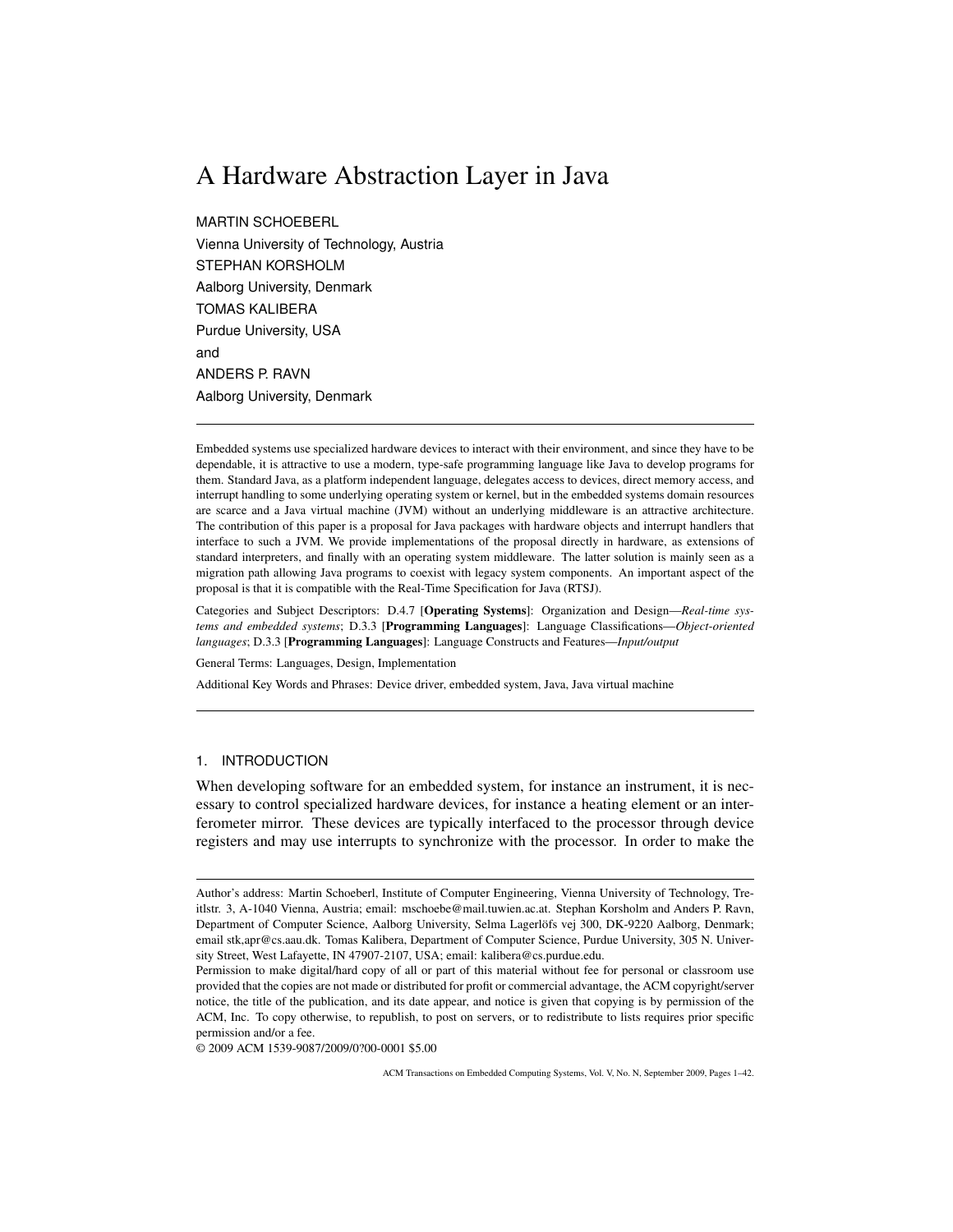programs easier to understand, it is convenient to introduce a *hardware abstraction layer* (HAL), where access to device registers and synchronization through interrupts are hidden from conventional program components. A HAL defines an interface in terms of the constructs of the programming language used to develop the application. Thus, the challenge is to develop an abstraction that gives efficient access to the hardware, while staying within the computational model provided by the programming language.

Our first ideas on a HAL for Java have been published in [Schoeberl et al. 2008] and [Korsholm et al. 2008]. This paper combines the two papers, provides a much wider background of related work, gives two additional experimental implementations, and gives performance measurements that allow an assessment of the efficiency of the implementations. The remainder of this section introduces the concepts of the Java based HAL.

# 1.1 Java for Embedded Systems

Over the nearly 15 years of its existence Java has become a popular programming language for desktop and server applications. The concept of the Java virtual machine (JVM) as the execution platform enables portability of Java applications. The language, its API specification, as well as JVM implementations have matured; Java is today employed in large scale industrial applications. The automatic memory management takes away a burden from the application programmers and together with type safety helps to isolate problems and, to some extent, even run untrusted code. It also enhances security – attacks like stack overflow are not possible. Java integrates threading support and dynamic loading into the language, making these features easily accessible on different platforms. The Java language and JVM specifications are proven by different implementations on different platforms, making it relatively easy to write platform independent Java programs that run on different JVM implementations and underlying OS/hardware. Java has a standard API for a wide range of libraries, the use of which is thus again platform independent. With the ubiquity of Java, it is easy to find qualified programmers which know the language, and there is strong tool support for the whole development process. According to an experimental study [Phipps 1999], Java has lower bug rates and higher productivity rates than C++. Indeed, some of these features come at a price of larger footprint (the virtual machine is a non-trivial piece of code), typically higher memory requirements, and sometimes degraded performance, but this cost is accepted in industry.

Recent real-time Java virtual machines based on the Real-Time Specification for Java (RTSJ) provide controlled and safe memory allocation. Also there are platforms for less critical systems with real-time garbage collectors. Thus, Java is ready to make its way into the embedded systems domain. Mobile phones, PDAs, or set-top boxes run Java Micro Edition, a Java platform with a restricted set of standard Java libraries. Real-time Java has been and is being evaluated as a potential future platform for space avionics both by NASA and ESA space agencies. Some Java features are even more important for embedded than for desktop systems because of missing features of the underlying platform. For instance the RTEMS operating system used by ESA for space missions does not support hardware memory protection even for CPUs that do support it (like LEON3, a CPU for ESA space missions). With Java's type safety hardware protection is not needed to spatially isolate applications. Moreover, RTEMS does not support dynamic libraries, but Java can load classes dynamically.

Many embedded applications require very small platforms, therefore it is interesting to remove as much as possible of an underlying operating system or kernel, where a major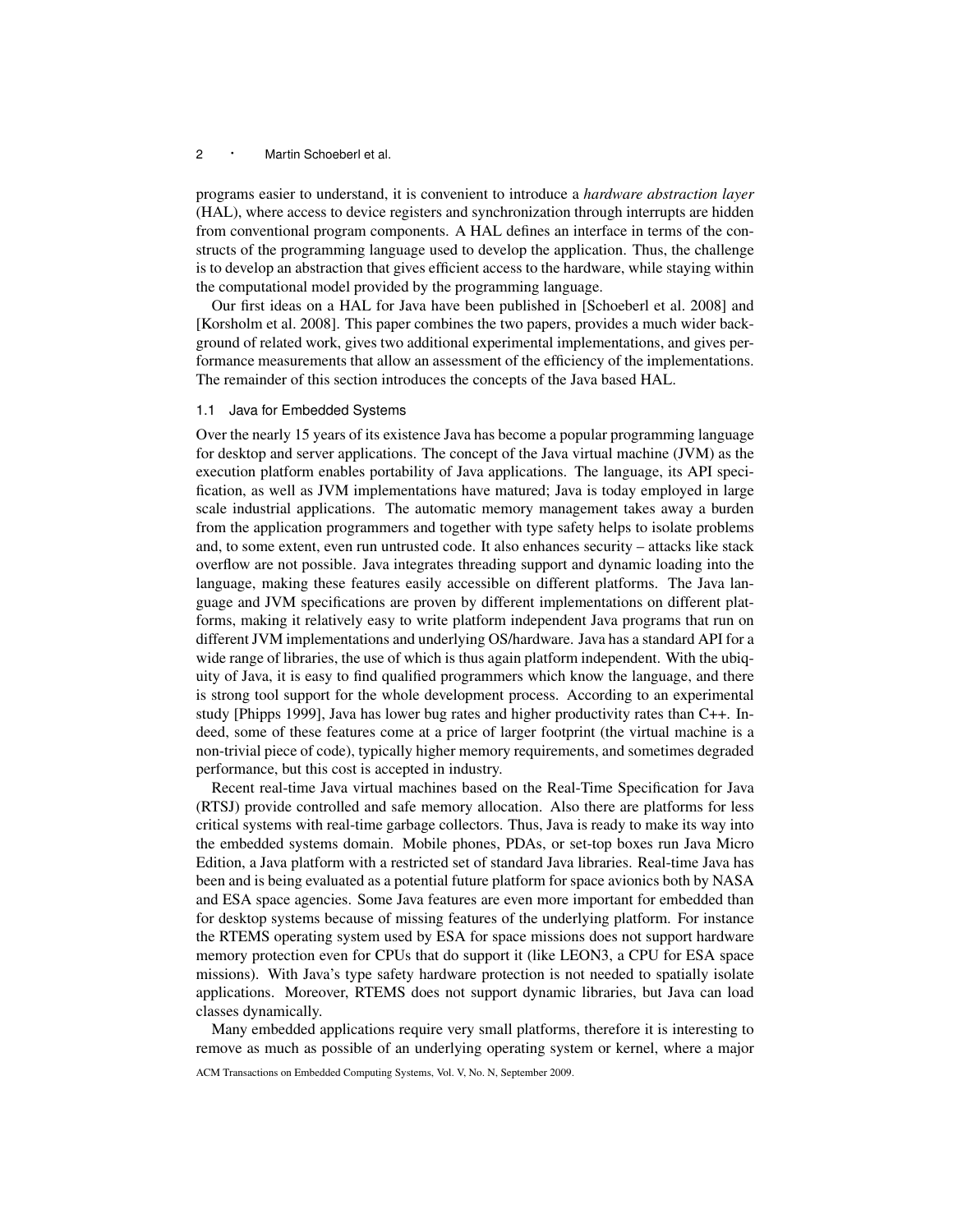

Fig. 1. The hardware: a bus connects a processor to device registers and memory, and an interrupt bus connects devices to a processor

part of code is dedicated to handling devices. Furthermore, Java is considered as the future language for safety-critical systems [Henties et al. 2009]. As certification of safety-critical systems is very expensive, the usual approach is to minimize the code base and supporting tools. Using two languages (e.g., C for programming device handling in the kernel and Java for implementing the processing of data) increases the complexity of generating a safety case. A Java only system reduces the complexity of the tool support and therefore the certification effort. Even in less critical systems the same issues will show up as decreased productivity and dependability of the software. Thus it makes sense to investigate a general solution that interfaces Java to the hardware platform; that is the objective of the work presented here.

# 1.2 Hardware Assumptions

The hardware platform is built up along one or more buses – in small systems typically only one – that connect the processor with memory and device controllers. Device controllers have reserved some part of the address space of a bus for its device registers. They are accessible for the processor as well, either through special I/O instructions or by ordinary instructions when the address space is the same as the one for addressing memory, a so called memory mapped I/O solution. In some cases the device controller will have direct memory access (DMA) as well, for instance for high speed transfer of blocks of data. Thus the basic communication paradigm between a controller and the processor is shared memory through the device registers and/or through DMA. With these facilities only, synchronization has to be done by testing and setting flags, which means that the processor has to engage in some form of busy waiting. This is eliminated by extending the system with an interrupt bus, where device controllers can generate a signal that interrupts the normal flow of execution in the processor and direct it to an interrupt handling program. Since communication is through shared data structures, the processor and the controllers need a locking mechanism; therefore interrupts can be enabled or disabled by the processor through an interrupt control unit. The typical hardware organization is summarized in Figure 1.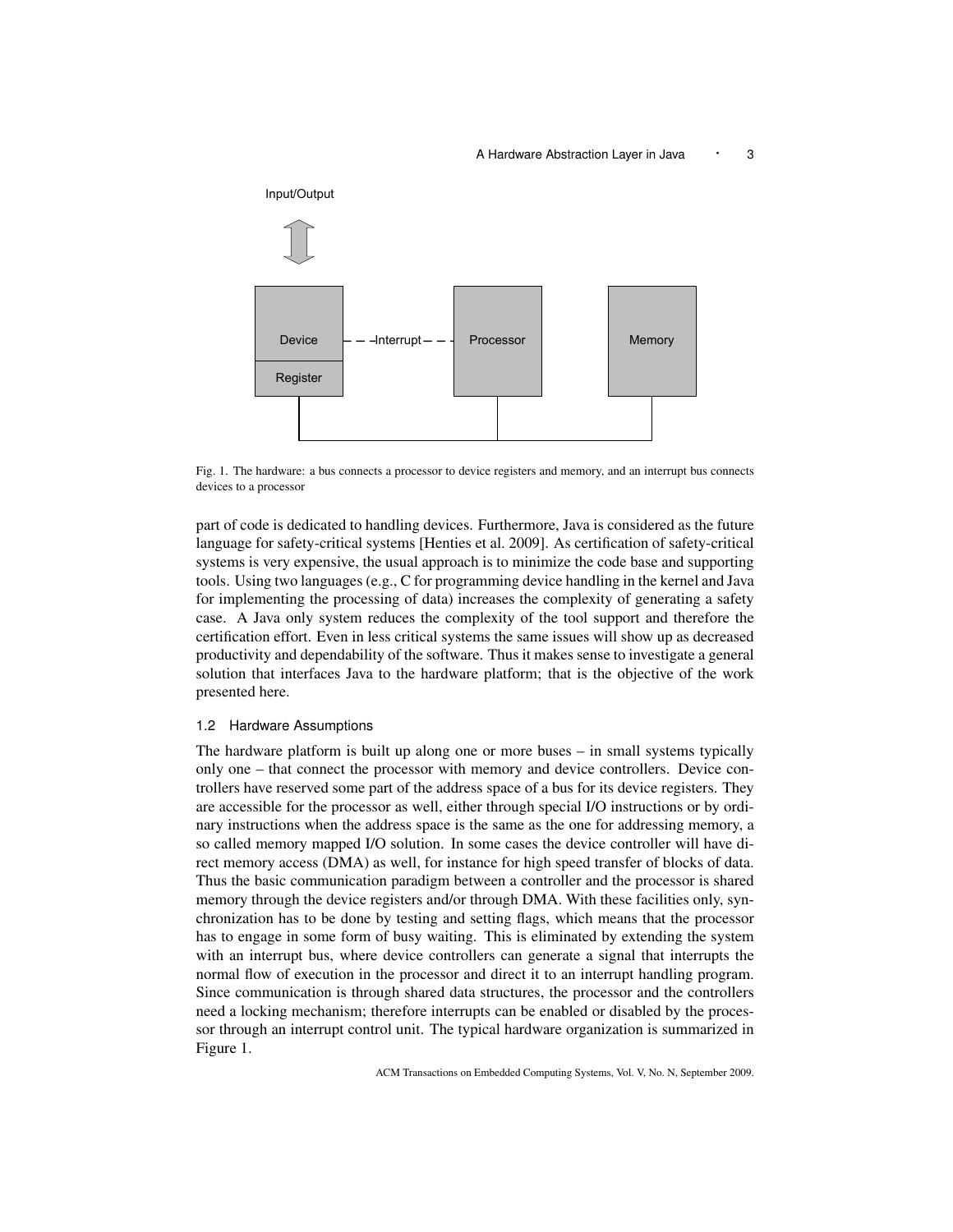```
public final class ParallelPort {
    public volatile int data;
    public volatile int control;
}
int inval, outval;
myport = JVMMechanism.getParallelPort();
inval = myport.data;
myport.data = outval;
```
Fig. 2. The parallel port device as a simple Java class

# 1.3 A Computational Model

In order to develop a HAL, the device registers and interrupt facilities must be mapped to programming language constructs, such that their use corresponds to the computational model underlying the language. In the following we give simple device examples which illustrate the solution we propose for doing it for Java.

1.3.1 *Hardware Objects.* Consider a simple parallel input/output (PIO) device controlling a set of input and output pins. The PIO uses two registers: the *data register* and the *control register*. Writing to the data register stores the value into an internal latch that drives the output pins. Reading from the data register returns the value that is present on the input pins. The control register configures the direction for each PIO pin. When bit *n* in the control register is set to 1, pin *n* drives out the value of bit *n* of the data register. A 0 at bit *n* in the control register configures pin *n* as input pin. At reset the port is usually configured as input port – a safe default configuration.

In an object oriented language the most natural way to represent a device is as an object – the *hardware object*. Figure 2 shows a class definition, object instantiation, and use of the hardware object for the simple parallel port. An instance of the class ParallelPort is the hardware object that represents the PIO. The reference myport points to the hardware object. To provide this convenient representation of devices as objects, a JVM internal mechanism is needed to access the device registers via object fields and to *create* the device object and receive a reference to it. We elaborate on the idea of hardware objects in Section 3.1 and present implementations in Section 4.

1.3.2 *Interrupts.* When we consider an interrupt, it must invoke some program code in a method that handles it. We need to map the interruption of normal execution to some language concept, and here the concept of an asynchronous event is useful. The resulting computational model for the programmer is shown in Figure 3. The signals are external, asynchronous events that map to interrupts.

A layered implementation of this model with a kernel close to the hardware and applications on top has been very useful in general purpose programming. Here one may even extend the kernel to manage resources and provide protection mechanisms such that applications are safe from one another, as for instance when implementing trusted interoperable computing platforms [Group 2008]. Yet there is a price to pay which may make the solution less suitable for embedded systems: adding new device drivers is an errorprone activity [Chou et al. 2001], and protection mechanisms impose a heavy overhead on context switching when accessing devices.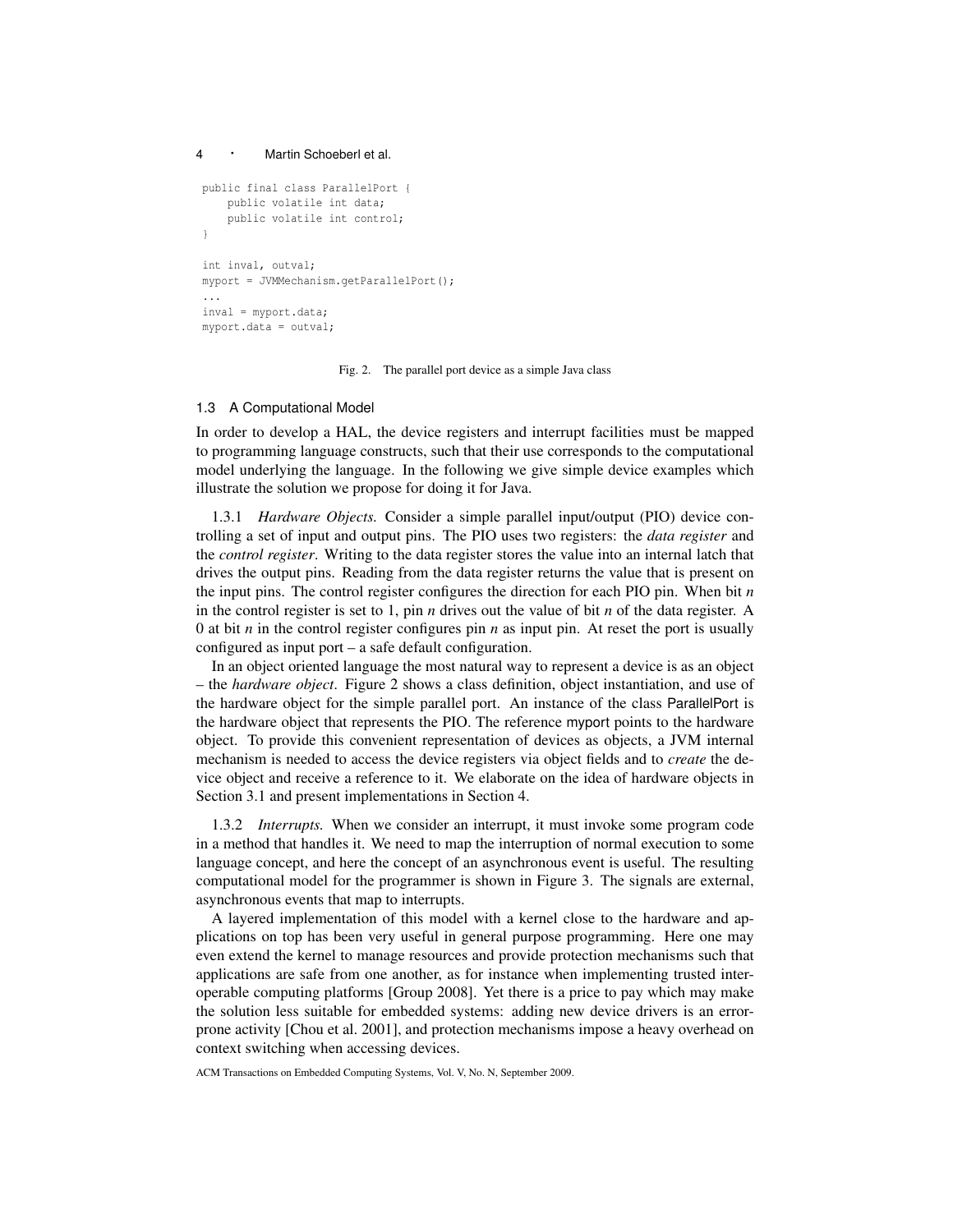#### A Hardware Abstraction Layer in Java **·** 5



Fig. 3. Computational model: several threads of execution communicate via shared state variables and receive signals.

```
public class RS232ReceiveInterruptHandler extends InterruptHandler {
    private RS232 rs232;
    private InterruptControl interruptControl;
    private byte UartRxBuffer[];
    private short UartRxWrPtr;
    ...
    protected void handle() {
        synchronized(this) {
            UartRxBuffer[UartRxWrPtr++] = rs232.P0_UART_RX_TX_REG;
            if (UartRxWrPtr >= UartRxBuffer.length) UartRxWrPtr = 0;
        }
        rs232.P0_CLEAR_RX_INT_REG = 0;
        interruptControl.RESET_INT_PENDING_REG = RS232.CLR_UART_RX_INT_PENDING;
    }
}
```
Fig. 4. An example interrupt handler for an RS232 interface. On an interrupt the method handle() is invoked. The private objects rs232 and interruptControl are hardware objects that represent the device registers and the interrupt control unit.

The alternative we propose is to use Java directly since it already supports multithreading and use methods in the special InterruptHandler objects to handle interrupts. The idea is illustrated in Figure 4, and the details, including synchronization and interaction with the interrupt control, are elaborated in Section 3.2. Implementations are found in Section 4.

# 1.4 Mapping Between Java and the Hardware

The proposed interfacing from hardware to Java does not require language extensions. The Java concepts of packages, classes and synchronized objects turn out to be powerful enough to formulate the desired abstractions. The mapping is done at the level of the JVM. The JVM already provides typical OS functions handling: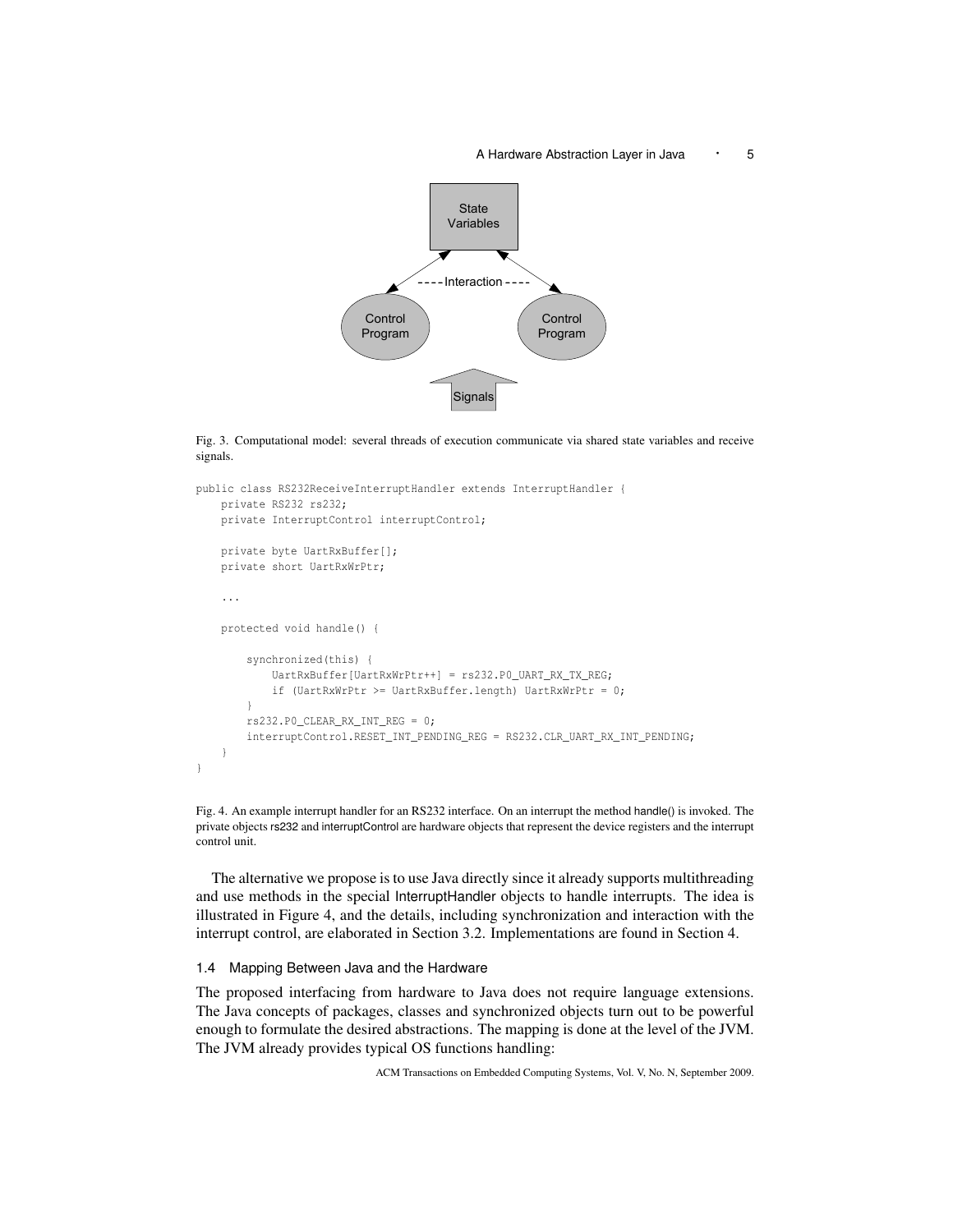

Fig. 5. Configurations for an embedded JVM: (a) standard layers for Java with an operating system – equivalent to desktop configurations, (b) a JVM on the bare metal, and (c) a JVM as a Java processor

- —Address space and memory management
- —Thread management
- —Inter-process communication

These parts need to be modified so they cater for interfaces to the hardware.

Yet, the architectures of JVMs for embedded systems are more diverse than on desktop or server systems. Figure 5 shows variations of Java implementations in embedded systems and an example of the control flow for a web server application. The standard approach with a JVM running on top of an operating system (OS) is shown in sub-figure (a).

A JVM without an OS is shown in sub-figure (b). This solution is often called *running on the bare metal*. The JVM acts as the OS and provides thread scheduling and low-level access to the hardware. In this case the network stack can be written entirely in Java. JNode<sup>1</sup> is an approach to implement the OS entirely in Java. This solution has become popular even in server applications.<sup>2</sup>

Sub-figure (c) shows an embedded solution where the JVM is part of the hardware layer: it is implemented in a Java processor. With this solution the native layer can be completely avoided and all code (application and system code) is written entirely in Java.

Figure 5 shows also the data and control flow from the application down to the hardware. The example consists of a web server and an Internet connection via Ethernet. In case (a) the application web server talks with java.net in the Java library. The flow goes down via a native interface to the TCP/IP implementation and the link layer device driver within the OS (usually written in C). The device driver talks with the Ethernet chip. In (b) the OS layer is omitted: the TCP/IP layer and the link layer device driver are now part of the Java library. In (c) the JVM is part of the hardware layer, and direct access from the link layer driver to the Ethernet hardware is mandatory.

With our proposed HAL, as shown in Figure 6, the native interface within the JVM in (a) and (b) disappears. Note how the network stack moves up from the OS layer to the Java

<sup>1</sup>http://www.jnode.org/

<sup>&</sup>lt;sup>2</sup>BEA System offers the JVM LiquidVM that includes basic OS functions and does not need a guest OS.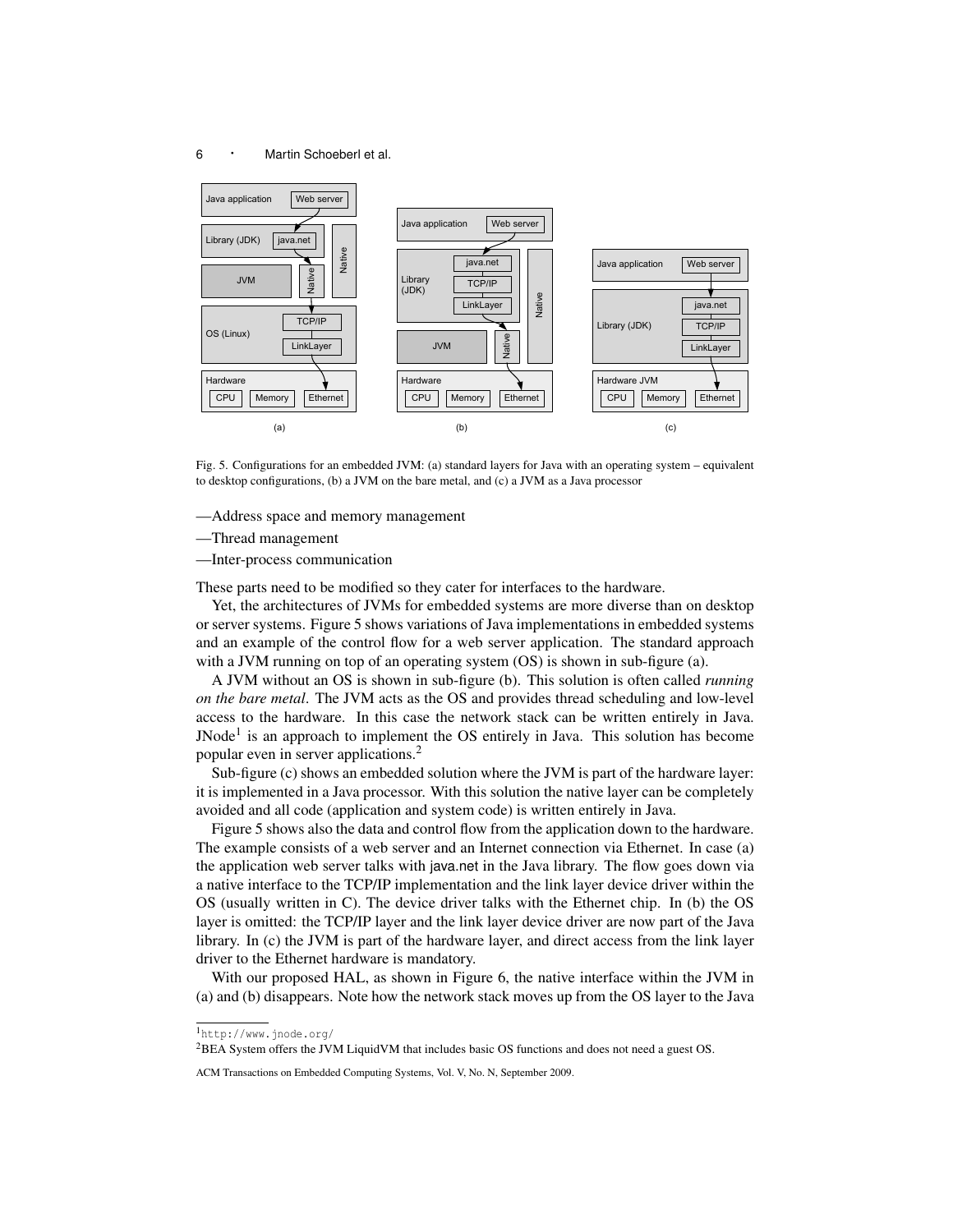

Fig. 6. Configurations for an embedded JVM with hardware objects and interrupt handlers: (a) standard layers for Java with an operating system – equivalent to desktop configurations, (b) a JVM on the bare metal, and (c) a JVM as a Java processor

library in example (a). All three versions show a pure Java implementation of the whole network stack. The Java code is the same for all three solutions. Version (b) and (c) benefit from hardware objects and interrupt handlers in Java as access to the Ethernet device is required from Java source code. In Section 5 we show a simple web server application implemented completely in Java as evaluation of our approach.

## 1.5 Contributions

The key contribution of this paper is a proposal for a Java HAL that can run on the bare metal while still being *safe*. This idea is investigated in quite a number of places which are discussed in the related work section where we comment on our initial ideas as well. In summary, the proposal gives an interface to hardware that has the following benefits:

*Object-oriented.* An object representing a device is the most natural integration into an object oriented language, and a method invocation to a synchronized object is a direct representation of an interrupt.

*Safe.* The safety of Java is not compromised. Hardware objects map object fields to device registers. With a correct class that represents the device, access to it is safe. Hardware objects can be created only by a factory residing in a special package.

*Generic.* The definition of a hardware object and an interrupt handler is independent of the JVM. Therefore, a common standard for different platforms can be defined.

*Efficient.* Device register access is performed by single bytecodes getfield and putfield. We avoid expensive native calls. The handlers are first level handlers; there is no delay through event queues.

The proposed Java HAL would not be useful if it had to be modified for each particular kind of JVM; thus a second contribution of this paper is a number of prototype implementations illustrating the architectures presented in Figure 6: implementations in Kaffe [Wilkinson 1996] and OVM [Armbruster et al. 2007] represent the architecture with an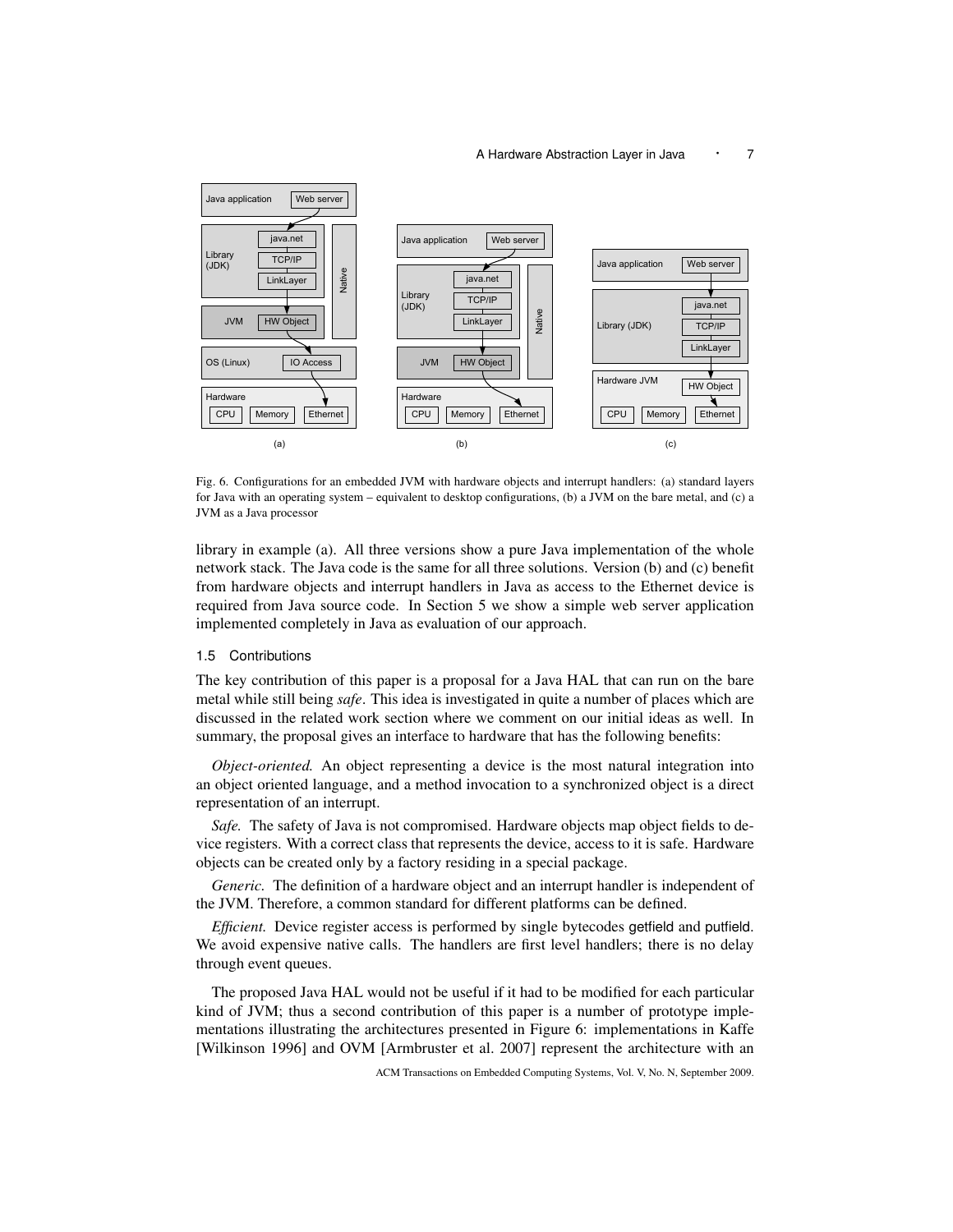OS (sub-figure (a)), the implementation in SimpleRTJ [RTJ Computing 2000] represents the bare metal solution (sub-figure (b)), and the implementation in JOP [Schoeberl 2008] represents the Java processor solution (sub-figure (c)).

Finally, we must not forget the claim for efficiency, and therefore the paper ends with some performance measurements that indicate that the HAL layer is generally as efficient as native calls to C code external to the JVM.

# 2. RELATED WORK

Already in the 1970s it was recognized that an operating system might not be the optimal solution for special purpose applications. Device access was integrated into high level programming languages like Concurrent Pascal [Hansen 1977; Ravn 1980] and Modula (Modula-2) [Wirth 1977; 1982] along with a number of similar languages, e.g., UCSD Pascal. They were meant to eliminate the need for operating systems and were successfully used in a variety of applications. The programming language Ada, which has been dominant in defence and space applications till this day, may be seen as a continuation of these developments. The advent of inexpensive microprocessors, from the mid 1980s and on, lead to a regression to assembly and C programming. The hardware platforms were small with limited resources and the developers were mostly electronic engineers, who viewed them as electronic controllers. Program structure was not considered a major issue in development. Nevertheless, the microcomputer has grown, and is now far more powerful than the minicomputer that it replaced. With powerful processors and an abundance of memory, the ambitions for the functionality of embedded systems grow, and programming becomes a major issue because it may turn out to be the bottleneck in development. Consequently, there is a renewed interest in this line of research.

An excellent overview of historical solutions to access hardware devices from and implement interrupt handlers in high-level languages, including C, is presented in Chapter 15 of [Burns and Wellings 2001]. The solution to device register access in Modula-1 (Ch. 15.3) is very much like C; however the constructs are safer because they are encapsulated in modules. Interrupt handlers are represented by threads that block to wait for the interrupt. In Ada (Ch 15.4) the representation of individual fields in registers can be described precisely by *representation* classes, while the corresponding structure is bound to a location using the Address attribute. An interrupt is represented in the current version of Ada by a protected procedure, although initially represented (Ada 83) by task entry calls.

The main ideas in having device objects are thus found in the earlier safe languages, and our contribution is to align them with a Java model, and in particular, as discussed in Section 4, implementation in a JVM. From the Ada experience we learn that direct handling of interrupts is a desired feature.

#### 2.1 The Real-Time Specification for Java

The Real-Time Specification for Java (RTSJ) [Bollella et al. 2000] defines a JVM extension which allows better timeliness control compared to a standard JVM. The core features are: fixed priority scheduling, monitors which prevent priority inversion, scoped memory for objects with limited lifetime, immortal memory for objects that are never finalized, and asynchronous events with CPU time consumption control.

The RTSJ also defines an API for direct access to physical memory, including hardware registers. Essentially one uses RawMemoryAccess at the level of primitive data types. Although the solution is efficient, this representation of physical memory is not object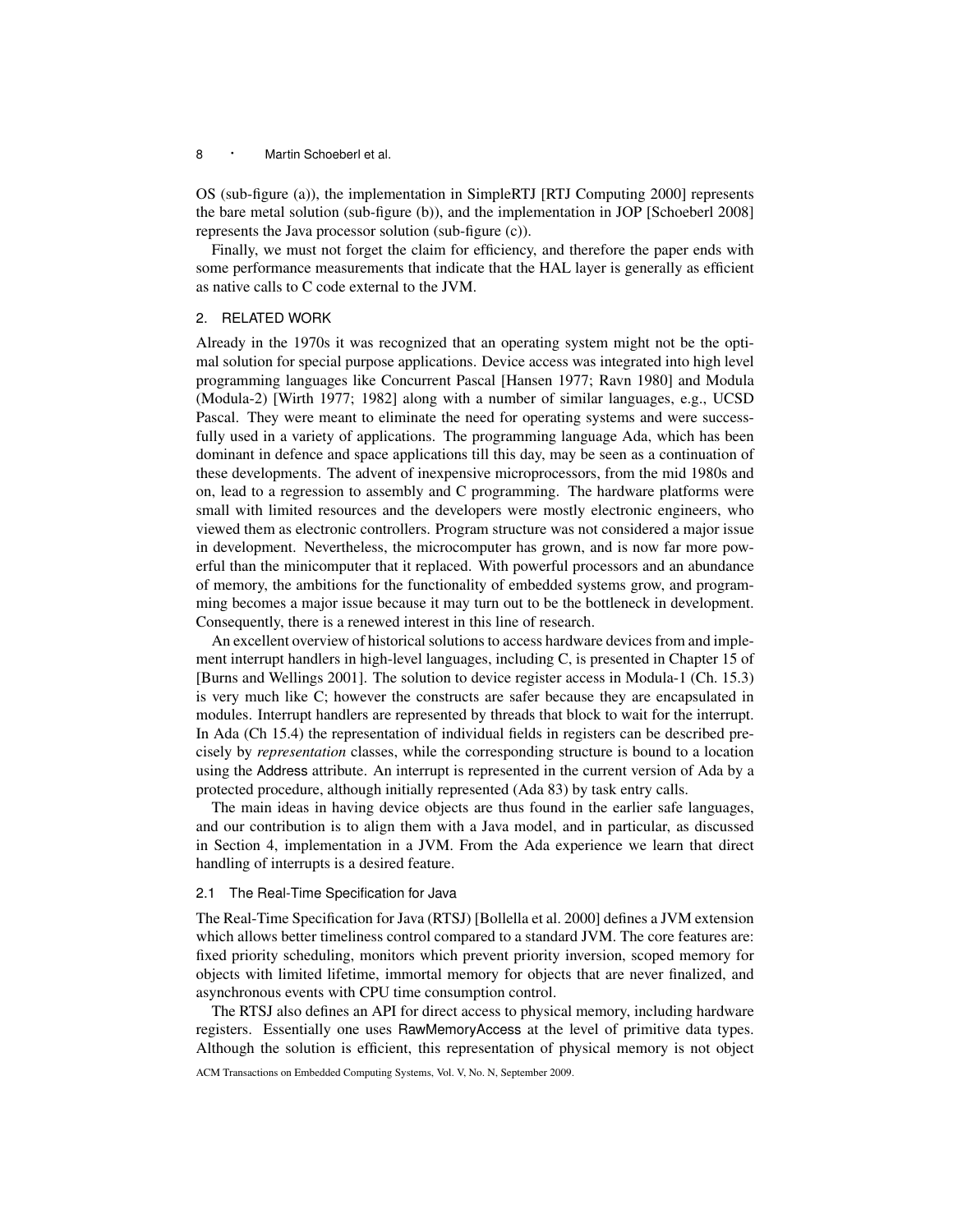oriented, and there are some safety issues: When one raw memory area represents an address range where several devices are mapped to, there is no protection between them. Yet, a type safe layer with support for representing individual registers can be implemented on top of the RTSJ API.

The RTSJ specification suggests that asynchronous events are used for interrupt handling. Yet, it neither specifies an API for interrupt control nor semantics of the handlers. Any interrupt handling application thus relies on some proprietary API and proprietary event handler semantics. Second level interrupt handling can be implemented within the RTSJ with an AsyncEvent that is bound to a *happening*. The happening is a string constant that represents an interrupt, but the meaning is implementation dependent. An Async-EventHandler or BoundAsyncEventHandler can be added as handler for the event. Also an AsyncEventHandler can be added via a POSIXSignalHandler to handle POSIX signals. An interrupt handler, written in C, can then use one of the two available POSIX user signals.

RTSJ offers facilities very much in line with Modula or Ada for encapsulating memorymapped device registers. However, we are not aware of any RTSJ implementation that implements RawMemoryAccess and AsyncEvent with support for low-level device access and interrupt handling. Our solution could be used as specification of such an extension. It would still leave the first level interrupt handling hidden in an implementation; therefore an interesting idea is to define and implement a two-level scheduler for the RTSJ. It should provide the first level interrupt handling for asynchronous events bound to interrupts and delegate other asynchronous events to an underlying second level scheduler, which could be the standard fixed priority preemptive scheduler. This would be a fully RTSJ compliant implementation of our proposal.

# 2.2 Hardware Interface in JVMs

The aJile Java processor [aJile 2000] uses native functions to access devices. Interrupts are handled by registering a handler for an interrupt source (e.g., a GPIO pin). Systronix suggests<sup>3</sup> to keep the handler short, as it runs with interrupts disabled, and delegate the real handling to a thread. The thread waits on an object with ceiling priority set to the interrupt priority. The handler just notifies the waiting thread through this monitor. When the thread is unblocked and holds the monitor, effectively all interrupts are disabled.

Komodo [Kreuzinger et al. 2003] is a multithreaded Java processor targeting real-time systems. On top of the multiprocessing pipeline the concept of interrupt service threads is implemented. For each interrupt one thread slot is reserved for the interrupt service thread. It is unblocked by the signaling unit when an interrupt occurs. A dedicated thread slot on a fine-grain multithreading processor results in a very short latency for the interrupt service routine. No thread state needs to be saved. However, this comes at the cost to store the complete state for the interrupt service thread in the hardware. In the case of Komodo, the state consists of an instruction window and the on-chip stack memory. Devices are represented by Komodo specific I/O classes.

Muvium [Caska 2009] is an ahead-of-time compiling JVM solution for very resource constrained microcontrollers (Microchip PIC). Muvium uses an Abstract Peripheral Toolkit (APT) to represent devices. APT is based on an event driven model for interaction with the external world. Device interrupts and periodic activations are represented by events. Internally, events are mapped to threads with priority dispatched by a preemptive sched-

 $3A$  template can be found at http://practicalembeddedjava.com/tutorials/aJileISR.html

ACM Transactions on Embedded Computing Systems, Vol. V, No. N, September 2009.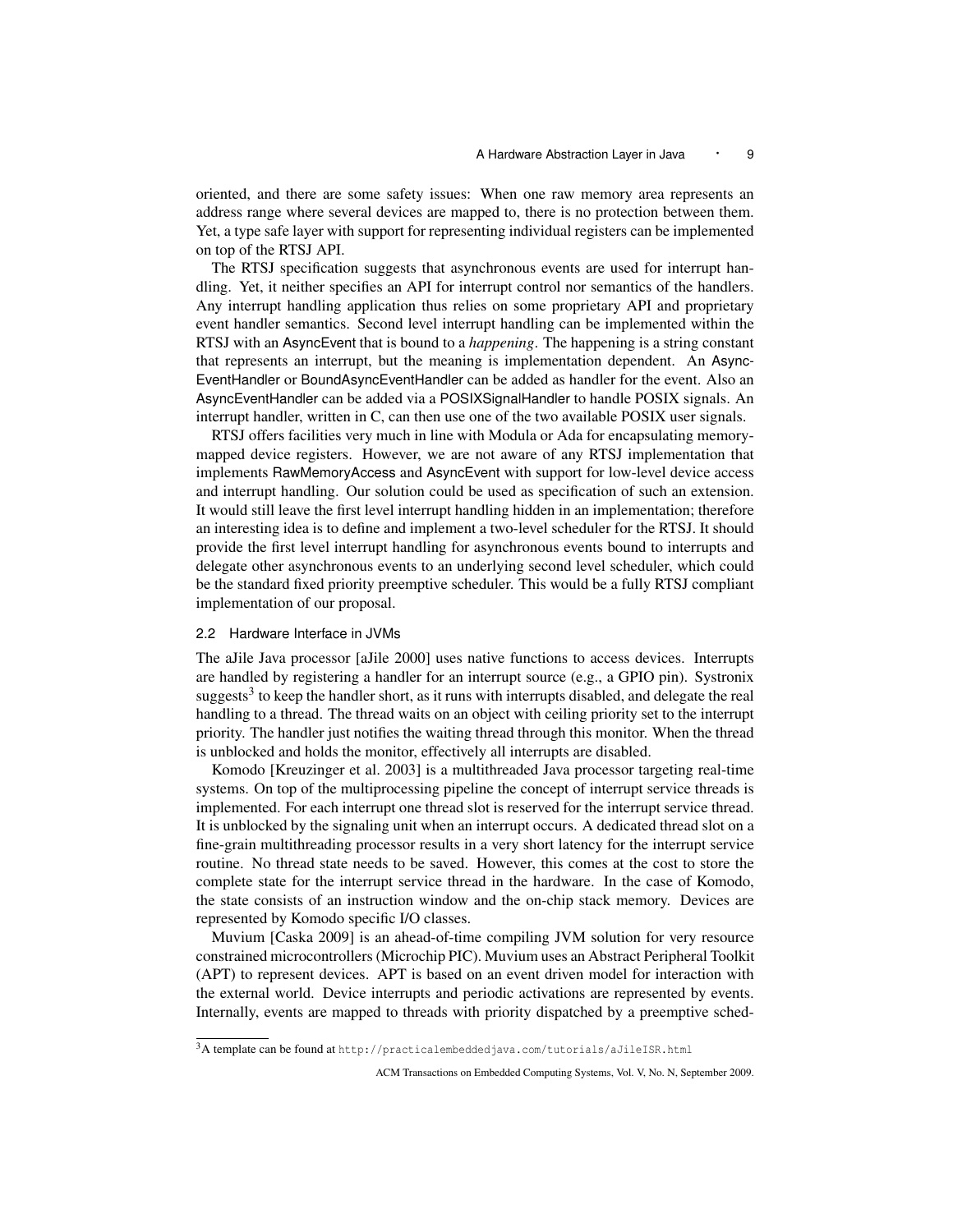uler. APT contains a large collection of classes to represent devices common in embedded systems.

In summary, access to device registers is handled in both aJile, Komodo, and Muvium by abstracting them into library classes with access methods. This leaves the implementation to the particular JVM and does not give the option of programming them at the Java level. It means that extension with new devices involve programming at different levels, which we aim to avoid. Interrupt handling in aJile is essentially first level, but with the twist that it may be interpreted as RTSJ event handling, although the firing mechanism is atypical. Our mechanism would free this binding and allow other forms of programmed notification, or even leaving out notification altogether. Muvium follows the line of RTSJ and has a hidden first level interrupt handling. Komodo has a solution with first level handling through a full context switch; this is very close to the solution advocated in Modula 1, but it has in general a larger overhead than we would want to incur.

# 2.3 Java Operating Systems

The JX Operating System [Felser et al. 2002] is a microkernel system written mostly in Java. The system consists of components which run in *domains*, each domain having its own garbage collector, threads, and a scheduler. There is one global preemptive scheduler that schedules the domain schedulers which can be both preemptive and non-preemptive. Inter-domain communication is only possible through communication channels exported by services. Low level access to the physical memory, memory mapped device registers, and I/O ports are provided by the core ("zero") domain services, implemented in C. At the Java level ports and memory areas are represented by objects, and registers are methods of these objects. Memory is read and written by access methods of Memory objects. Higher layers of Java interfaces provide type safe access to the registers; the low level access is not type safe.

Interrupt handlers in JX are written in Java and are run through portals – they can reside in any domain. Interrupt handlers cannot interrupt the garbage collector (the GC disables interrupts), run with CPU interrupts disabled, must not block, and can only allocate a restricted amount of memory from a reserved per domain heap. Execution time of interrupt handlers can be monitored: on a deadline violation the handler is aborted and the interrupt source disabled. The first level handlers can unblock a waiting second level thread either directly or via setting a state of a AtomicVariable synchronization primitive.

The Java New Operating System Design Effort (JNode<sup>4</sup>) [Lohmeier 2005] is an OS written in Java where the JVM serves as the OS. Drivers are written entirely in Java. Device access is performed via native function calls. A first level interrupt handler, written in assembler, unblocks a Java interrupt thread. From this thread the device driver level interrupt handler is invoked with interrupts disabled. Some device drivers implement a synchronized handleInterrupt(int irq) and use the driver object to signal the upper layer with notifyAll(). During garbage collection all threads are stopped including the interrupt threads.

The Squawk VM [Simon et al. 2006], now available open-source,<sup>5</sup> is a platform for wireless sensors. Squawk is mostly written in Java and runs without an OS. Device drivers are written in Java and use a form of peek and poke interface to access the device registers. Interrupt handling is supported by a device driver thread that waits for an event from the

<sup>4</sup>http://jnode.org/

<sup>5</sup>https://squawk.dev.java.net/

ACM Transactions on Embedded Computing Systems, Vol. V, No. N, September 2009.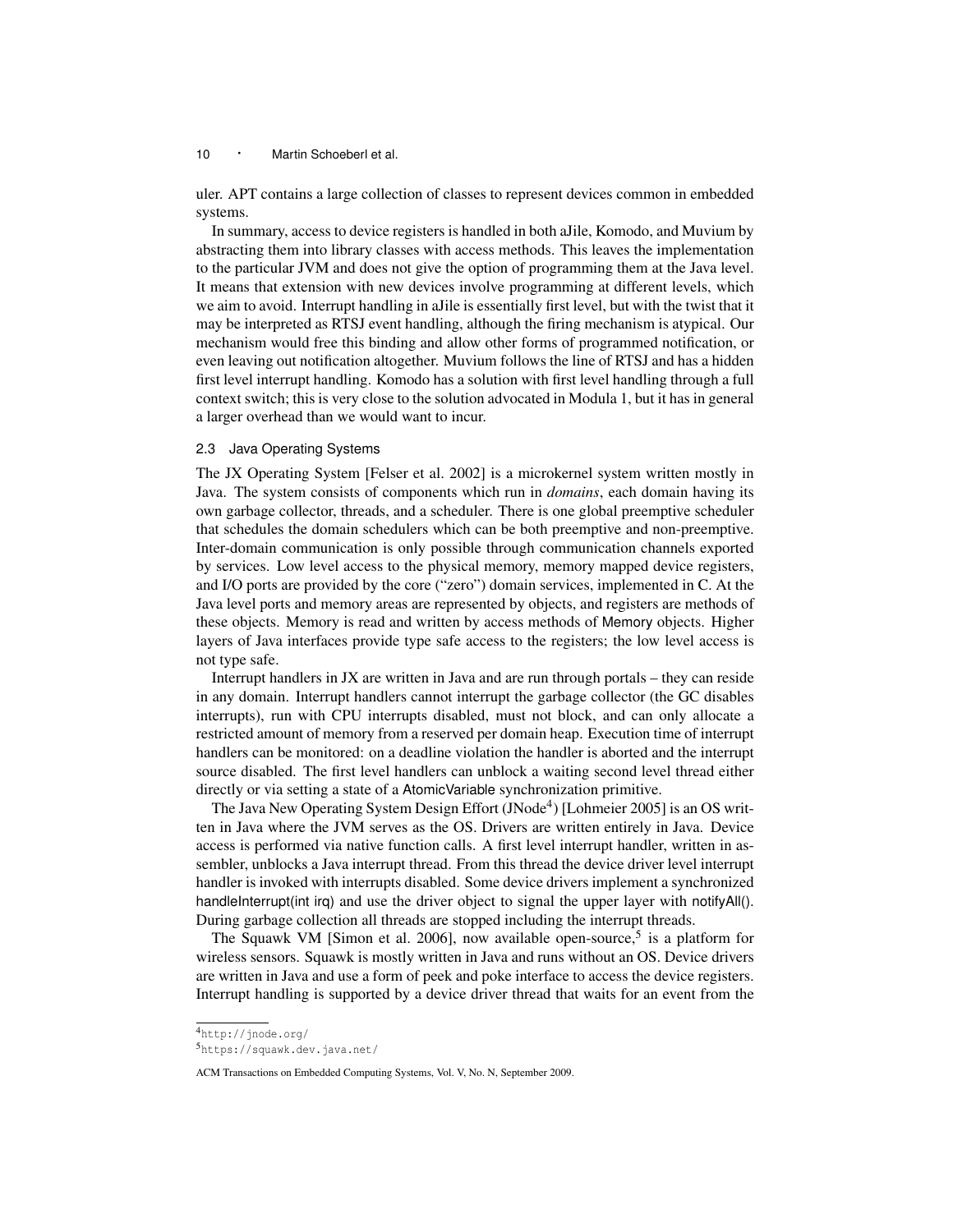JVM. The first level handler, written in assembler, disables the interrupt and notifies the JVM. On a rescheduling point the JVM resumes the device driver thread. It has to re-enable the interrupt. The interrupt latency depends on the rescheduling point and on the activity of the garbage collector. For a single device driver thread an average case latency of 0.1 ms is reported. For a realistic workload with an active garbage collector a worst-case latency of 13 ms has been observed.

Our proposed constructs should be able to support the Java operating systems. For JX we observe that the concepts are very similar for interrupt handling, and actually for device registers as well. A difference is that we make device objects distinct from memory objects which should give better possibilities for porting to architectures with separate I/O-buses. JNode is more traditional and hides first level interrupt handling and device accesses in the JVM, which may be less portable than our implementation. The Squawk solution has to have a very small footprint, but on the other hand it can probably rely on having few devices. Device objects would be at least as efficient as the peeks and pokes, and interrupt routines may eliminate the need for multithreading for simple systems, e.g., with cyclic executives. Overall, we conclude that our proposed constructs will make implementation of a Java OS more efficient and perhaps more portable.

# 2.4 TinyOS and Singularity

TinyOS [Hill et al. 2000] is an operating system designed for low-power, wireless sensor networks. TinyOS is not a a traditional OS, but provides a framework of components that are linked with the application code. The component-based programming model is supported by nesC [Gay et al. 2003], a dialect of C. TinyOS components provide following abstractions: *commands* represent requests for a service of a component; *events* signal the completion of a service; and *tasks* are functions executed non-preemptive by the TinyOS scheduler. Events also represent interrupts and preempt tasks. An event handler may post a task for further processing, which is similar to a 2nd level interrupt handler.

I/O devices are encapsulated in components and the standard distribution of TinyOS includes a rich set of standard I/O devices. A Hardware Presentation Layer (HPL) abstracts the platform specific access to the hardware (either memory or port mapped). Our proposed HAL is similar to the HPL, but represents the I/O devices as Java objects. A further abstractions into I/O components can be built above our presented Java HAL.

Singularity [Hunt et al. 2005] is a research OS based on a runtime managed language (an extension of C#) to build a software platform with the main goal to be dependable. A small HAL (IoPorts, IoDma, IoIrq, and IoMemory) provides access to PC hardware. C# style attributes (similar to Java annotations) on fields are used to define the mapping of class fields to I/O ports and memory addresses. The Singularity OS clearly uses device objects and interrupt handlers, thus demonstrating that the ideas presented here transfer to a language like C#.

# 2.5 Summary

In our analysis of related work we see that our contribution is a selection, adaptation, refinement, and implementation of ideas from earlier languages and platforms for Java. A crucial point, where we have spent much time, is to have a clear interface between the Java layer and the JVM. Here we have used the lessons from the Java OS and the JVM interfaces. Finally, it has been a concern to be consistent with the RTSJ because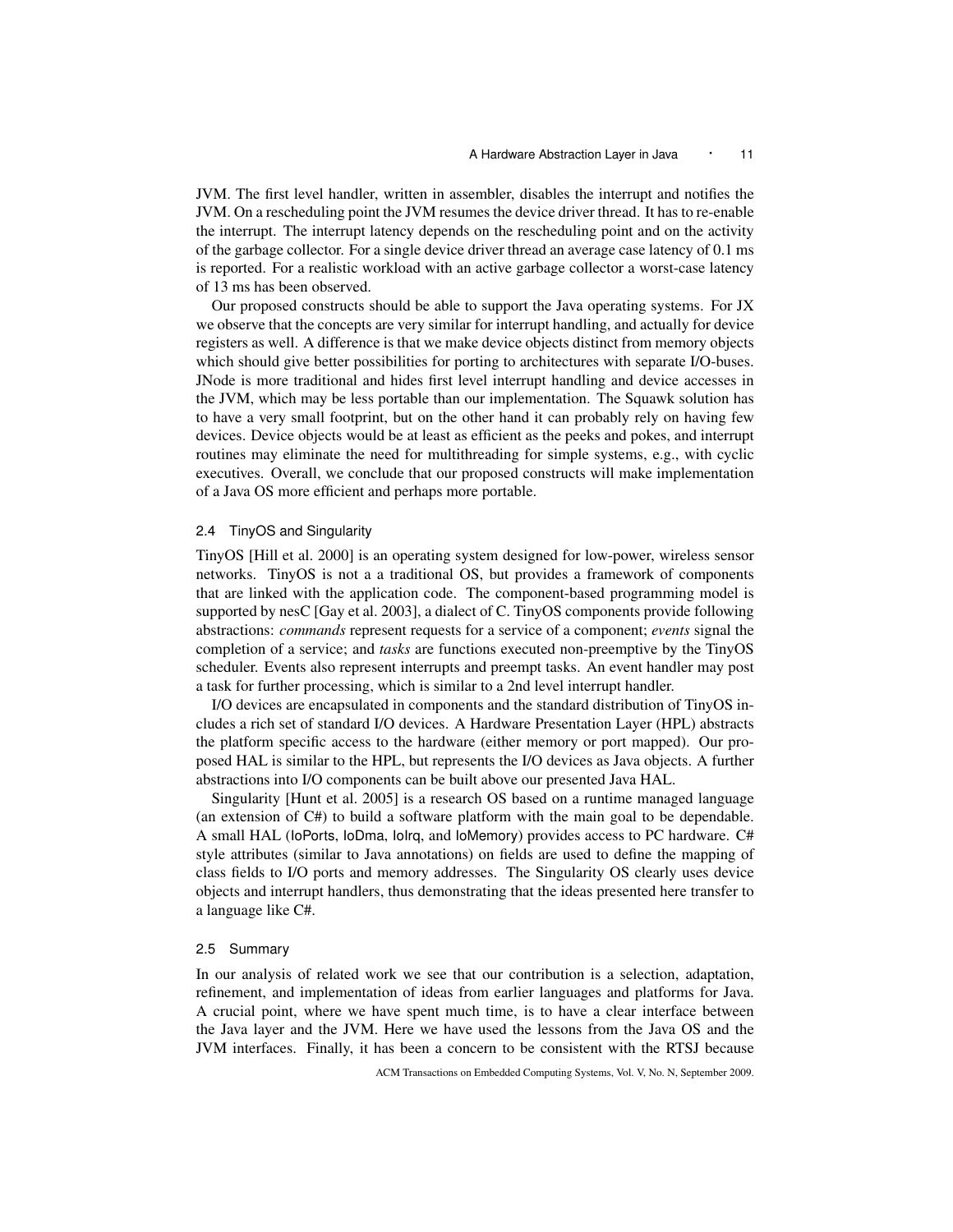```
public abstract class HardwareObject {
    HardwareObject() {};
}
```
## Fig. 7. The marker class for hardware objects

```
public final class SerialPort extends HardwareObject {
```

```
public static final int MASK_TDRE = 1;
public static final int MASK_RDRF = 2;
public volatile int status;
public volatile int data;
public void init(int baudRate) {...}
public boolean rxFull() {...}
public boolean txEmpty() {...}
```
Fig. 8. A serial port class with device methods

this standard and adaptations of it are the instruments for developing embedded real-time software in Java.

## 3. THE HARDWARE ABSTRACTION LAYER

In the following section the hardware abstraction layer for Java is defined. Low-level access to devices is performed via hardware objects. Synchronization with a device can be performed with interrupt handlers implemented in Java. Finally, portability of hardware objects, interrupt handlers, and device drivers is supported by a generic configuration mechanism.

#### 3.1 Device Access

}

Hardware objects map object fields to device registers. Therefore, field access with bytecodes putfield and getfield accesses device registers. With a correct class that represents a device, access to it is safe – it is not possible to read or write to an arbitrary memory address. A memory area (e.g., a video frame buffer) represented by an array is protected by Java's array bounds check.

In a C based system the access to I/O devices can either be represented by a C struct (similar to the class shown in Figure 2) for memory mapped I/O devices or needs to be accessed by function calls on systems with a separate I/O address space. With the hardware object abstraction in Java the JVM can represent an I/O device as a class independent of the underlying low-level I/O mechanism. Furthermore, the strong typing of Java avoids hard to find programming errors due to wrong pointer casts or wrong pointer arithmetic.

All hardware classes have to extend the abstract class HardwareObject (see Figure 7). This empty class serves as type marker. Some implementations use it to distinguish between plain objects and hardware objects for the field access. The package visible only constructor disallows creation of hardware objects by the application code that resides in a different package. Figure 8 shows a class representing a serial port with a status register and a data register. The status register contains flags for receive register full and transmit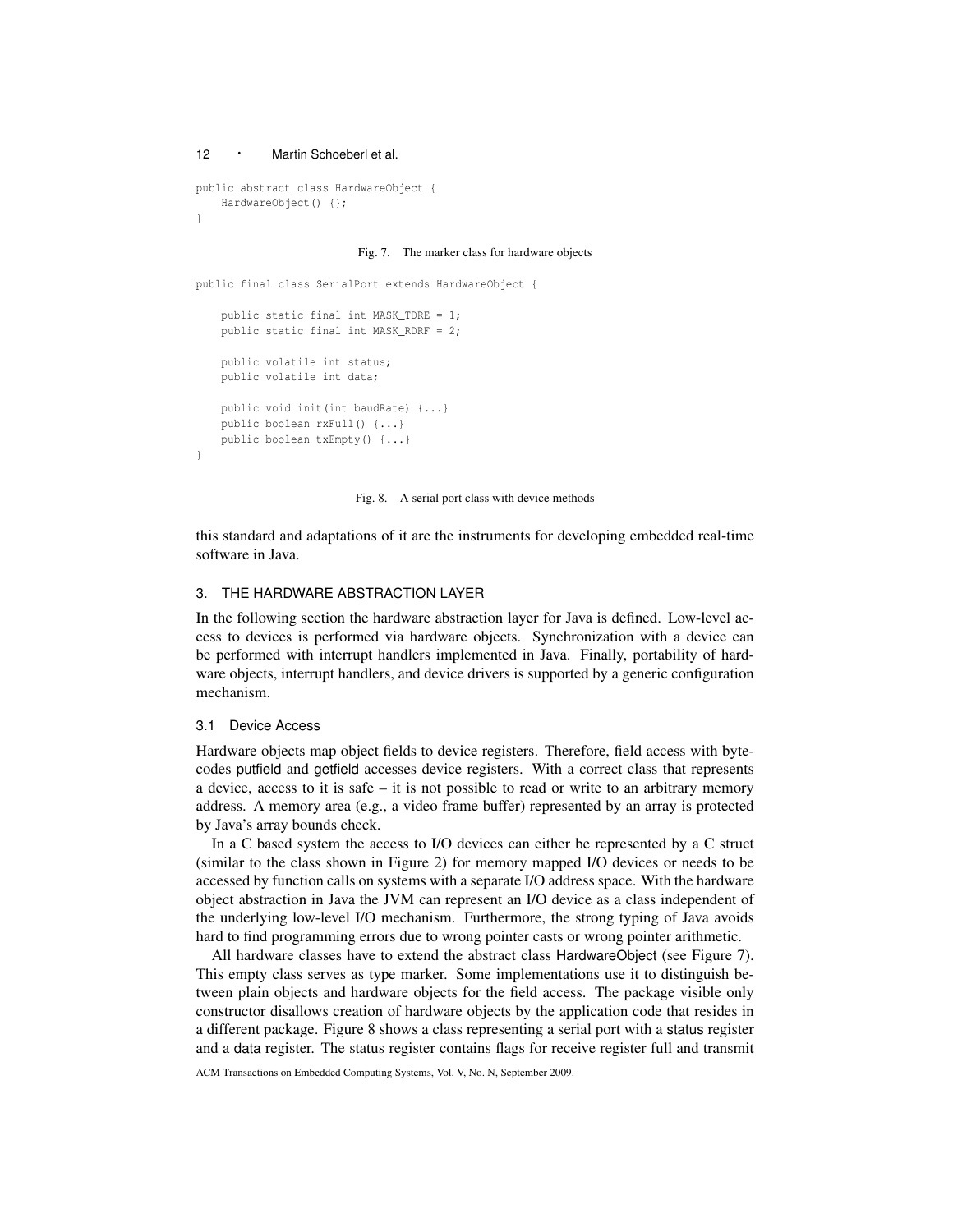#### A Hardware Abstraction Layer in Java 13

```
public final class SysCounter extends HardwareObject {
    public volatile int counter;
    public volatile int timer;
    public volatile int wd;
}
public final class AppCounter extends HardwareObject {
    public volatile int counter;
    private volatile int timer;
    public volatile int wd;
}
public final class AppGetterSetter extends HardwareObject {
    private volatile int counter;
    private volatile int timer;
    private volatile int wd;
    public int getCounter() {
        return counter;
    }
    public void setWd(boolean val) {
       wd = val ? 1 : 0;}
}
```
Fig. 9. System and application classes, one with visibility protection and one with setter and getter methods, for a single hardware device

register empty; the data register is the receive and transmit buffer. Additionally, we define device specific constants (bit masks for the status register) in the class for the serial port. All fields represent device registers that can change due to activity of the hardware device. Therefore, they must be declared volatile.

In this example we have included some convenience methods to access the hardware object. However, for a clear separation of concerns, the hardware object represents only the device state (the registers). We do not add instance fields to represent additional state, i.e., mixing device registers with heap elements. We cannot implement a complete device driver within a hardware object; instead a complete device driver owns a number of private hardware objects along with data structures for buffering, and it defines interrupt handlers and methods for accessing its state from application processes. For device specific operations, such as initialization of the device, methods in hardware objects are useful.

Usually each device is represented by exactly one hardware object (see Section 3.3.1). However, there might be use cases where this restriction should be relaxed. Consider a device where some registers should be accessed by system code only and some other by application code. In JOP there is such a device: a system device that contains a 1 MHz counter, a corresponding timer interrupt, and a watchdog port. The timer interrupt is programmed relative to the counter and used by the real-time scheduler  $-$  a JVM internal service. However, access to the counter can be useful for the application code. Access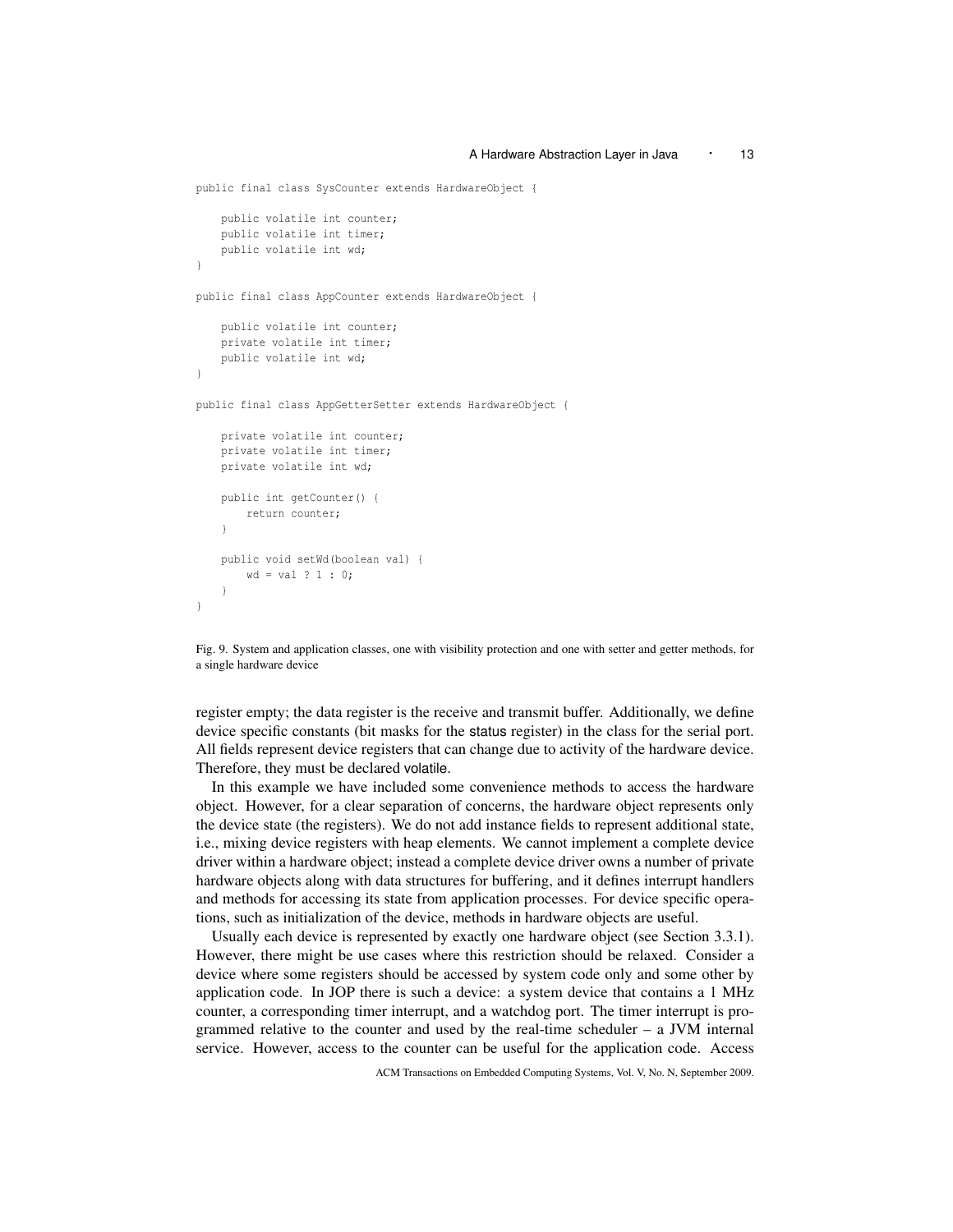```
import com.jopdesign.io.*;
public class Example {
    public static void main(String[] args) {
        BaseBoard fact = BaseBoard.getBaseFactory();
        SerialPort sp = fact.getSerialPort();
        String hello = "Hello World!";
        for (int i=0; i<hello.length(); ++i) {
            // busy wait on transmit buffer empty
            while ((sp.status & SerialPort.MASK_TDRE) == 0)
                ;
            // write a character
            sp.data = hello.charAt(i);
        }
    }
}
```
Fig. 10. A 'Hello World' example with low-level device access via a hardware object

to the watchdog register is required from the application level. The watchdog is used for a sign-of-life from the application. If not triggered every second the complete system is restarted. For this example it is useful to represent one hardware device by two *different* classes – one for system code and one for application code. We can protect system registers by private fields in the hardware object for the application. Figure 9 shows the two class definitions that represent the same hardware device for system and application code respectively. Note how we changed the access to the timer interrupt register to private for the application hardware object.

Another option, shown in class AppGetterSetter, is to declare all fields private for the application object and use setter and getter methods. They add an abstraction on top of hardware objects and use the hardware object to implement their functionality. Thus we still do not need to invoke native functions.

Use of hardware objects is straightforward. After obtaining a reference to the object all that has to be done (or can be done) is to read from and write to the object fields. Figure 10 shows an example of client code. The example is a *Hello World* program using low-level access to a serial port via a hardware object. Creation of hardware objects is more complex and described in Section 3.3. Furthermore, it is JVM specific and Section 4 describes implementations in four different JVMs.

For devices that use DMA (e.g., video frame buffer, disk, and network I/O buffers) we map that memory area to Java arrays. Arrays in Java provide access to raw memory in an elegant way: the access is simple and safe due to the array bounds checking done by the JVM. Hardware arrays can be *used* by the JVM to *implement* higher-level abstractions from the RTSJ such as RawMemory or scoped memory.

Interaction between the garbage collector (GC) and hardware objects needs to be crafted into the JVM. We do not want to *collect* hardware objects. The hardware object should not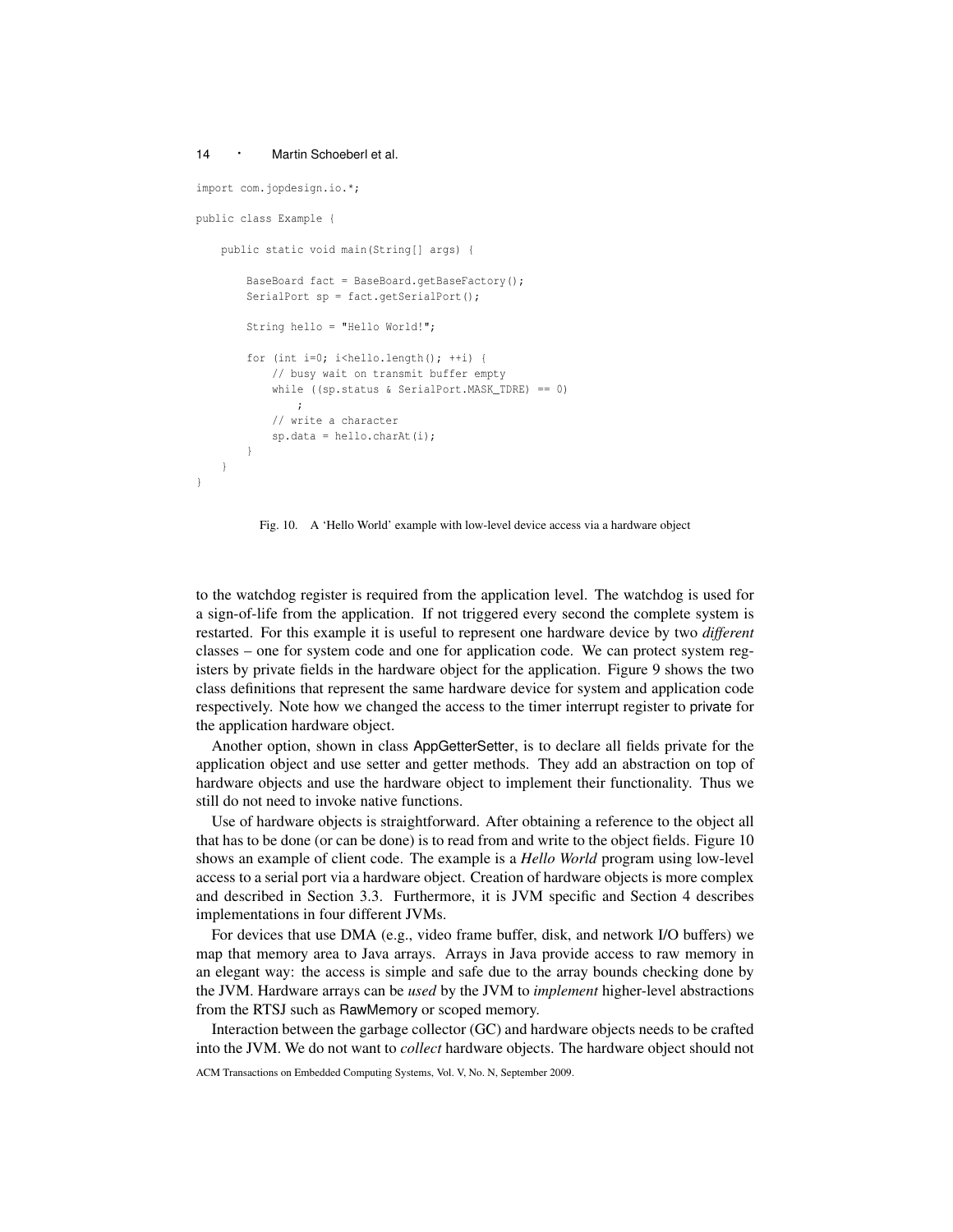| ISR              | Context switches | Priorities           |
|------------------|------------------|----------------------|
| Handler<br>Event |                  | Hardware<br>Software |

Table I. Dispatching properties of different ISR strategies

be scanned for references.<sup>6</sup> This is permissible when only primitive types are used in the class definition for hardware objects – the GC scans only reference fields. To avoid collecting hardware objects, we *mark* the object to be skipped by the GC. The type inheritance from HardwareObject can be used as the marker.

# 3.2 Interrupt Handling

An interrupt service routine (ISR) can be integrated with Java in two different ways: as a first level *handler* or a second level *event* handler.

*ISR handler.* The interrupt is a method call initiated by the device. Usually this abstraction is supported in hardware by the processor and called a first level handler.

*ISR event.* The interrupt is represented by an asynchronous notification directed to a thread that is unblocked from a wait-state. This is also called deferred interrupt handling.

An overview of the dispatching properties of the two approaches is given in Table I. The ISR handler approach needs only two context switches and the priority is set by the hardware. With the ISR event approach, handlers are scheduled at software priorities. The initial first level handler, running at hardware priority, fires the event for the event handler. Also the first level handler will notify the scheduler. In the best case three context switches are necessary: one to the first level handler, one to the ISR event handler, and one back to the interrupted thread. If the ISR handler has a lower priority than the interrupted thread, an additional context switch from the first level handler back to the interrupted thread is necessary.

Another possibility is to represent an interrupt as a thread that is released by the interrupt. Direct support by the hardware (e.g., the interrupt service thread in Komodo [Kreuzinger et al. 2003]) gives fast interrupt response times. However, standard processors support only the handler model directly.

Direct handling of interrupts in Java requires the JVM to be prepared to be interrupted. In an interpreting JVM an initial handler will reenter the JVM to execute the Java handler. A compiling JVM or a Java processor can directly invoke a Java method as response to the interrupt. A compiled Java method can be registered directly in the ISR dispatch table.

If an internal scheduler is used (also called *green threads*) the JVM will need some refactoring in order to support asynchronous method invocation. Usually JVMs control the rescheduling at the JVM level to provide a lightweight protection of JVM internal data structures. These preemption points are called pollchecks or yield points; also some or all can be GC preemption points. In fact the preemption points resemble cooperative scheduling at the JVM level and use priority for synchronization. This approach works only for uniprocessor systems, for multiprocessors explicit synchronization has to be introduced.

<sup>6</sup> If a hardware coprocessor, represented by a hardware object, itself manipulates an object on the heap and holds the only reference to that object it has to be scanned by the GC.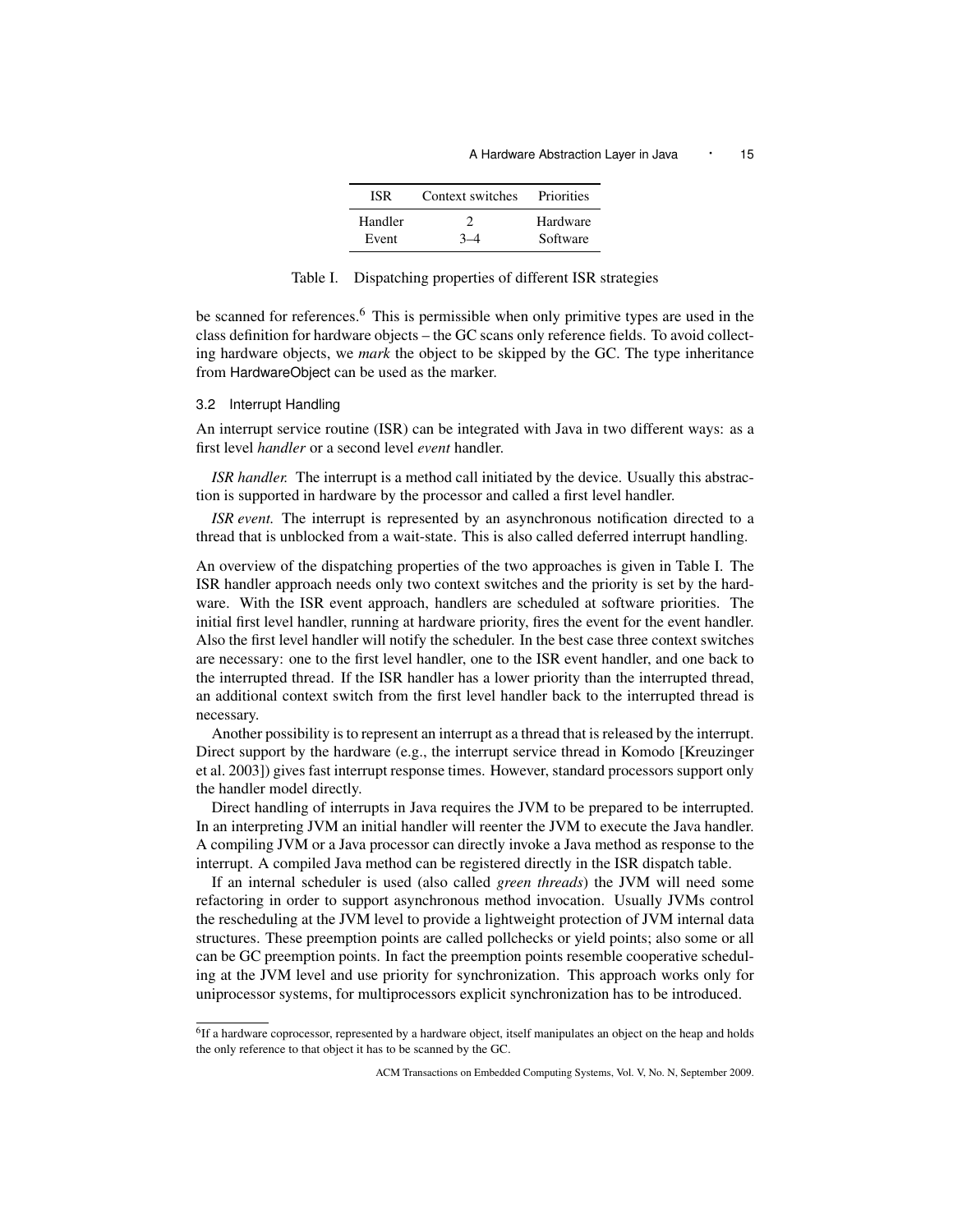In both cases there might be critical sections in the JVM where reentry cannot be allowed. To solve this problem the JVM must disable interrupts around critical nonreenterable sections. The more fine grained this disabling of interrupts can be done, the more responsive to interrupts the system will be.

One could opt for second level handlers only. An interrupt fires and releases an associated schedulable object (handler). Once released, the handler will be scheduled by the JVM scheduler according to the release parameters. This is the RTSJ approach. The advantage is that interrupt handling is done in the context of a normal Java thread and scheduled as any other thread running on the system. The drawback is that there will be a delay from the occurrence of the interrupt until the thread gets scheduled. Additionally, the meaning of interrupt priorities, levels and masks used by the hardware may not map directly to scheduling parameters supported by the JVM scheduler.

In the following we focus on the ISR handler approach, because it allows programming the other paradigms within Java.

3.2.1 *Hardware Properties.* We assume interrupt hardware as it is found in most computer architectures: interrupts have a fixed priority associated with them – they are set with a *solder iron*. Furthermore, interrupts can be globally disabled. In most systems the first level handler is called with interrupts globally disabled. To allow nested interrupts – being able to interrupt the handler by a higher priority interrupt as in preemptive scheduling – the handler has to enable interrupts again. However, to avoid priority inversion between handlers only interrupts with a higher priority will be enabled, either by setting the interrupt level or setting the interrupt mask. Software threads are scheduled by a timer interrupt and usually have a lower priority than interrupt handlers (the timer interrupt has the lowest priority of all interrupts). Therefore, an interrupt handler is never preempted by a software thread.

Mutual exclusion between an interrupt handler and a software thread is ensured by disabling interrupts: either all interrupts or selectively. Again, to avoid priority inversion, only interrupts of a higher priority than the interrupt that shares the data with the software thread can be enabled. This mechanism is in effect the priority ceiling emulation protocol [Sha et al. 1990], sometimes called immediate ceiling protocol. It has the virtue that it eliminates the need for explicit locks (or Java monitors) on shared objects. Note that mutual exclusion with interrupt disabling works only in a uniprocessor setting. A simple solution for multiprocessors is to run the interrupt handler and associated software threads on the same processor core. A more involved scheme would be to use spin-locks between the processors.

When a device asserts an interrupt request line, the interrupt controller notifies the processor. The processor stops execution of the current thread. A partial thread context (program counter and processor status register) is saved. Then the ISR is looked up in the interrupt vector table and a jump is performed to the first instruction of the ISR. The handler usually saves additional thread context (e.g. the register file). It is also possible to switch to a new stack area. This is important for embedded systems where the stack sizes for all threads need to be determined at link time.

3.2.2 *Synchronization.* Java supports synchronization between Java threads with the synchronized keyword, either as a means of synchronizing access to a block of statements or to an entire method. In the general case this existing synchronization support is not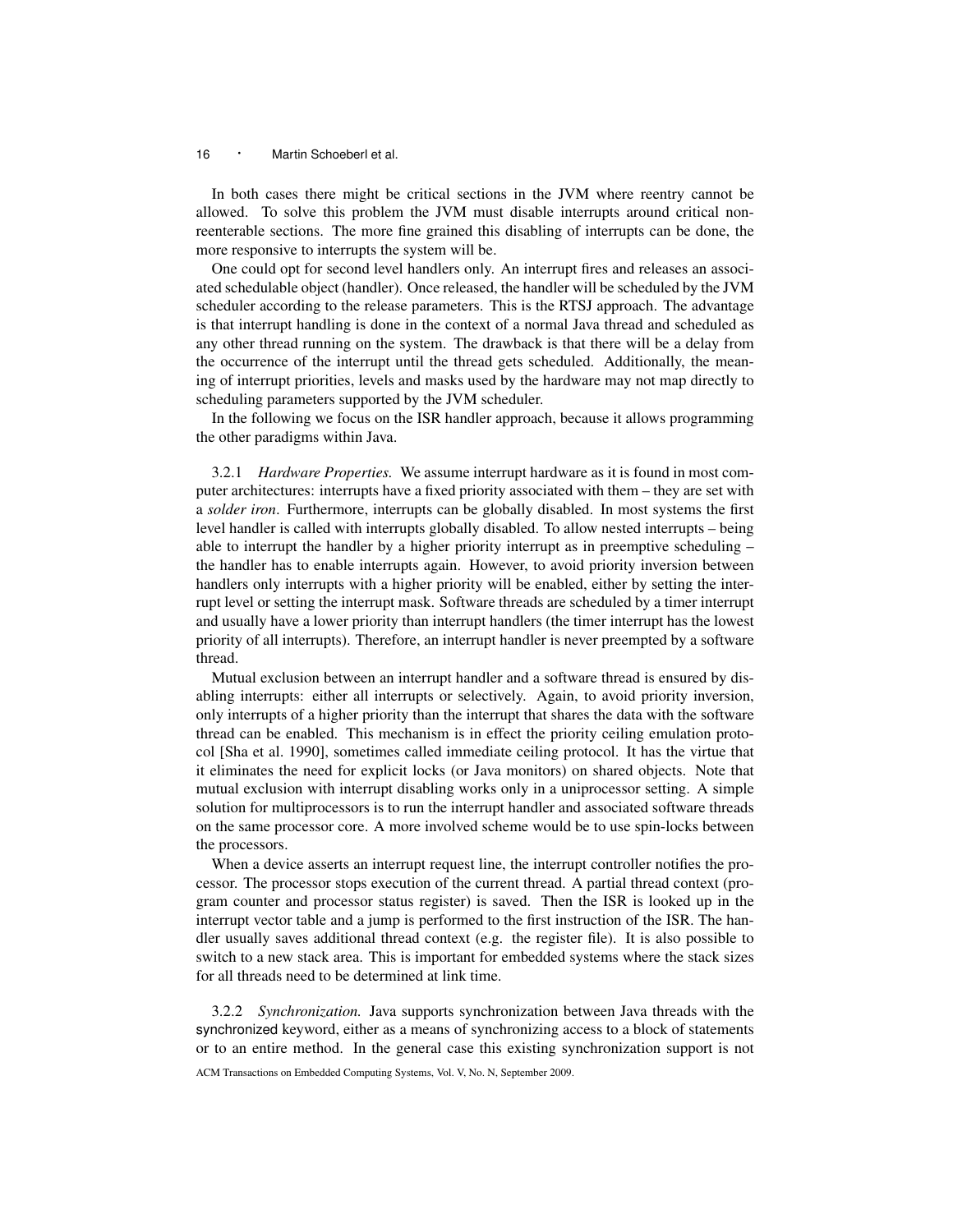#### A Hardware Abstraction Layer in Java 17



Fig. 11. Threads and shared data

sufficient to synchronize between interrupt handlers and threads.

Figure 11 shows the interacting active processes and the shared data in a scenario involving the handling of an interrupt. Conceptually three threads interact: (1) a hardware device thread representing the device activity, (2) the ISR, and (3) the application or device driver thread. These three share two types of data:

*Device data.* The hardware thread and ISR share access to the device registers of the device signaling the interrupt

*Application data.* The ISR and application or device driver share access to e.g., a buffer conveying information about the interrupt to the application

Regardless of which interrupt handling approach is used in Java, synchronization between the ISR and the device registers must be handled in an ad hoc way. In general there is no guarantee that the device has not changed the data in its registers; but if the ISR can be run to completion within the minimum inter-arrival time of the interrupt the content of the device registers can be trusted.

For synchronization between the ISR and the application (or device driver) the following mechanisms are available. When the ISR handler runs as a software thread, standard synchronization with object monitors can be used. When using the ISR handler approach, the handler is no longer scheduled by the normal Java scheduler, but by the hardware. While the handler is running, all other executable elements are suspended, including the scheduler. This means that the ISR cannot be suspended, must not block, or must not block via a language level synchronization mechanism; the ISR must run to completion in order not to freeze the system. This means that when the handler runs, it is guaranteed that the application will not get scheduled. It follows that the handler can access data shared with the application without synchronizing with the application. As the access to the shared data by the interrupt handler is not explicitly protected by a synchronized method or block, the shared data needs to be declared volatile.

On the other hand the application must synchronize with the ISR because the ISR may be dispatched at any point. To ensure mutual exclusion we redefine the semantics of the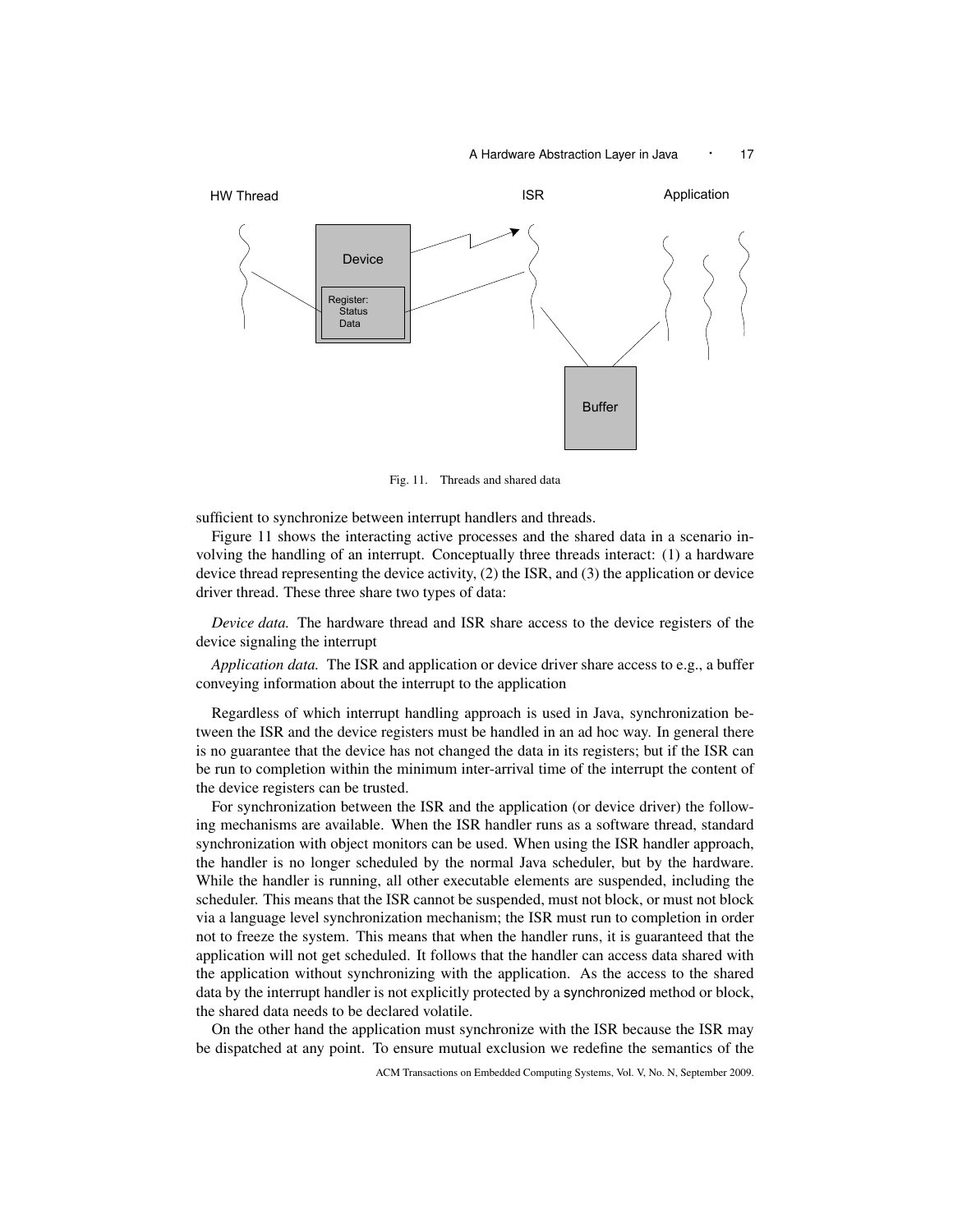}

```
public class SerialHandler extends InterruptHandler {
```

```
// A hardware object represents the serial device
private SerialPort sp;
final static int BUF_SIZE = 32;
private volatile byte buffer[];
private volatile int wrPtr, rdPtr;
public SerialHandler(SerialPort sp) {
   this.sp = sp;
    buffer = new byte[BUF_SIZE];
    wrPtr = rdPtr = 0;}
// This method is scheduled by the hardware
public void handle() {
    byte val = (byte) sp.data;
    // check for buffer full
    if ((wrPtr+1)%BUF SIZE!=rdPtr) {
       buffer[wrPtr++] = val;}
    if (wrPtr>=BUF_SIZE) wrPtr=0;
    // enable interrupts again
    enableInterrupt();
}
// This method is invoked by the driver thread
synchronized public int read() {
    if (rdPtr!=wrPtr) {
       int val = ((int) buffer[rdPtr++]) & 0xff;if (rdPtr>=BUF_SIZE) rdPtr=0;
       return val;
    } else {
        return -1; // empty buffer
    }
}
```
Fig. 12. An interrupt handler for a serial port receive interrupt

monitor associated with an InterruptHandler object: acquisition of the monitor disables all interrupts of the same and lower priority; release of the monitor enables the interrupts again. This procedure ensures that the software thread cannot be interrupted by the interrupt handler when accessing shared data.

3.2.3 *Using the Interrupt Handler.* Figure 12 shows an example of an interrupt handler for the serial port receiver interrupt. The method handle() is the interrupt handler method and needs no synchronization as it cannot be interrupted by a software thread. However, the shared data needs to be declared volatile as it is changed by the device driver thread. Method read() is invoked by the device driver thread and the shared data is protected by the InterruptHandler monitor. The serial port interrupt handler uses the hardware object SerialPort to access the device.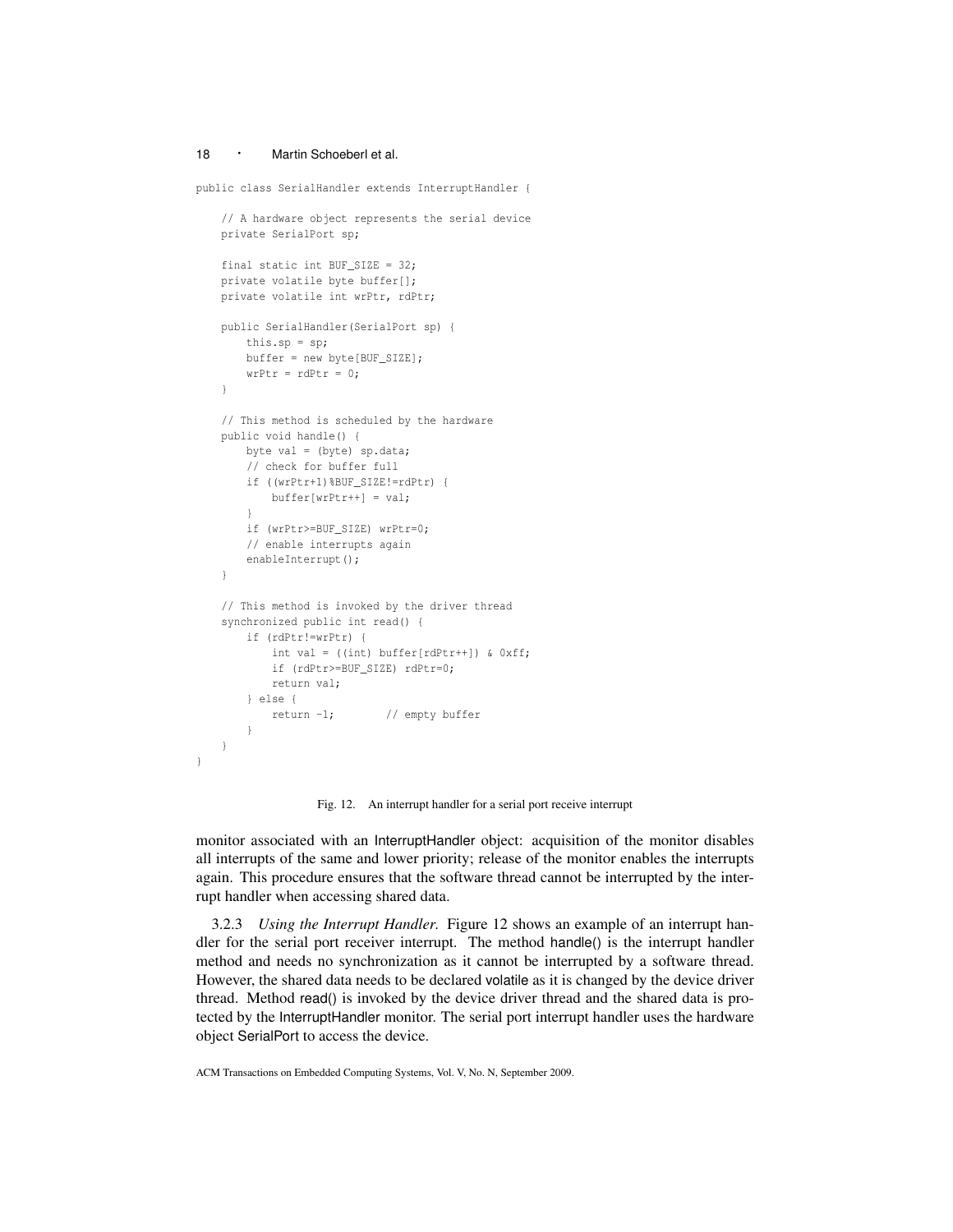package com.board-vendor.io;

```
public class IOSystem {
```
}

```
// some JVM mechanism to create the hardware objects
private static ParallelPort pp = jvmPPCreate();
private static SerialPort sp = jvmSPCreate(0);
private static SerialPort gps = jvmSPCreate(1);
public static ParallelPort getParallelPort() {
   return pp;
}
public static SerialPort getSerialPort() {..}
public static SerialPort getGpsPort() {..}
```
Fig. 13. A factory with static methods for Singleton hardware objects

3.2.4 *Garbage Collection.* When using the ISR handler approach it is not feasible to let interrupt handlers be paused during a lengthy stop-the-world collection. Using this GC strategy the entire heap is collected at once and it is not interleaved with execution. The collector can safely assume that data required to perform the collection will not change during the collection, and an interrupt handler shall not change data used by the GC to complete the collection. In the general case, this means that the interrupt handler is not allowed to create new objects, or change the graph of live objects.

With an incremental GC the heap is collected in small incremental steps. Write barriers in the mutator threads and non-preemption sections in the GC thread synchronize the view of the object graph between the mutator threads and the GC thread. With incremental collection it is possible to allow object allocation and changing references inside an interrupt handler (as it is allowed in any normal thread). With a real-time GC the maximum blocking time due to GC synchronization with the mutator threads must be known.

Interruption of the GC during an object move can result in access to a stale copy of the object inside the handler. A solution to this problem is to allow for pinning of objects reachable by the handler (similar to immortal memory in the RTSJ). Concurrent collectors have to solve this issue for threads anyway. The simplest approach is to disable interrupt handling during the object copy. As this operation can be quite long for large arrays, several approaches to split the array into smaller chunks have been proposed [Siebert 2002] and [Bacon et al. 2003]. A Java processor may support incremental array copying with redirection of the access to the correct part of the array [Schoeberl and Puffitsch 2008]. Another solution is to abort the object copy when writing to the object. It is also possible to use replication – during an incremental copy operation, writes are performed on both fromspace and to-space object replicas, while reads are performed on the from-space replica.

## 3.3 Generic Configuration

An important issue for a HAL is a safe abstraction of device configurations. A definition of factories to create hardware and interrupt objects should be provided by board vendors. This configuration is isolated with the help of Java packages – only the objects and the factory methods are visible. The configuration abstraction is independent of the JVM.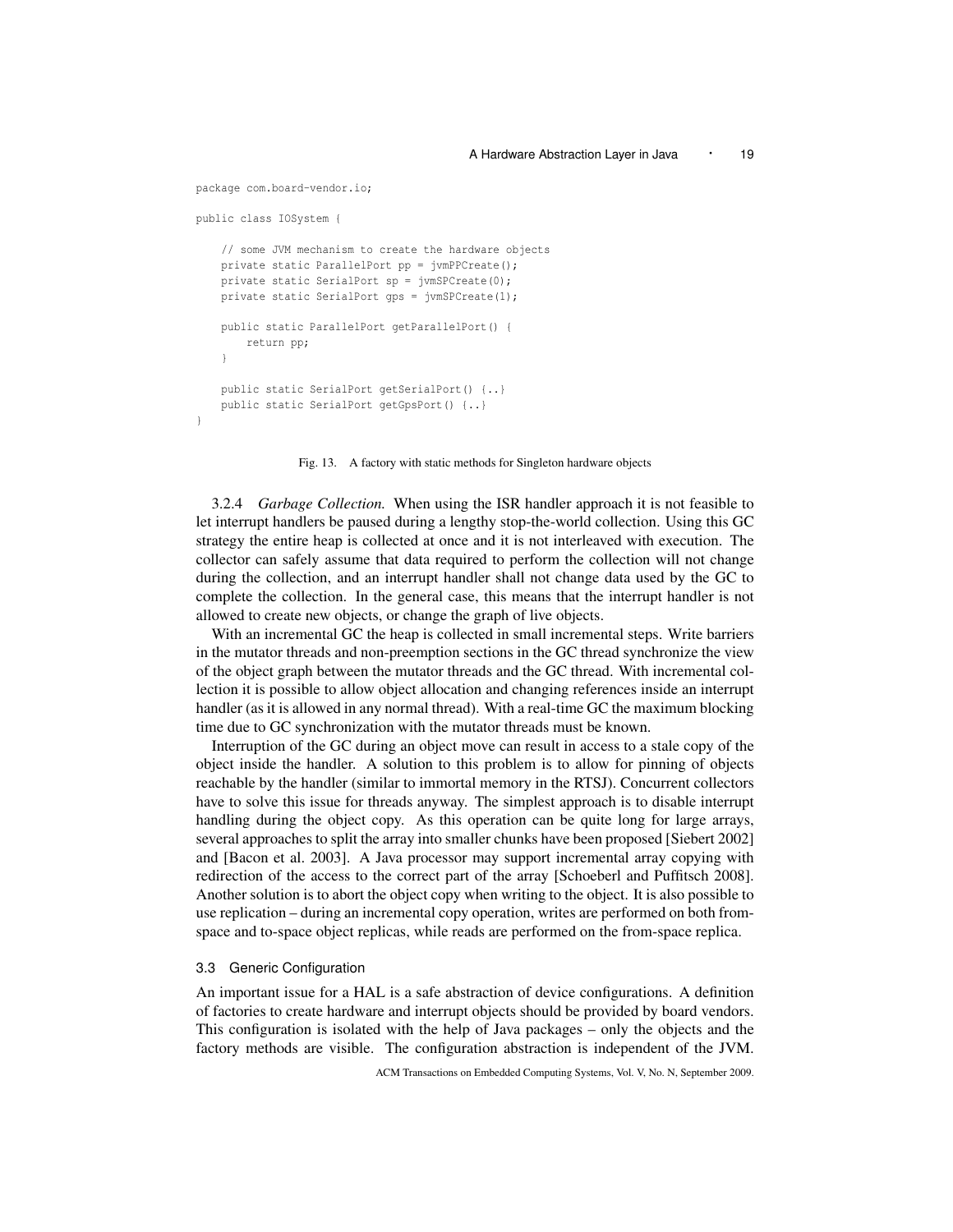```
public class BaseBoard {
    private final static int SERIAL_ADDRESS = ...;
   private SerialPort serial;
    BaseBoard() {
       serial = (SerialPort) jvmHWOCreate(SERIAL_ADDRESS);
    };
    static BaseBoard single = new BaseBoard();
    public static BaseBoard getBaseFactory() {
        return single;
    }
    public SerialPort getSerialPort() { return serial; }
    // here comes the JVM internal mechanism
    Object jvmHWOCreate(int address) {...}
}
public class ExtendedBoard extends BaseBoard {
   private final static int GPS ADDRESS = ...;
   private final static int PARALLEL_ADDRESS = ...;
   private SerialPort gps;
   private ParallelPort parallel;
   ExtendedBoard() {
        gps = (SerialPort) jvmHWOCreate(GPS_ADDRESS);
        parallel = (ParallelPort) jvmHWOCreate(PARALLEL_ADDRESS);
    };
    static ExtendedBoard single = new ExtendedBoard();
    public static ExtendedBoard getExtendedFactory() {
       return single;
    }
    public SerialPort getGpsPort() { return gps; }
    public ParallelPort getParallelPort() { return parallel; }
}
```
Fig. 14. A base class of a hardware object factory and a factory subclass

A device or interrupt can be represented by an identical hardware or interrupt object for different JVMs. Therefore, device drivers written in Java are JVM independent.

3.3.1 *Hardware Object Creation.* The idea to represent each device by a single object or array is straightforward, the remaining question is: How are those objects created? An object that represents a device is a typical Singleton [Gamma et al. 1994]. Only a single object should map to one instance of a device. Therefore, hardware objects cannot be instantiated by a simple new: (1) they have to be mapped by some JVM mechanism to the device registers and (2) each device instance is represented by a single object.

Each device object is created by its own factory method. The collection of these methods is the board configuration, which itself is also a Singleton (the application runs on a single board). The Singleton property of the configuration is enforced by a class that contains only static methods. Figure 13 shows an example for such a class. The class IOSystem represents a system with three devices: a parallel port, as discussed before to interact with the environment, and two serial ports: one for program download and one which is an interface to a GPS receiver.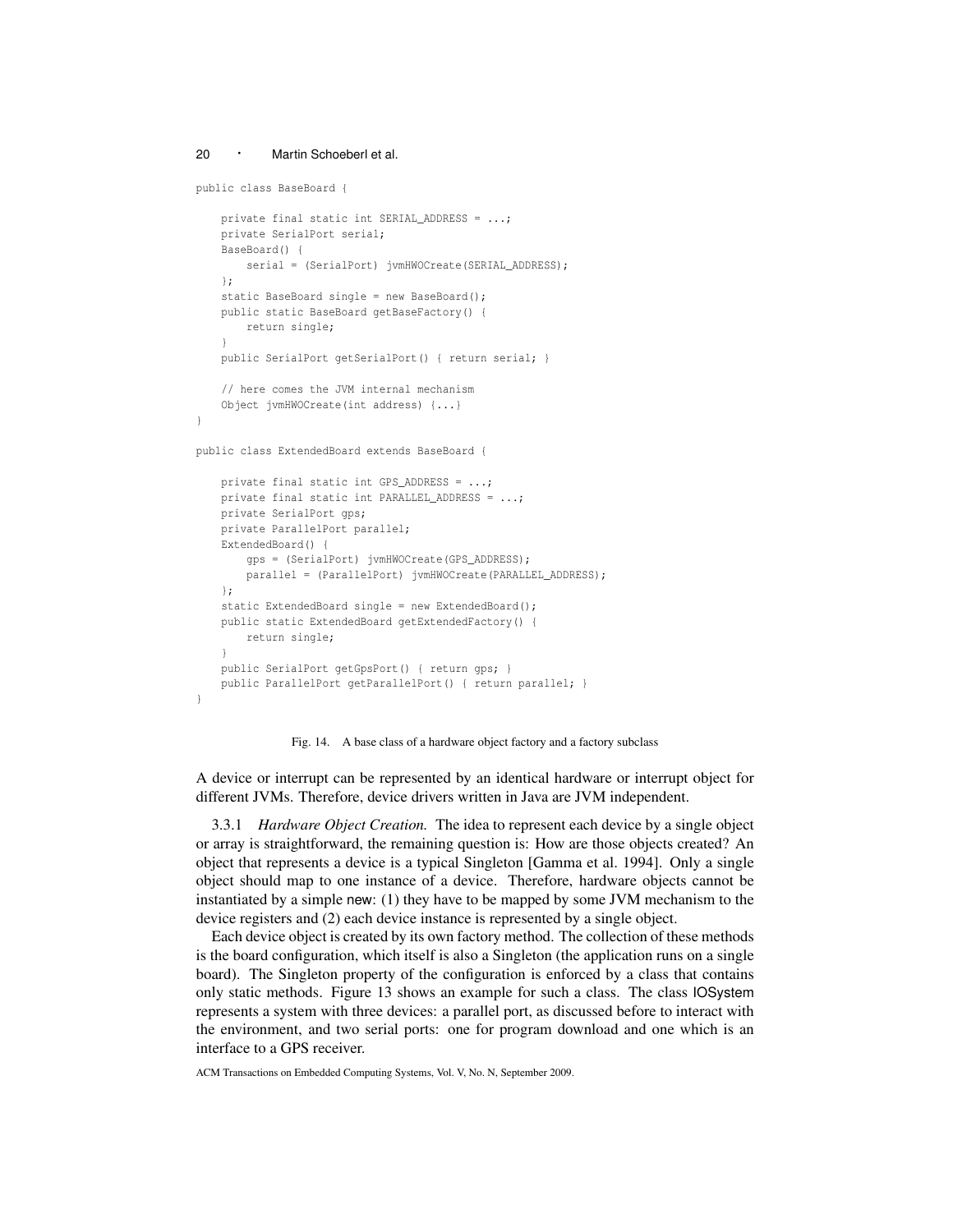#### A Hardware Abstraction Layer in Java • 21



Fig. 15. Device object classes and board factory classes

This approach is simple, but not very flexible. Consider a vendor who provides boards in slightly different configurations (e.g., with different number of serial ports). With the above approach each board requires a different (or additional) IOSystem class that lists all devices. A more elegant solution is proposed in the next section.

3.3.2 *Board Configurations.* Replacing the static factory methods by instance methods avoids code duplication; inheritance then gives configurations. With a factory object we represent the common subset of I/O devices by a base class and the variants as subclasses.

However, the factory object itself must still be a Singleton. Therefore the board specific factory object is created at class initialization and is retrieved by a static method. Figure 14 shows an example of a base factory and a derived factory. Note how getBaseFactory() is used to get a single instance of the factory. We have applied the idea of a factory two times: the first factory generates an object that represents the board configuration. That object is itself a factory that generates the objects that interface to the hardware device.

The shown example base factory represents the minimum configuration with a single serial port for communication (mapped to System.in and System.out) represented by a SerialPort. The derived configuration ExtendedBoard contains an additional serial port for a GPS receiver and a parallel port for external control.

Furthermore, we show in Figure 14 a different way to incorporate the JVM mechanism in the factory: we define well known constants (the memory addresses of the devices) in the factory and let the native function jvmHWOCreate() return the correct device type.

Figure 15 gives a summary example of hardware object classes and the corresponding factory classes as an UML class diagram. The figure shows that all device classes subclass the abstract class HardwareObject. Figure 15 represents the simple abstraction as it is seen by the user of hardware objects.

3.3.3 *Interrupt Handler Registration.* We provide a base interrupt handling API that can be used both for non-RTSJ and RTSJ interrupt handling. The base class that is extended by an interrupt handler is shown in Figure 16. The handle() method contains the device server code. Interrupt control operations that have to be invoked before serving the device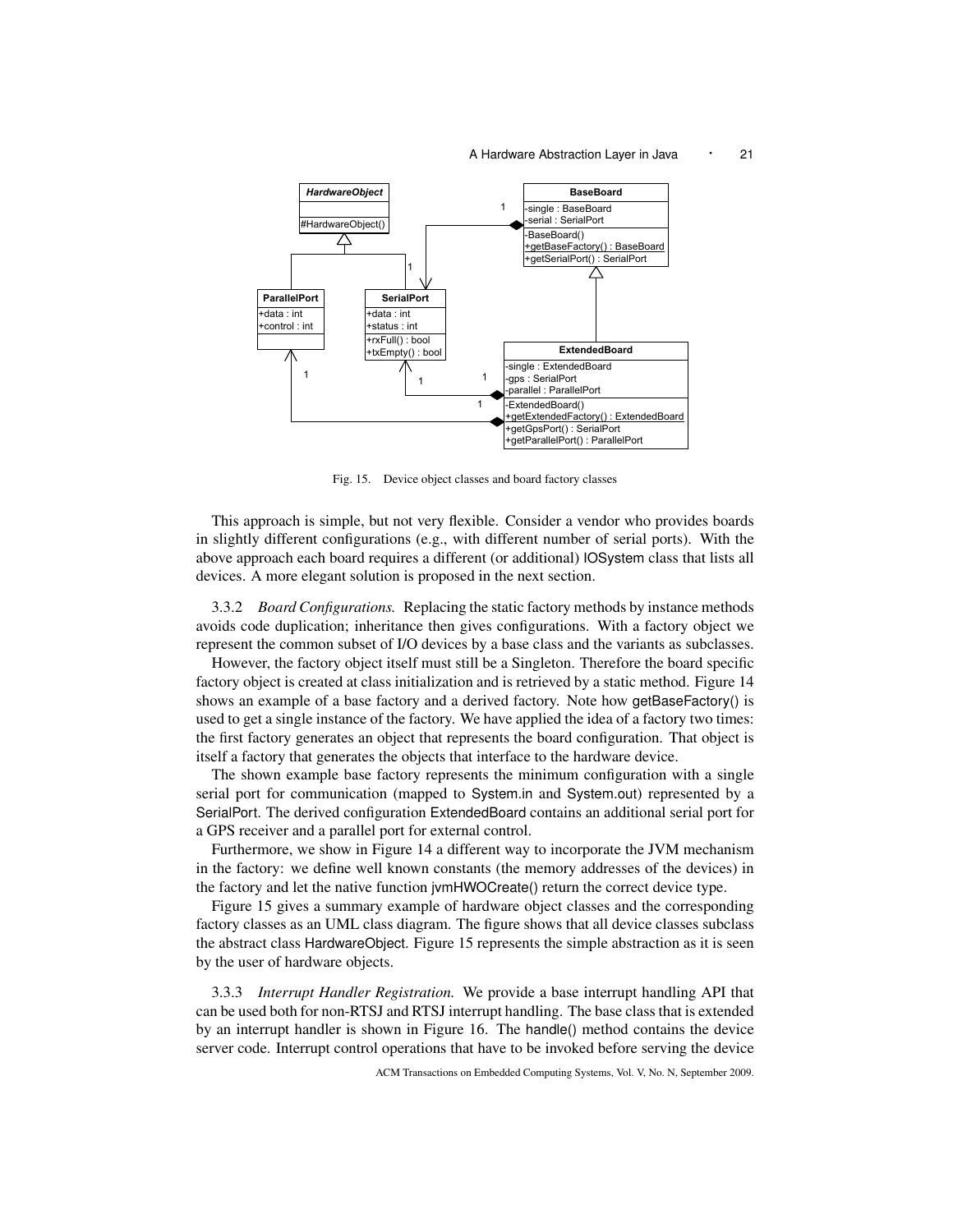}

```
abstract public class InterruptHandler implements Runnable {
   ...
   public InterruptHandler(int index) { ... };
   protected void startInterrupt() { ... };
   protected void endInterrupt() { ... };
   protected void disableInterrupt() { ... };
   protected void enableInterrupt() { ... };
   protected void disableLocalCPUInterrupts() { ... };
   protected void enableLocalCPUInterrupts() { ... };
   public void register() { ... };
   public void unregister() { ... };
   abstract public void handle() { ... };
   public void run() {
       startInterrupt();
       handle();
       endInterrupt();
   }
```
#### Fig. 16. Base class for the interrupt handlers

```
ih = new SerialInterruptHandler(); // logic of new BAEH
serialFirstLevelEvent = new AsyncEvent ();
serialFirstLevelEvent.addHandler(
    new BoundAsyncEventHandler( null, null, null, null, null, false, ih )
    );
serialFirstLevelEvent.bindTo("INT4");
```
Fig. 17. Creation and registration of a RTSJ interrupt handler

(i.e. interrupt masking and acknowledging) and after serving the device (i.e. interrupt reenabling) are hidden in the run() method of the base InterruptHandler, which is invoked when the interrupt occurs.

The base implementation of InterruptHandler also provides methods for enabling and disabling a particular interrupt or all local CPU interrupts and a special monitor implementation for synchronization between an interrupt handler thread and an application thread. Moreover, it provides methods for non-RTSJ registering and deregistering the handler with the hardware interrupt source.

Registration of a RTSJ interrupt handler requires more steps (see Figure 17). The InterruptHandler instance serves as the RTSJ logic for a (bound) asynchronous event handler, which is added as handler to an asynchronous event which then is bound to the interrupt source.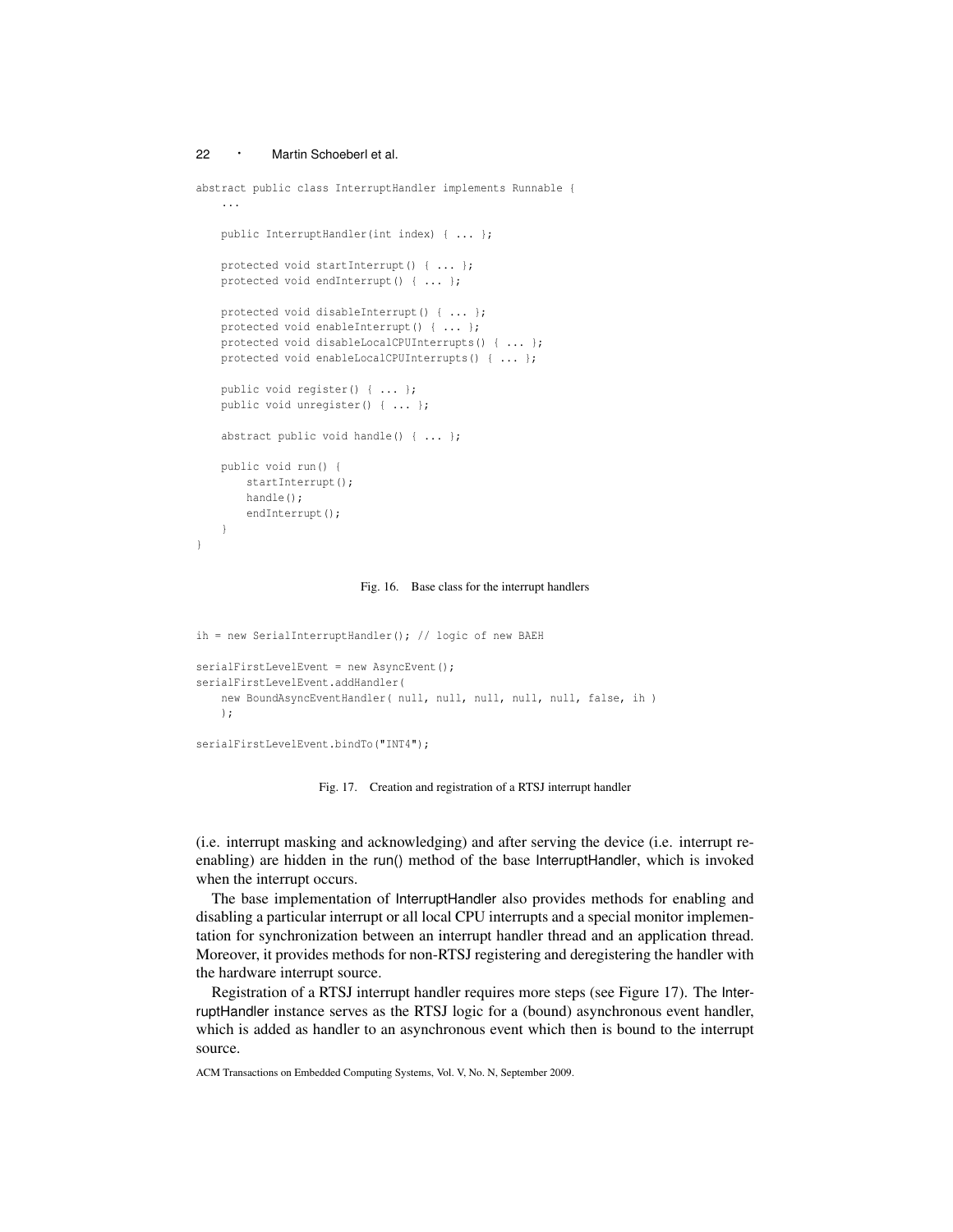|               | Direct (no $OS$ ) | Indirect (OS) |
|---------------|-------------------|---------------|
| Interpreted   | SimpleRTJ         | Kaffe VM      |
| <b>Native</b> | IOP               | <b>OVM</b>    |

Table II. Embedded Java Architectures

## 3.4 Perspective

An interesting topic is to define a common standard for hardware objects and interrupt handlers for different platforms. If different device types (hardware chips) that do not share a common register layout are used for a similar function, the hardware objects will be different. However, if the structure of the devices is similar, as it is the case for the serial port on the three different platforms used for the implementation (see Section 4), the driver code that *uses* the hardware object is identical.

If the same chip (e.g., the 8250 type and compatible 16x50 devices found in all PCs for the serial port) is used in different platforms, the hardware object and the device driver, which also implements the interrupt handler, can be shared. The hardware object, the interrupt handler, and the visible API of the factory classes are independent of the JVM and the OS. Only the *implementation* of the factory methods is JVM specific. Therefore, the JVM independent HAL can be used to start the development of drivers for a Java OS on any JVM that supports the proposed HAL.

#### 3.5 Summary

Hardware objects are easy to use for a programmer, and the corresponding definitions are comparatively easy to define for a hardware designer or manufacturer. For a standardized HAL architecture we proposed factory patterns. As shown, interrupt handlers are easy to use for a programmer that knows the underlying hardware paradigm, and the definitions are comparatively easy to develop for a hardware designer or manufacturer, for instance using the patterns outlined in this section. Hardware objects and interrupt handler infrastructure have a few subtle implementation points which are discussed in the next section.

## 4. IMPLEMENTATION

We have implemented the core concepts on four different  $JVMs<sup>7</sup>$  to validate the proposed Java HAL. Table II classifies the four execution environments according to two important properties: (1) whether they run on bare metal or on top of an OS and (2) whether Java code is interpreted or executed natively. Thereby we cover the whole implementation spectrum with our four implementations. Even though the suggested Java HAL is intended for systems running on bare metal, we include systems running on top of an OS because most existing JVMs still require an OS, and in order for them to migrate incrementally to run directly on the hardware they can benefit from supporting a Java HAL.

In the direct implementation a JVM without an OS is extended with I/O functionality. The indirect implementation represents an abstraction mismatch – we actually re-map the concepts. Related to Figure 6 in the introduction, OVM and Kaffe represent configuration (a), SimpleRTJ configuration (b), and JOP configuration (c).

 $7$ On JOP the implementation of the Java HAL is already in use in production code.

ACM Transactions on Embedded Computing Systems, Vol. V, No. N, September 2009.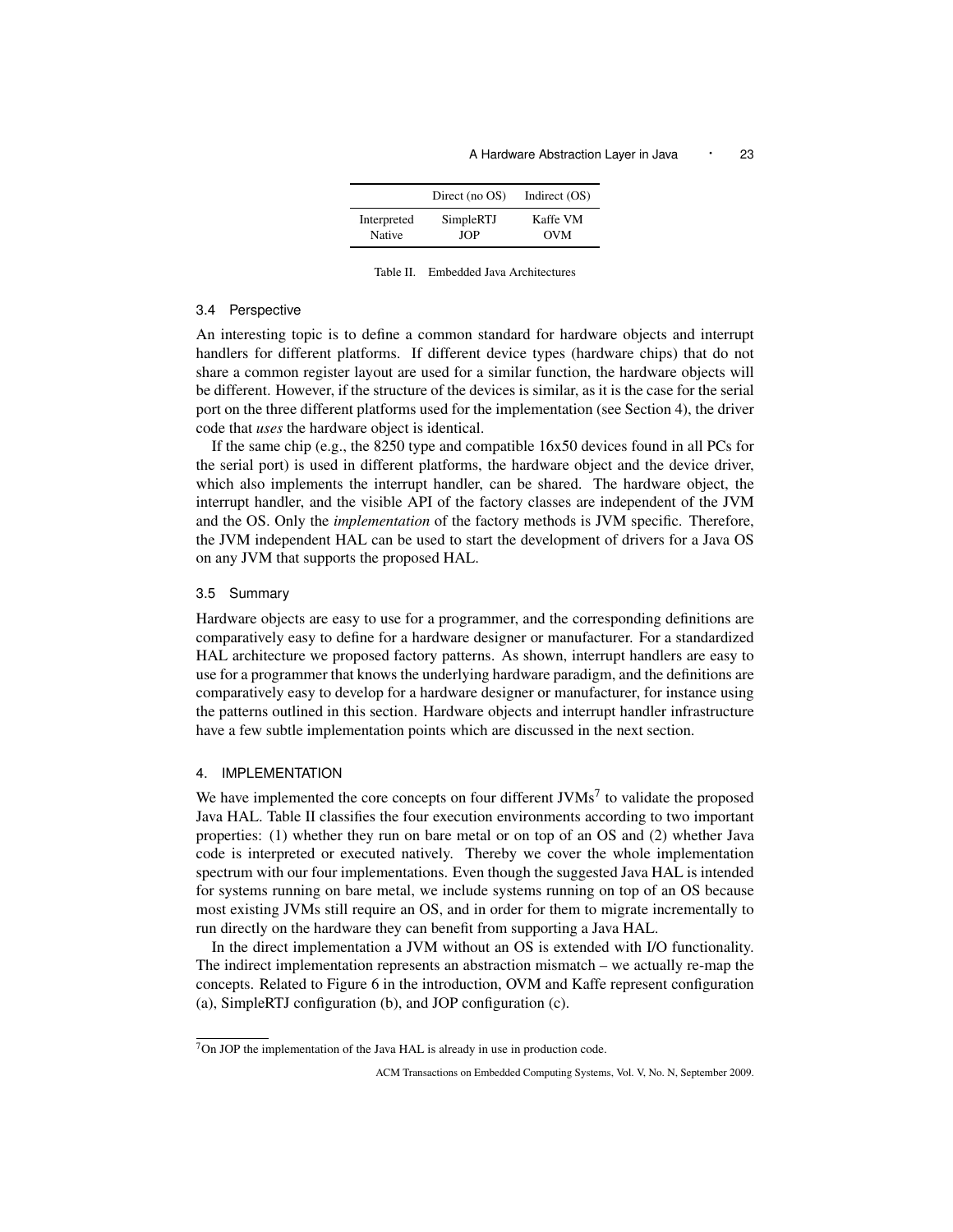```
public final class SerialPort extends HardwareObject {
   // LSR (Line Status Register)
   public volatile int status;
   // Data register
   public volatile int data;
    ...
}
```
#### Fig. 18. A simple hardware object

The SimpleRTJ JVM [RTJ Computing 2000] is a small, interpreting JVM that does not require an OS. JOP [Schoeberl 2005; 2008] is a Java processor executing Java bytecodes directly in hardware. Kaffe JVM [Wilkinson 1996] is a complete, full featured JVM supporting both interpretation and JIT compilation; in our experiments with Kaffe we have used interpretative execution only. The OVM JVM [Armbruster et al. 2007] is an execution environment for Java that supports compilation of Java bytecodes into the C language, and via a C compiler into native machine instructions for the target hardware. Hardware objects have also been implemented in the research JVM, CACAO [Krall and Grafl 1997; Schoeberl et al. 2008].

In the following we provide the different implementation approaches that are necessary for the very different JVMs. Implementing hardware objects was straightforward for most JVMs; it took about one day to implement them in JOP. In Kaffe, after familiarizing us with the structure of the JVM, it took about half a day of pair programming.

Interrupt handling in Java is straightforward in a JVM not running on top of an OS (JOP and SimpleRTJ). Kaffe and OVM both run under vanilla Linux or the real-time version Xenomai Linux [Xenomai developers 2008]. Both versions use a distinct user/kernel mode and it is not possible to register a user level method as interrupt handler. Therefore, we used threads at different levels to simulate the Java handler approach. The result is that the actual Java handler is the 3rd or even 4th level handler. This solution introduces quite a lot of overheads due to the many context switches. However, it is intended to provide a stepping stone to allow device drivers in Java; the goal is a real-time JVM that runs on the bare hardware.

In this section we provide more implementation details than usual to help other JVM developers to add a HAL to their JVM. The techniques used for the JVMs can probably not be used directly. However, the solutions (or sometimes work-arounds) presented here should give enough insight to guide other JVM developers.

## 4.1 SimpleRTJ

The SimpleRTJ JVM is a small, simple, and portable JVM. We have ported it to run on the bare metal of a small 16 bit microcontroller. We have successfully implemented the support for hardware objects in the SimpleRTJ JVM. For interrupt handling we use the ISR handler approach described in Section 3.2. Adding support for hardware objects was straightforward, but adding support for interrupt handling required more work.

4.1.1 *Hardware Objects.* Given an instance of a hardware object as shown in Figure 18 one must calculate the base address of the I/O port range, the offset to the actual I/O port, and the width of the port at runtime. We have chosen to store the base address of the I/O port range in a field in the common super-class for all hardware objects (HardwareObject).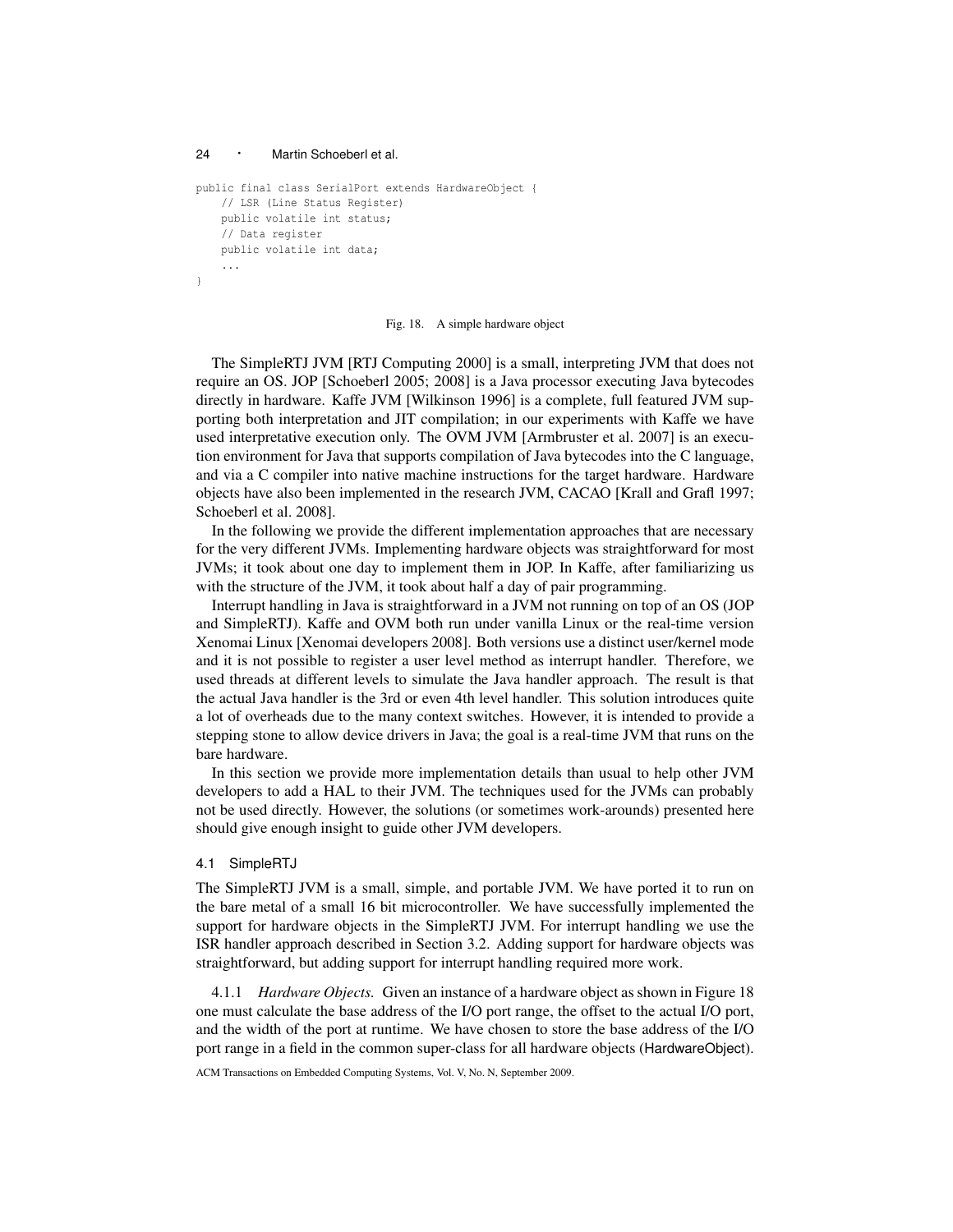```
SerialPort createSerialPort(int baseAddress ) {
   SerialPort sp = new SerialPort(baseAddress);
   return sp;
}
```
Fig. 19. Creating a simple hardware object

The hardware object factory passes the platform and device specific base address to the constructor when creating instances of hardware objects (see Figure 19).

In the put/getfield bytecodes the base address is retrieved from the object instance. The I/O port offset is calculated from the offset of the field being accessed: in the example in Figure 18 status has an offset of 0 whereas data has an offset of 4. The width of the field being accessed is the same as the width of the field type. Using these values the SimpleRTJ JVM is able to access the device register for either read or write.

4.1.2 *Interrupt Handler.* The SimpleRTJ JVM uses a simple stop-the-world garbage collection scheme. This means that within handlers, we prohibit use of the new keyword and writing references to the heap. These restrictions can be enforced at runtime by throwing a pre-allocated exception or at class loading by an analysis of the handler method. Additionally we have turned off the compaction phase of the GC to avoid the problems with moving objects mentioned in Section 3.2.4.

The SimpleRTJ JVM implements thread scheduling within the JVM. This means that it had to be refactored to allow for reentering the JVM from inside the first level interrupt handler. We got rid of all global state (all global variables) used by the JVM and instead allocate shared data on the C stack. For all parts of the JVM to still be able to access the shared data we pass around a single pointer to that data. In fact we start a new JVM for the interrupt handler with a temporary (small) Java heap and a temporary (small) Java stack. Currently we use 512 bytes for each of these items, which have proven sufficient for running non-trivial interrupt handlers so far.

The major part of the work was making the JVM reentrant. The effort will vary from one JVM implementation to another, but since global state is a bad idea in any case JVMs of high quality use very little global state. Using these changes we have experimented with handling the serial port receive interrupt.

## 4.2 JOP

JOP is a Java processor intended for hard real-time systems [Schoeberl 2005; 2008]. All architectural features have been carefully designed to be time-predictable with minimal impact on average case performance. We have implemented the proposed HAL in the JVM for JOP. No changes inside the JVM (the microcode in JOP) were necessary. Only the creation of the hardware objects needs a JOP specific factory.

4.2.1 *Hardware Objects.* In JOP, objects and arrays are referenced through an indirection called *handle*. This indirection is a lightweight read barrier for the compacting real-time GC [Schoeberl 2006; Schoeberl and Vitek 2007]. All handles for objects in the heap are located in a distinct memory region, the handle area. Besides the indirection to the *real* object the handle contains auxiliary data, such as a reference to the class information, the array length, and GC related data. Figure 20 shows an example with a small object that contains two fields and an integer array of length 4. The object and the array on the heap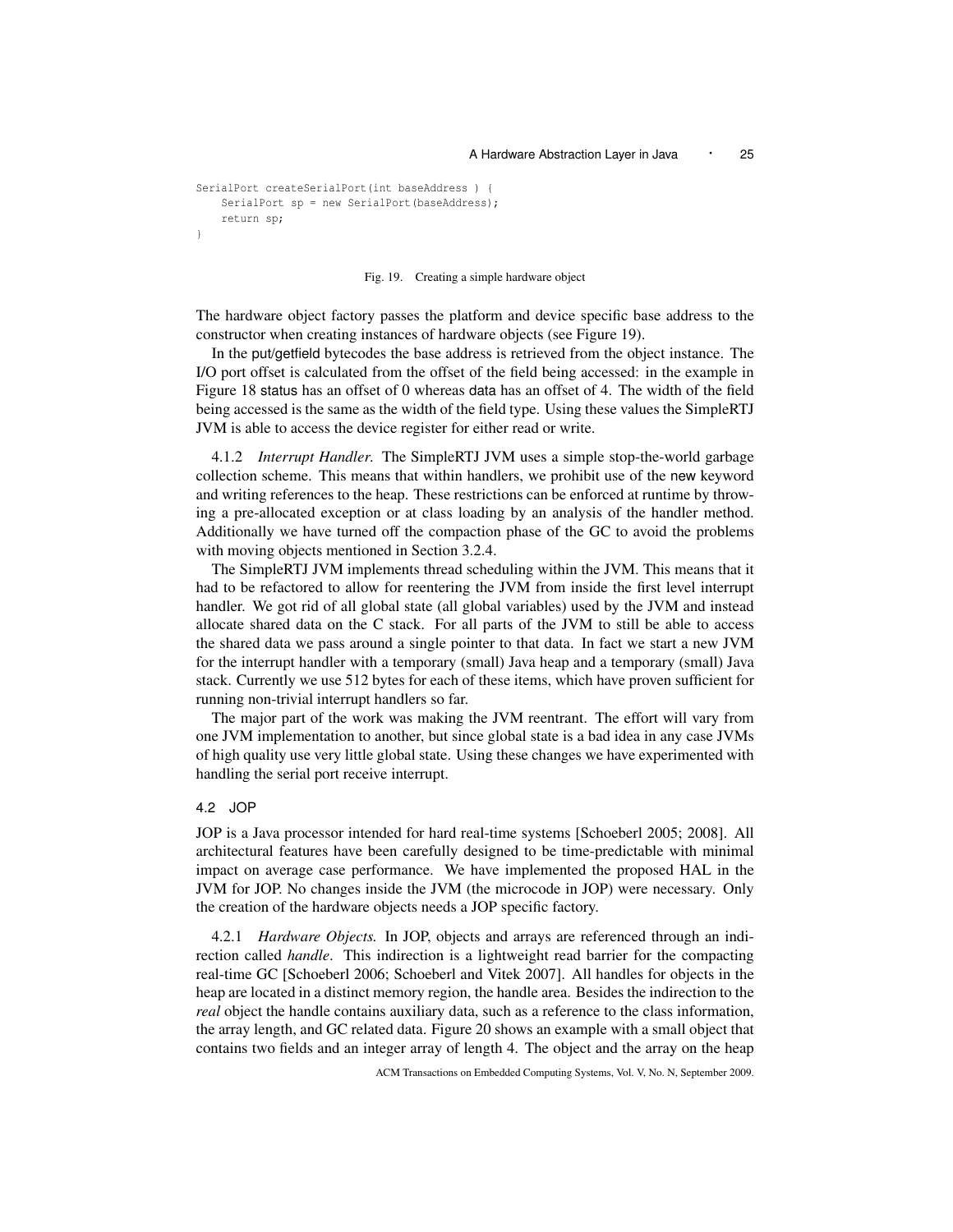

Fig. 20. Memory layout of the JOP JVM

just contain the data and no additional hidden fields. This object layout greatly simplifies our object to device mapping. We just need a handle where the indirection points to the memory mapped device registers instead of into the heap. This configuration is shown in the upper part of Figure 20. Note that we do not need the GC information for the hardware object handles. The factory, which creates the hardware objects, implements this indirection.

As described in Section 3.3.1 we do not allow applications to create hardware objects; the constructor is private (or package visible). Figure 21 shows part of the hardware object factory that creates the hardware object SerialPort. Two static fields (SP PTR and SP MTAB) are used to store the handle to the serial port object. The first field is initialized with the base address of the I/O device; the second field contains a pointer to the class information.<sup>8</sup> The address of the static field SP PTR is returned as the reference to the serial port object.

The class reference for the hardware object is obtained by creating a *normal* instance of SerialPort with new on the heap and copying the pointer to the class information. To avoid using native methods in the factory class we delegate JVM internal work to a helper class in the JVM system package as shown in Figure 21. That helper method returns the address of the static field SP PTR as reference to the hardware object. All methods in class Native, a JOP system class, are *native*<sup>9</sup> methods for low-level functions – the code we want to avoid in application code. Method toInt(Object o) defeats Java's type safety and returns a reference as an int. Method toObject(int addr) is the inverse function to map an address to a Java reference. Low-level memory access methods are used to manipulate the JVM data structures.

<sup>&</sup>lt;sup>8</sup>In JOP's JVM the class reference is a pointer to the method table to speed-up the invoke instruction. Therefore, the name is XX\_MTAB.

<sup>&</sup>lt;sup>9</sup>There are no *real* native functions in JOP – bytecode is the native instruction set. The very few native methods in class Native are replaced by special, unused bytecodes during class linking.

ACM Transactions on Embedded Computing Systems, Vol. V, No. N, September 2009.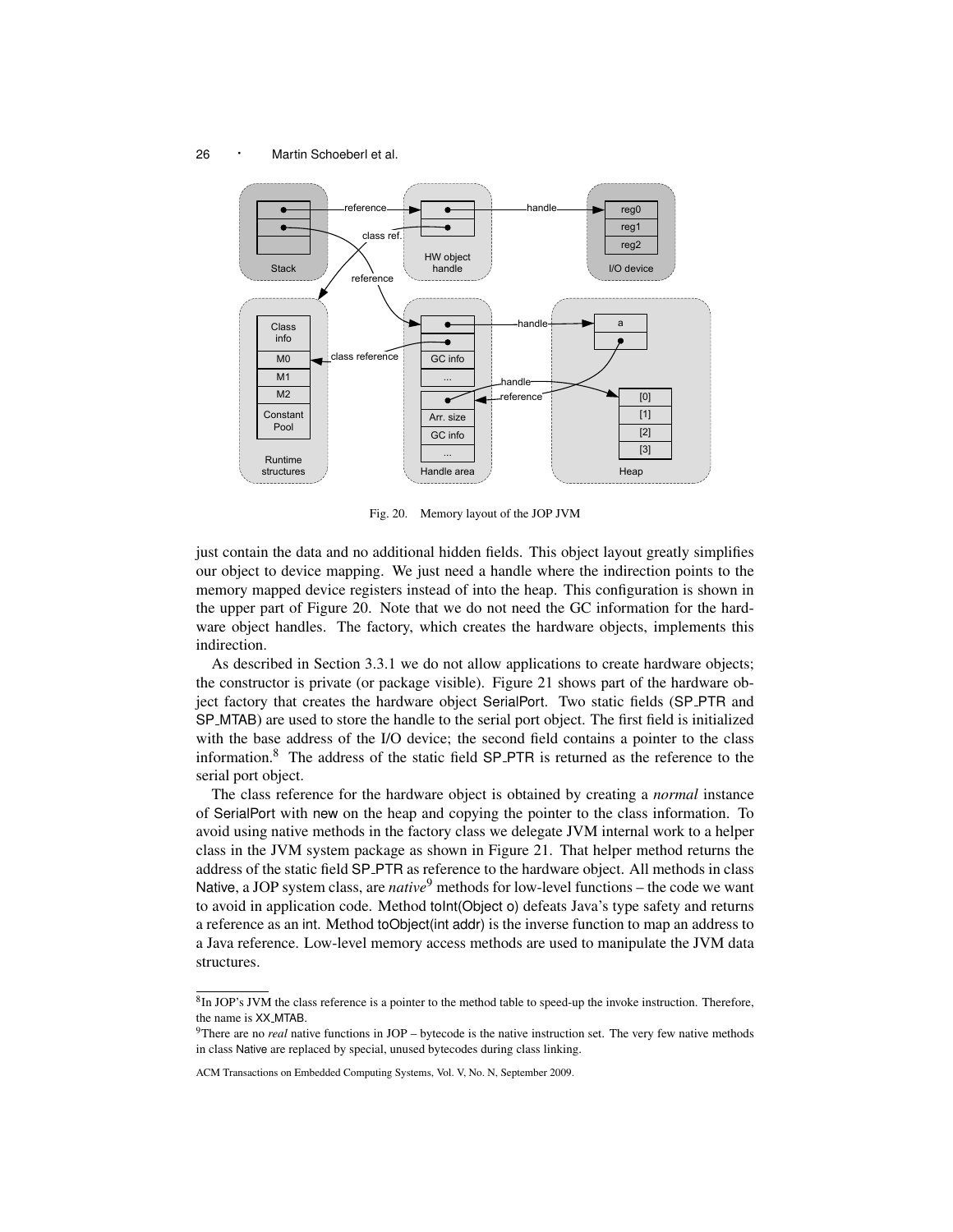```
package com.jopdesign.io;
public class BaseFactory {
    // static fields for the handle of the hardware object
   private static int SP_PTR;
    private static int SP_MTAB;
    private SerialPort sp;
    IOFactory() {
        sp = (SerialPort) makeHWObject(new SerialPort(), Const.IO_UART1_BASE, 0);
    };
    ...
    // That's the JOP version of the JVM mechanism
    private static Object makeHWObject(Object o, int address, int idx) {
       int cp = Native.rdIntMem(Const.RAM_CP);
        return JVMHelp.makeHWObject(o, address, idx, cp);
    }
}
package com.jopdesign.sys;
public class JVMHelp {
    public static Object makeHWObject(Object o, int address, int idx, int cp) {
       // usage of native methods is allowed here as
        // we are in the JVM system package
        int ref = Native.toInt(o);
        // fill in the handle in the two static fields
        // and return the address of the handle as a
        // Java object
        return Native.toObject(address);
    }
}
```
Fig. 21. Part of a factory and the helper method for the hardware object creation in the factory

To disallow the creation with new in normal application code, the visibility is set to package. However, the package visibility of the hardware object constructor is a minor issue. To access private static fields of an arbitrary class from the system class we had to change the runtime class information: we added a pointer to the first static primitive field of that class. As addresses of static fields get resolved at class linking, no such reference was needed so far.

4.2.2 *Interrupt Handler.* The original JOP [Schoeberl 2005; 2008] was a very puristic hard real-time processor. There existed only one interrupt – the programmable timer interrupt as time is the primary source for hard real-time events. All I/O requests were handled by periodic threads that polled for pending input data or free output buffers. During the course of this research we have added an interrupt controller to JOP and the necessary software layers.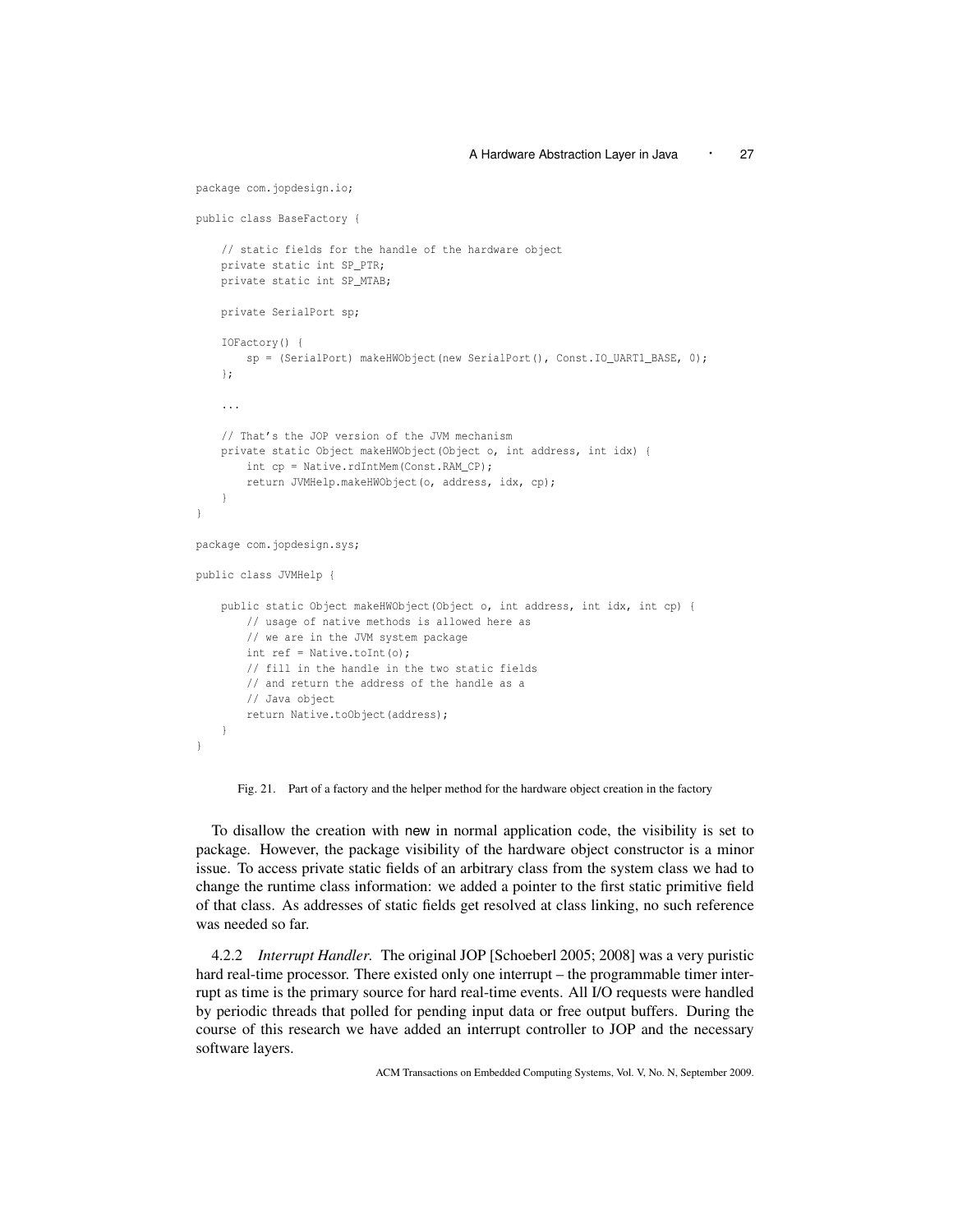```
static Runnable ih[] = new Runnable[Const.NUM_INTERRUPTS];
static SysDevice sys = IOFactory.getFactory().getSysDevice();
static void interrupt() {
   ih[sys.intNr].run();
}
```
#### Fig. 22. Interrupt dispatch with the static interrupt() method in the JVM helper class

Interrupts and exact exceptions are considered the hard part in the implementation of a processor pipeline [Hennessy and Patterson 2002]. The pipeline has to be drained and the complete processor state saved. In JOP there is a translation stage between Java bytecodes and the JOP internal microcode [Schoeberl 2008]. On a pending interrupt (or exception generated by the hardware) we use this translation stage to insert a special bytecode in the instruction stream. This approach keeps the interrupt completely transparent to the core pipeline. The special bytecode that is unused by the JVM specification [Lindholm and Yellin 1999] is handled in JOP as any other bytecode: execute microcode, invoke a special method from a helper class, or execute Java bytecode from JVM.java. In our implementation we invoke the special method interrupt() from a JVM helper class.

The implemented interrupt controller (IC) is priority based. The number of interrupt sources can be configured. Each interrupt can be triggered in software by a IC register write as well. There is one global interrupt enable and each interrupt line can be enabled or disabled locally. The interrupt is forwarded to the bytecode/microcode translation stage with the interrupt number. When accepted by this stage, the interrupt is acknowledged and the global enable flag cleared. This feature avoids immediate handling of an arriving higher priority interrupt during the first part of the handler. The interrupts have to be enabled again by the handler at a *convenient* time. All interrupts are mapped to the same special bytecode. Therefore, we perform the dispatch of the correct handler in Java. On an interrupt the static method interrupt() from a system internal class gets invoked. The method reads the interrupt number and performs the dispatch to the registered Runnable as illustrated in Figure 22. Note how a hardware object of type SysDevice is used to read the interrupt number.

The timer interrupt, used for the real-time scheduler, is located at index 0. The scheduler is just a plain interrupt handler that gets registered at mission start at index 0. At system startup, the table of Runnables is initialized with dummy handlers. The application code provides the handler via a class that implements Runnable and registers that class for an interrupt number. We reuse the factory presented in Section 3.3.1. Figure 23 shows a simple example of an interrupt handler implemented in Java.

For interrupts that should be handled by an event handler under the control of the scheduler, the following steps need to be performed on JOP:

- (1) Create a SwEvent with the correct priority that performs the second level interrupt handler work
- (2) Create a short first level interrupt handler as Runnable that invokes fire() of the corresponding software event handler
- (3) Register the first level interrupt handler as shown in Figure 23 and start the real-time scheduler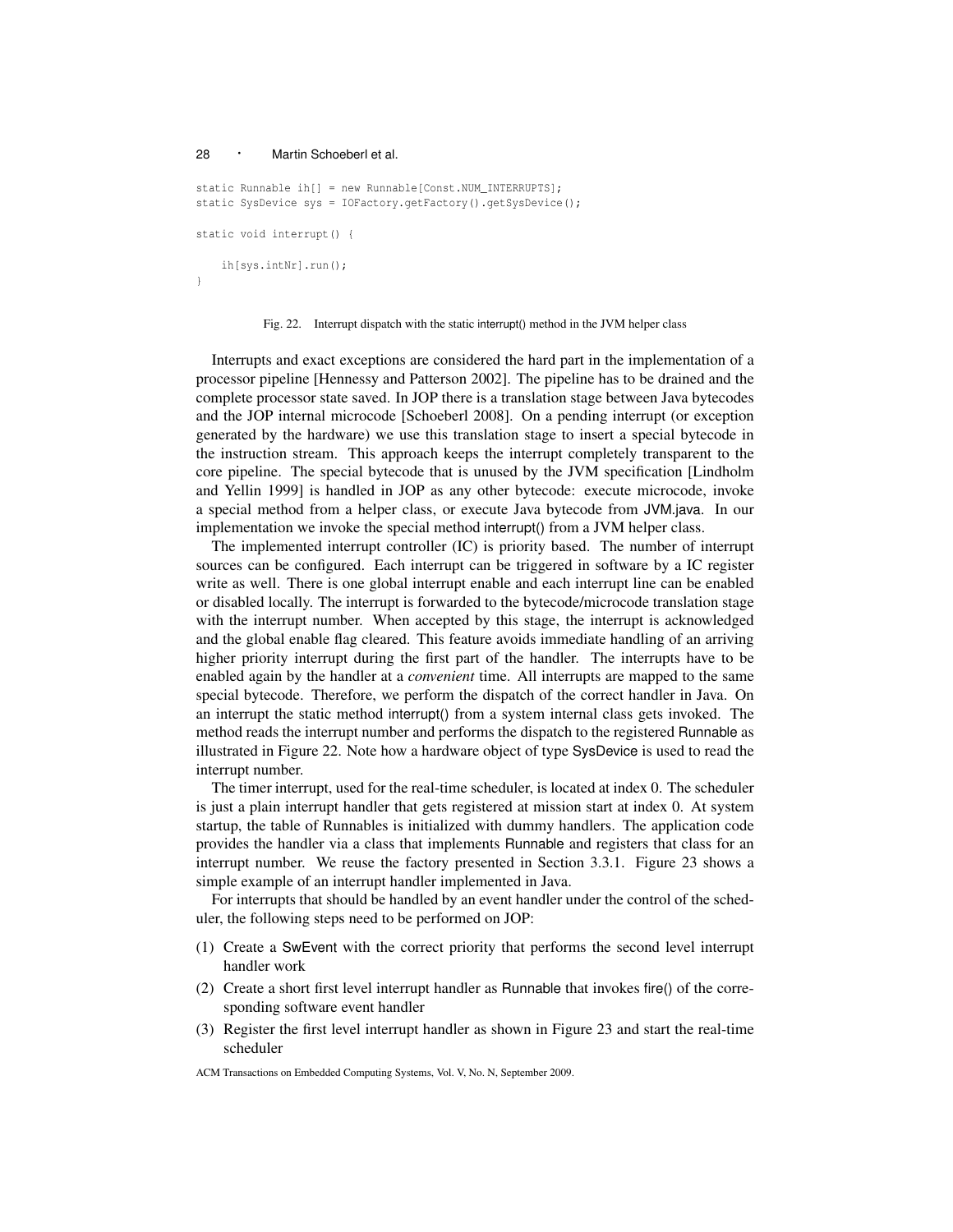public class InterruptHandler implements Runnable {

```
public static void main(String[] args) {
    InterruptHandler ih = new InterruptHandler();
   IOFactory fact = IOFactory.getFactory();
    // register the handler
    fact.registerInterruptHandler(1, ih);
    // enable interrupt 1
    fact.enableInterrupt(1);
    .....
}
public void run() {
   System.out.println("Interrupt fired!");
}
```
Fig. 23. An example Java interrupt handler as Runnable

In Section 5 we evaluate the different latencies of first and second level interrupt handlers on JOP.

# 4.3 Kaffe

}

Kaffe is an open-source<sup>10</sup> implementation of the JVM which makes it possible to add support for hardware objects and interrupt handlers. Kaffe requires a fully fledged OS such as Linux to compile and run. Although ports of Kaffe exist on uCLinux we have not been able to find a bare metal version of Kaffe. Thus even though we managed to add support of hardware objects and interrupt handling to Kaffe, it still cannot be used without an OS.

4.3.1 *Hardware Objects.* Hardware objects have been implemented in the same manner as in the SimpleRTJ, described in Section 4.1.

4.3.2 *Interrupt Handler.* Since Kaffe runs under Linux we cannot directly support the ISR handler approach. Instead we used the ISR event approach in which a thread blocks waiting for the interrupt to occur. It turned out that the main implementation effort was spent in the signaling of an interrupt occurrence from the kernel space to the user space.

We wrote a special Linux kernel module in the form of a character device. Through proper invocations of ioctl() it is possible to let the module install a handler for an interrupt (e.g. the serial interrupt, normally on IRQ 7). Then the Kaffe VM can make a blocking call to read() on the proper device. Finally the installed kernel handler will release the user space application from the blocked call when an interrupt occurs.

Using this strategy we have performed non-trivial experiments implementing a full interrupt handler for the serial interrupt in Java. Still, the elaborate setup requiring a special purpose kernel device is far from our ultimate goal of running a JVM on the bare metal. Nevertheless the experiment has given valuable experience with interrupt handlers and hardware objects at the Java language level.

<sup>10</sup>http://www.kaffe.org/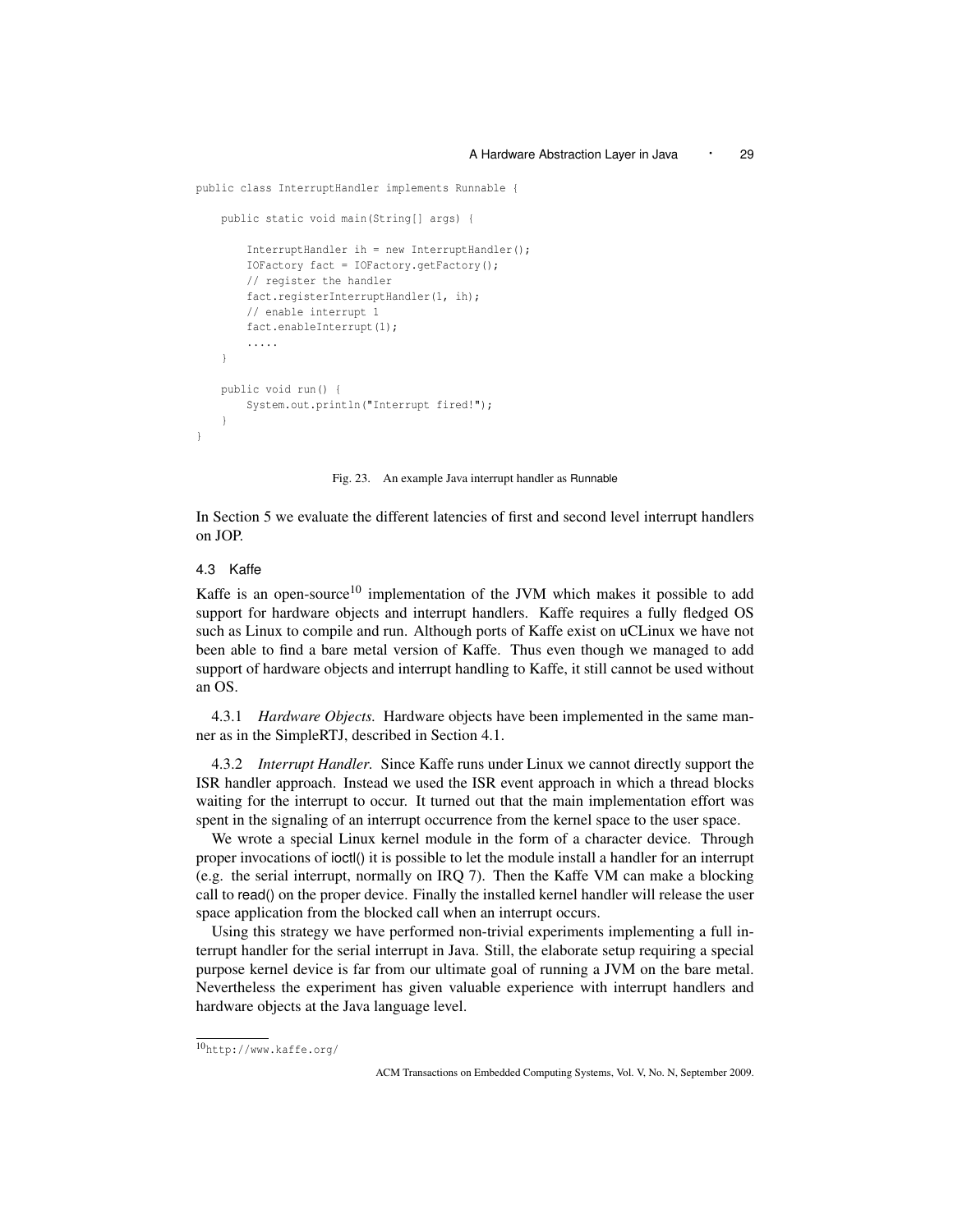#### 4.4 OVM

OVM [Armbruster et al. 2007] is a research JVM allowing many configurations; it is primarily targeted at implementing a large subset of RTSJ while maintaining reasonable performance. OVM uses ahead of time compilation via the C language: it translates both application and VM bytecodes to C, including all classes that might be later loaded dynamically at run-time. The C code is then compiled by GCC.

4.4.1 *Hardware Objects.* To compile Java bytecode into a C program, the OVM's Java-to-C compiler internally converts the bytecode into an intermediate representation (IR) which is similar to the bytecode, but includes more codes. Transformations at the IR level are both optimizations and operations necessary for correct execution, such as insertion of null-pointer checks. The produced IR is then translated into C, allowing the C compiler to perform additional optimizations. Transformations at the IR level, which is similar to the bytecode, are also typical in other JVM implementations, such as Sun's HotSpot.

We base our access to hardware objects on IR instruction transformations. We introduce two new instructions outb and inb for byte-wide access to I/O ports. Then we employ OVM's instruction rewriting framework to translate accesses to hardware object fields, putfield and getfield instructions, into sequences centered around outb and inb where appropriate. We did not implement word-wide or double-word wide access modes supported by a x86 CPU. We discuss how this could be done at the end of this section.

To minimize changes to the OVM code we keep the memory layout of hardware objects as if they were ordinary objects, and store port addresses into the fields representing the respective hardware I/O ports. Explained with the example from Figure 18, the instruction rewriting algorithm proceeds as follows: SerialPort is a subclass of HardwareObject; hence it is a hardware object, and thus accesses to all its public volatile int fields, status and data, are translated to port accesses to I/O addresses stored in those fields.

The translation (Figure 24) is very simple. In case of reads we append our new inb instruction after the corresponding getfield instruction in the IR: getfield will store the I/O address on the stack and inb will replace it by a value read from this I/O address. In case of writes we replace the corresponding putfield instruction by a sequence of swap, getfield, and outb. The swap rotates the two top elements on stack, leaving the hardware object reference on top of the stack and the value to store to the I/O port below it, The getfield replaces the object reference by the corresponding I/O address, and outb writes the value to the I/O port.

The critical part of hardware object creation is to set I/O addresses into hardware object fields. Our approach allows a method to turn off the special handling of hardware objects. In a hardware object factory method accesses to hardware object fields are handled as if they were fields of regular objects; we simply store I/O addresses to the fields.

A method can turn off the special handling of hardware objects with a marker exception mechanism which is a natural solution within OVM. The method declares to throw a PragmaNoHWIORegistersAccess exception. This exception is neither thrown nor caught, but the OVM IR level rewriter detects the declaration and disables rewriting accordingly. As the exception extends RuntimeException, it does not need to be declared in interfaces or in code calling factory methods. In Java 1.5, not supported by OVM, a standard substitute to the marker exception would be method annotation.

Our solution depends on the representation of byte-wide registers by 16-bit fields to hold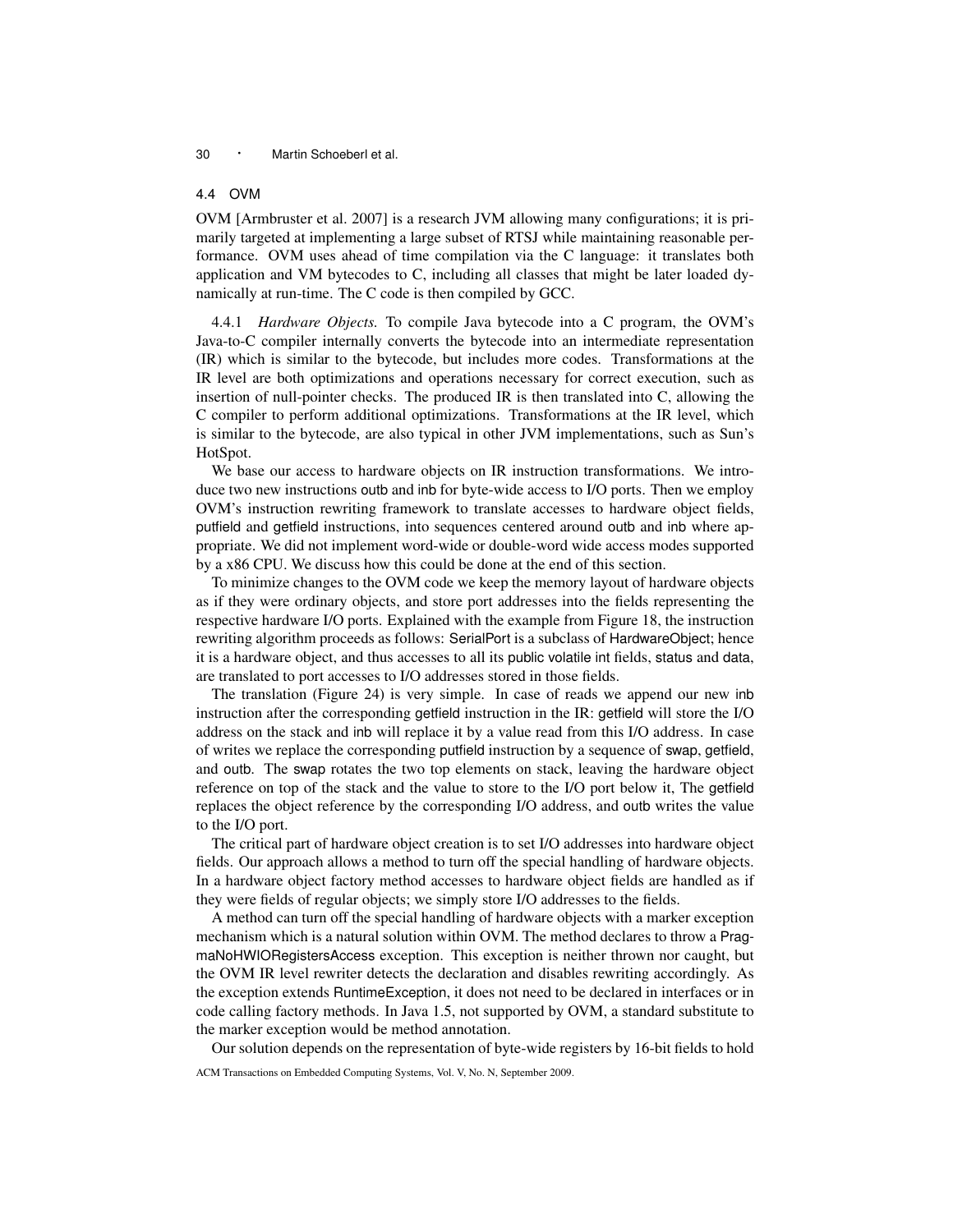### Reading from the device register serial.data, saving the result to the stack



Writing a value on the stack into the device register serial.data



Fig. 24. Translation of bytecode for access to regular fields into bytecode for access to I/O port registers.

the I/O address. However, it could still be extended to support multiple-width accesses to I/O ports (byte, 16-bit, and 32-bit) as follows: 32-bit I/O registers are represented by Java long fields, 16-bit I/O registers by Java int fields, and byte-wide I/O registers by Java short fields. The correct access width will be chosen by the IR rewriter based on the field type.

4.4.2 *Interrupt Handler.* Low-level support depends heavily on scheduling and preemption. For our experiments we chose the uni-processor x86 OVM configuration with green threads running as a single Linux process. The green threads, delayed I/O operations, and handlers of asynchronous events, such as POSIX signals, are only scheduled at welldefined points (*pollchecks*) which are by default at back-branches at bytecode level and indirectly at Java-level blocking calls (I/O operations, synchronization calls, etc). When no thread is ready to run, the OVM scheduler waits for events using the POSIX select call.

As OS we use Xenomai RT Linux [Xenomai developers 2008; Gerum 2004]. Xenomai tasks, which are in fact user-space Linux threads, can run either in the Xenomai primary domain or in the Xenomai secondary domain. In the primary domain they are scheduled by the Xenomai scheduler, isolated from the Linux kernel. In the secondary domain Xenomai tasks behave as regular real-time Linux threads. Tasks can switch to the primary domain at any time, but are automatically switched back to the secondary domain whenever they invoke a Linux system call. A single Linux process can have threads of different types: regular Linux threads, Xenomai primary domain tasks, and Xenomai secondary domain tasks. Primary domain tasks can wait on hardware interrupts with a higher priority than the Linux kernel. The Xenomai API provides the interrupts using the ISR event handler approach and supports *virtualization* of basic interrupt operations – disabling and enabling a particular interrupt or all local CPU interrupts. These operations have the same semantics as real interrupts, and disabling/enabling a particular one leads to the corresponding operation being performed at the hardware level.

Before our extension, OVM ran as a single Linux process with a single (native Linux)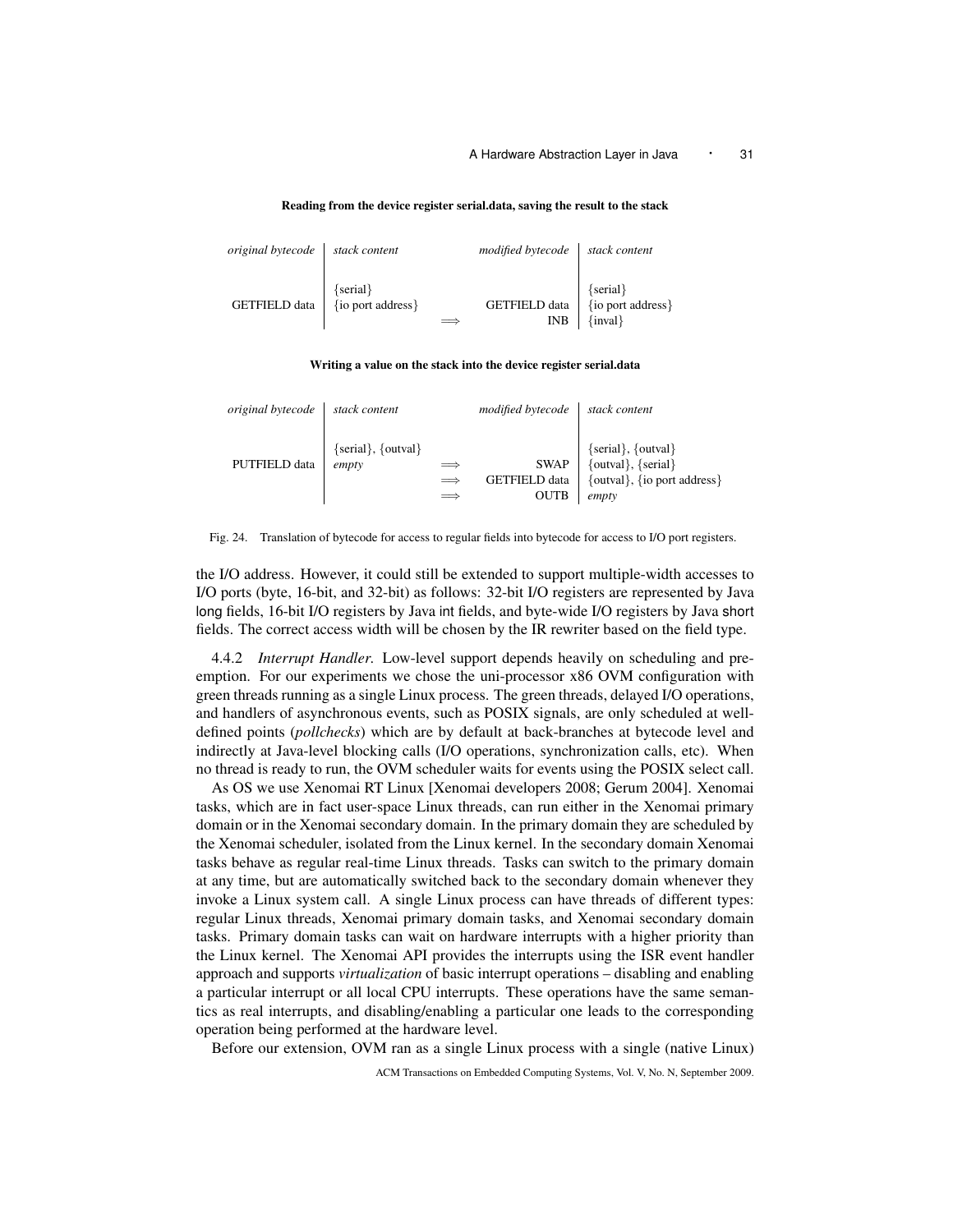

Fig. 25. Invocation of a Java interrupt handler under OVM/Xenomai.

thread, a *main OVM thread*. This native thread implemented Java green threads. To support interrupts we add additional threads to the OVM process: for each interrupt source handled in OVM we dynamically add an interrupt listener thread running in the Xenomai primary domain. The mechanism that leads to invocation of the Java interrupt handler thread is illustrated in Figure 25.

Upon receiving an interrupt, the listener thread marks the pending interrupt in a data structure shared with the main OVM thread. When it reaches a pollcheck, it discovers that an interrupt is pending. The scheduler then immediately wakes-up and schedules the Java green thread that is waiting for the interrupt (IRQ server thread in the figure). To simulate the first level ISR handler approach, this green thread invokes some handler method. In a non-RTSJ scenario the green thread invokes the run() method of the associated InterruptHandler (see Figure 16). In an RTSJ scenario (not shown in Figure 25), a specialized thread fires an asynchronous event bound to the particular interrupt source. It invokes the fire() method of the respective RTSJ's AsyncEvent. As mentioned in Section 3.3.3 the RTSJ logic of AsyncEventHandler (AEH) registered to this event should be an instance of InterruptHandler in order to allow the interrupt handling code to access basic interrupt handling operations.

As just explained, our first level InterruptHandlers virtualize the interrupt handling operations for interrupt enabling, disabling, etc. Therefore, we have two levels of interrupt virtualization, one is provided by Xenomai to our listener thread, and the other one, on top of the first one, is provided by the OVM runtime to the InterruptHandler instance. In particular, disabling/enabling of local CPU interrupts is emulated, hardware interrupts are disabled/enabled and interrupt completion is performed at the interrupt controller level (via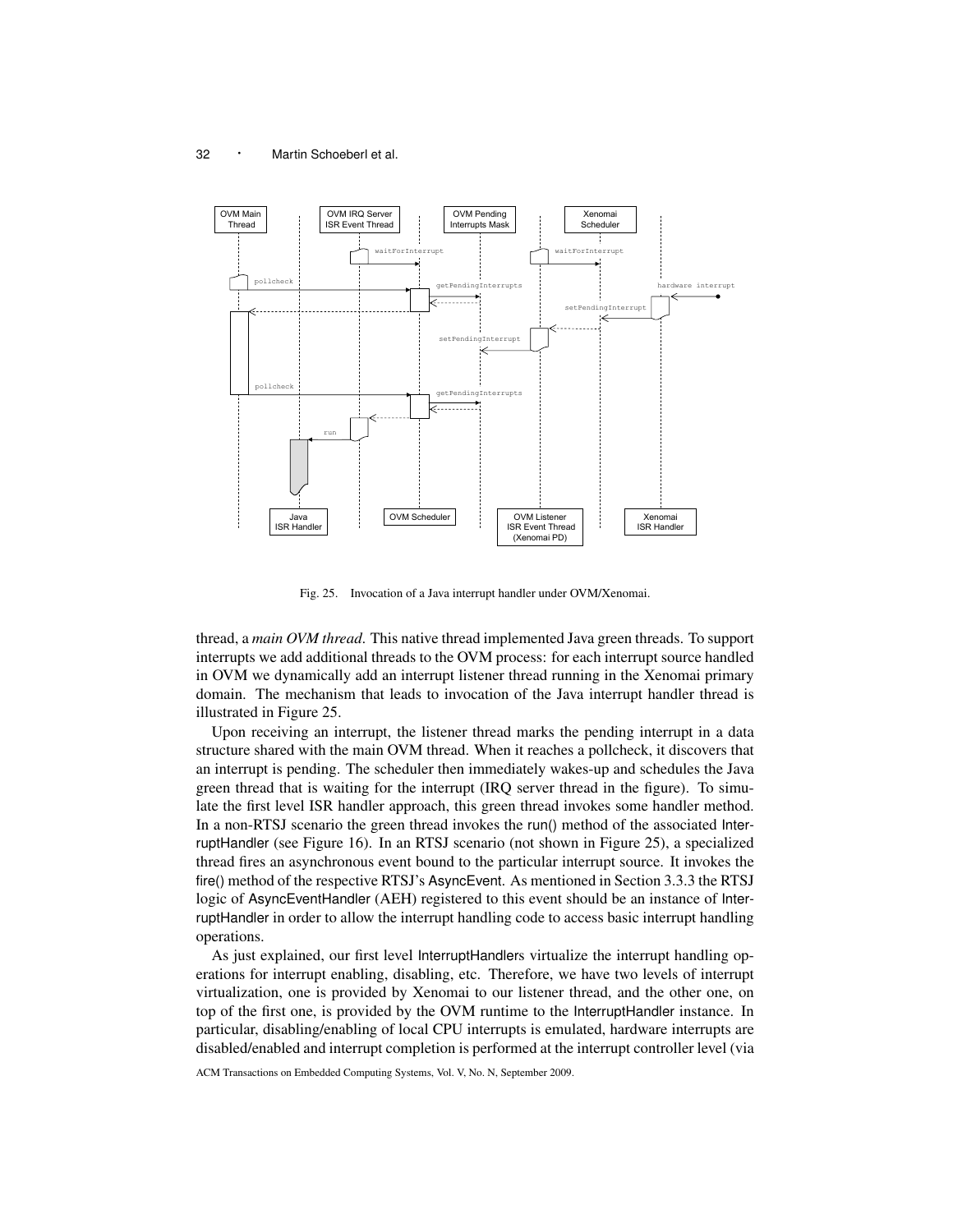the Xenomai API), and interrupt start is emulated; it only tells the listener thread that the interrupt was received.

The RTSJ scheduling features (deadline checking, inter-arrival time checking, delaying of sporadic events) related to release of the AEH should not require any further adaptations for interrupt handling. We could not test these features as OVM does not implement them.

OVM uses *thin monitors* which means that a monitor is only instantiated (*inflated*) when a thread has to block on acquiring it. This semantic does not match to what we need – disable the interrupt when the monitor is acquired to prevent the handler from interrupting. Our solution provides a special implementation of a monitor for interrupt handlers and inflate it in the constructor of InterruptHandler. This way we do not have to modify the monitorenter and monitorexit instructions and we do not slow down regular thin monitors (non-interrupt based synchronization).

#### 4.5 Summary

Support for hardware objects (see Section 3.1) and interrupt handling (see Section 3.2) to all four JVMs relies on common techniques. Accessing device registers through hardware objects extends the interpretation of the bytecodes putfield and getfield or redirects the pointer to the object. If these bytecodes are extended to identify the field being accessed as inside a hardware object, the implementation can use this information. Similarly, the implementation of interrupt handling requires changes to the bytecodes monitorenter and monitorexit or pre-inflating a specialized implementation of a Java monitor. In case of the bytecode extension, the extended codes specify if the monitor being acquired belongs to an interrupt handler object. If so, the implementation of the actual monitor acquisition must be changed to disable/enable interrupts. Whether dealing with hardware or interrupt objects, we used the same approach of letting the hardware object and interrupt handler classes inherit from the super classes HardwareObject and InterruptHandler respectively.

For JVMs that need a special treatment of bytecodes putfield and getfield (SimpleRTJ, Kaffe, and OVM) bytecode rewriting at runtime can be used to avoid the additional check of the object type. This is a standard approach (called *quick* bytecodes in the first JVM specification) in JVMs to speedup field access of resolved classes.

Historically, registers of most x86 I/O devices are mapped to a dedicated I/O address space, which is accessed using dedicated instructions – port read and port writes. Fortunately, both the processor and Linux allow user-space applications running with administrator privileges to use these instructions and access the ports directly via iopl, inb, and outb calls. For both the Kaffe and OVM implementations we have implemented bytecode instructions putfield and getfield accessing hardware object fields by calls to iopl, inb, and outb.

Linux does not allow user-space applications to handle hardware interrupts. Only kernel space functionality is allowed to register interrupt handlers. We have overcome this issue in two different ways:

- —For Kaffe we have written a special purpose kernel module through which the user space application (the Kaffe VM) can register interest in interrupts and get notified about interrupt occurrence.
- —For OVM we have used the Xenomai real-time extension to Linux. Xenomai extends the Linux kernel to allow for the creation of real-time threads and allows user space code to wait for interrupt occurrences.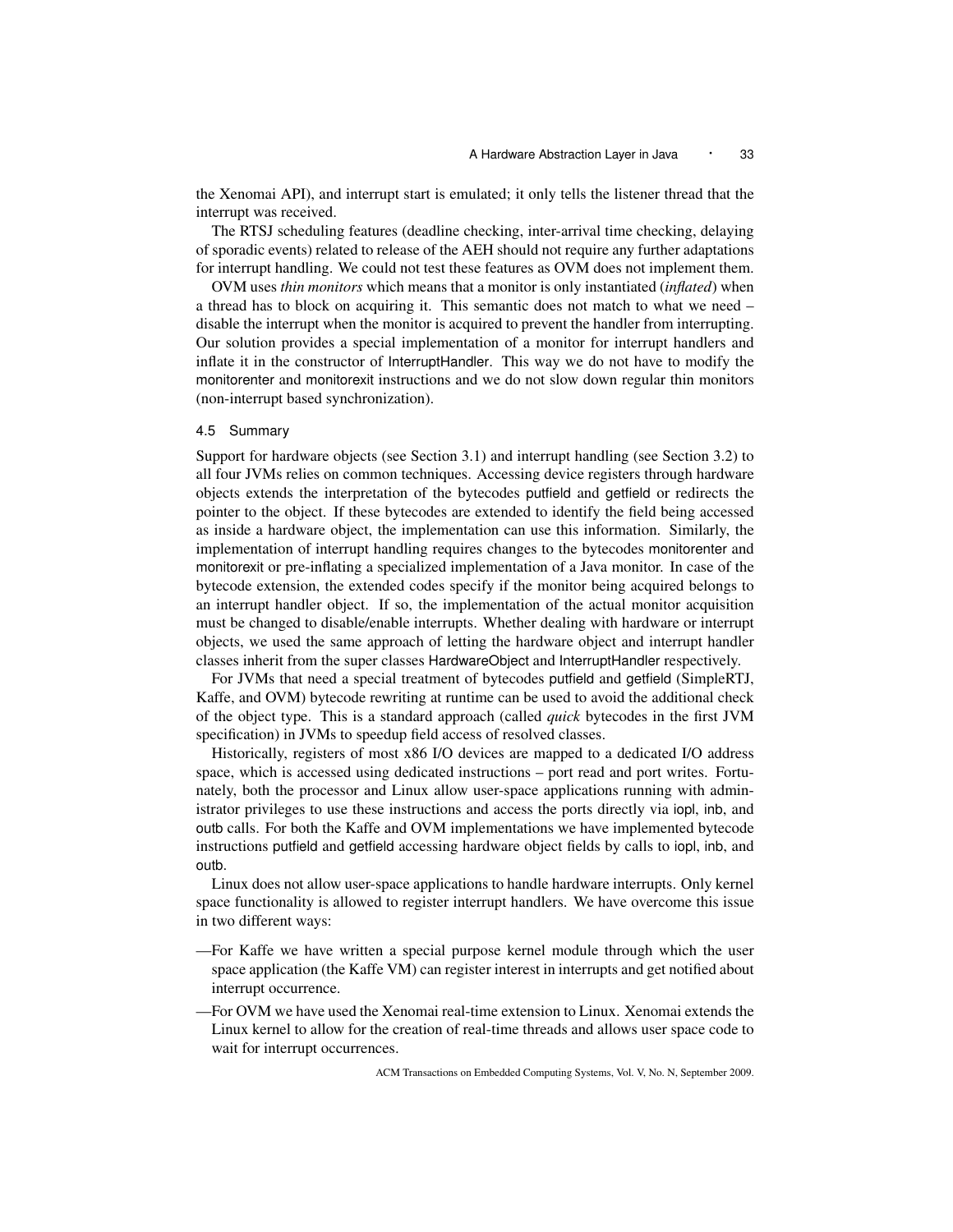Both these work-arounds allow an incremental transition of the JVMs and the related development libraries into a direct (bare metal) execution environment. In that case the work-arounds would no longer be needed.

If a compiling JVM is used (either as JIT or ahead-of-time) the compiler needs to be aware of the special treatment of hardware objects and monitors on interrupt handlers. One issue which we did not face in our implementations was the alignment of object fields. When device registers are represented by differently sized integer fields, the compiler needs to pack the data structure.

The restrictions within an interrupt handler are JVM dependent. If an interruptible, real-time GC is used (as in OVM and JOP) objects can be allocated in the handler and the object graph may be changed. For a JVM with a stop-the-world GC (SimpleRTJ and Kaffe) allocations are not allowed because the handler can interrupt the GC.

# 5. EVALUATION AND CONCLUSION

Having implemented the Java HAL on four different JVMs we evaluate it on a several test applications, including a tiny web server, and measure the performance of hardware accesses via hardware objects and the latency of Java interrupt handlers.

# 5.1 Qualitative Observations

For first tests we implemented a serial port driver with hardware objects and interrupt handlers. As the structure of the device registers is exactly the same on a PC, the platform for SimpleRTJ, and JOP, we were able to use the exact same definition of the hardware object SerialPort and the test programs on all four systems.

Using the serial device we run an embedded TCP/IP stack, implemented completely in Java, over a SLIP connection. The TCP/IP stack contains a tiny web server and we serve web pages with a Java only solution similar to the one shown in the introduction in Figure 6. The TCP/IP stack, the tiny web server, and the hardware object for the serial port are the same for all platforms. The only difference is in the hardware object creation with the platform dependent factory implementations. The web server uses hardware objects and polling to access the serial device.

5.1.1 *A Serial Driver in Java.* For testing the interrupt handling infrastructure in OVM we implemented a serial interrupt based driver in Java and a demo application that sends back the data received through a serial interface. The driver part of the application is a fullduplex driver with support for hardware flow control and with detection of various error states reported by the hardware. The driver uses two circular buffers, one for receiving and the other for sending. The user part of the driver implements blocking getChar and putChar calls, which have (short) critical sections protected by the interrupt-disabling monitor. To reduce latencies the getChar call sets the DSR flag to immediately allow receiving more data and the putChar, after putting the character into the sending buffer, initiates immediately the sending, if this is not currently being done already by the interrupt machinery. The driver supports serial ports with a FIFO buffer. The user part of the demo application implements the loop-back using getChar and putChar. The user part is a RTSJ AsyncEvent-Handler which is fired when a new character is received. From a Java perspective this is a 2nd level interrupt handler, invoked after the corresponding serial event is fired from the 1st level handler. To test the API described in the paper we implemented two versions that differ in how the first level handler is bound to the interrupt: (a) a RTSJ style version where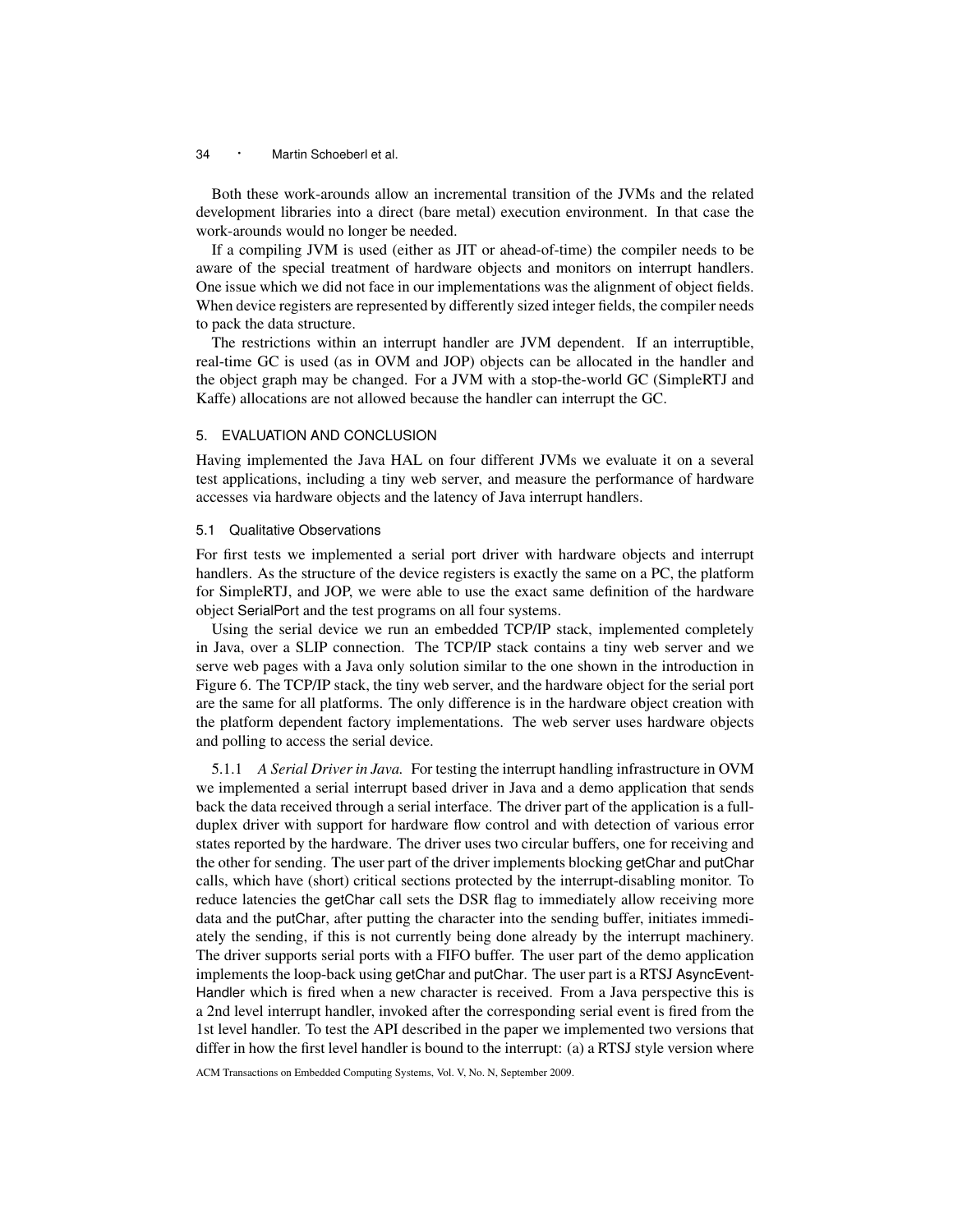the first level handler is also a RTSJ event handler bound using bindTo to the JVM provided 1st level serial event, and (b) a non-RTSJ style version where the 1st level handler is registered using a InterruptHandler.register call. We have stress-tested the demo application and the underlying modified OVM infrastructure by sending large files to it through the serial interface and checked that they were returned intact.

5.1.2 *The HAL in Daily Use.* The original idea for hardware objects evolved during development of low-level software on the JOP platform. The abstraction with read and write functions and using constants to represent I/O addresses just *felt* wrong with Java. Currently hardware objects are used all over in different projects with JOP. Old code has been refactored to some extent, but new low-level code uses only hardware objects. By now low-level I/O is integrated into the language, e.g., auto completion in the Eclipse IDE makes it easy to access the factory methods and fields in the hardware object.

For experiments with an on-chip memory for thread-local scope caching [Wellings and Schoeberl 2009] in the context of a chip-multiprocessor version of JOP, the hardware array abstraction greatly simplified the task. The on-chip memory is mapped to a hardware array and the RTSJ based scoped memory uses it. Creation of an object within this special scope is implemented in Java and is safe because the array bounds checks are performed by the JVM.

5.1.3 *JNI vs Hardware Objects.* JNI provides a way to access the hardware without changing the code of the JVM. Nevertheless, with a lack of commonly agreed API, using it for each application would be redundant and error prone. It would also add dependencies to the application: hardware platform and the operating system (the C API for accessing the hardware is not standardized). The build process is complicated by adding C code to it as well. Moreover, the system needs to support shared libraries, which is not always the case for embedded operating systems (example is RTEMS, used by ESA).

In addition, JNI is typically too heavy-weight to implement trivial calls such as port or memory access efficiently (no GC interaction, no pointers, no threads interaction, no blocking). Even JVMs that implement JNI usually have some other internal light-weight native interface which is the natural choice for hardware access. This leads us back to a Java HAL as illustrated here.

5.1.4 *OVM Specific Experience.* Before the addition of hardware objects, OVM did not allow hardware access because it did not and does not have JNI or any other native interface for user Java code. OVM has a simplified native interface for the virtual machine code which indeed we used when implementing the hardware objects. This native interface can as well be used to modify OVM to implement user level access to hardware via regular method calls. We have done this to implement a benchmark to measure HWO/native overheads (later in this section). As far as simple port access is concerned, none of the solutions is strictly better from the point of the JVM: the bytecode manipulation to implement hardware objects was easy, as well as adding code to propagate native port I/O calls to user code. Thanks to ahead-of-time compilation and the simplicity of the native interface, the access overhead is the same.

The OVM compiler is fortunately not "too smart" so it does not get in the way of supporting hardware objects: if a field is declared volatile side-effects of reading of that field are not a problem for any part of the system.

The API for interrupt handling added to OVM allows full control over interrupts, typ-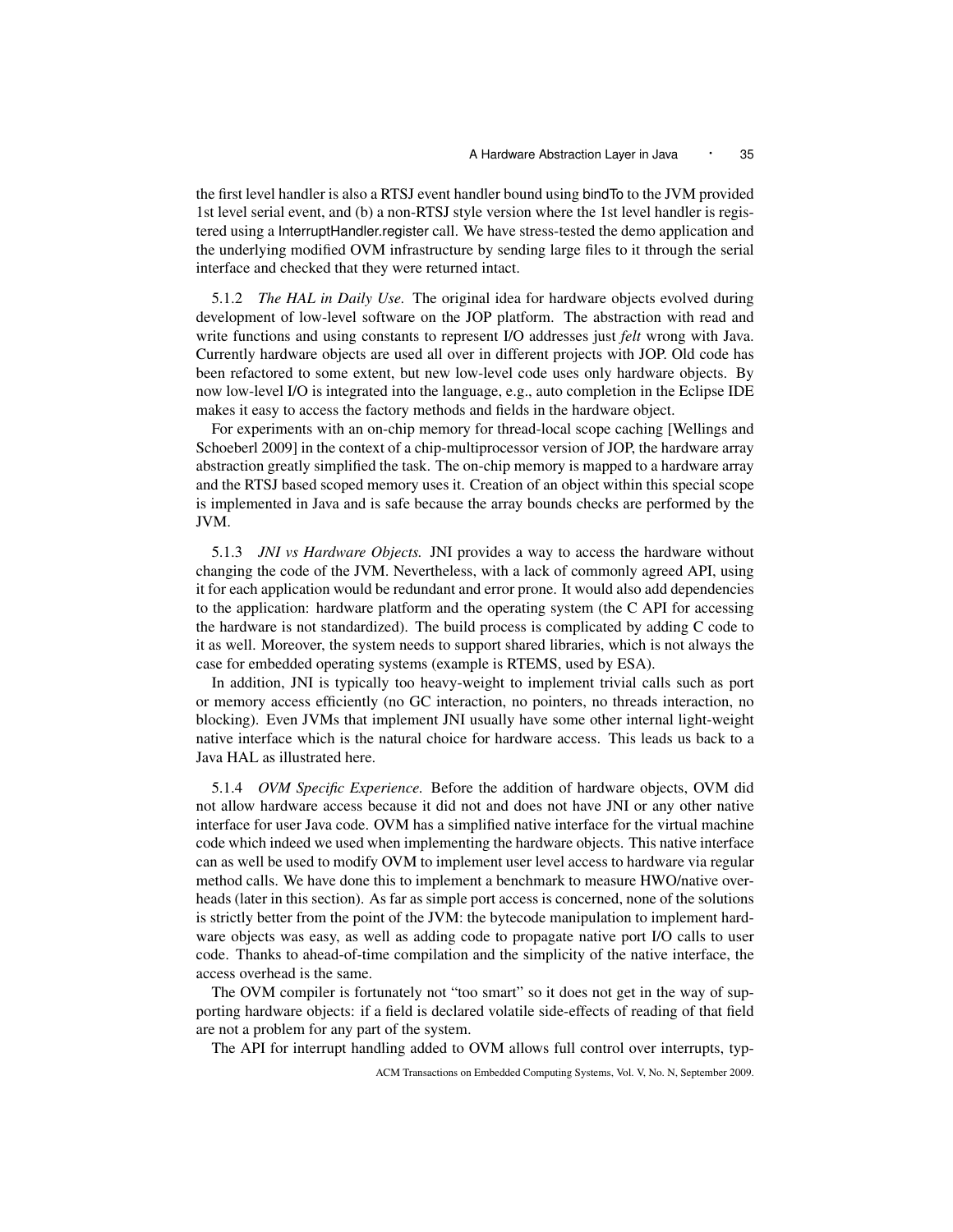|                  | <b>JOP</b> |       | OVM          |            | SimpleRTJ |            | Kaffe |       |
|------------------|------------|-------|--------------|------------|-----------|------------|-------|-------|
|                  | read       | write |              | read write |           | read write | read  | write |
| native           | -5.        | 6.    |              | 5517 5393  | 2588 1123 |            | 11841 | 11511 |
| <b>HW</b> Object | 13         |       | 15 5506 5335 |            | 3956 3418 |            | 9571  | 9394  |

Table III. Access time to a device register in clock cycles

ically available only to the operating system. The serial port test application has shown that, at least for a simple device; it really allows us to write a driver. An interesting feature of this configuration is that OVM runs in user space and therefore it greatly simplifies development and debugging of Java-only device drivers for embedded platforms.

## 5.2 Performance

Our main objective for hardware objects is a clean object oriented interface to hardware devices. Performance of device register access is an important goal for relatively slow embedded processors; thus we focus on that in the following. It matters less on general purpose processors where the slow I/O bus essentially limits the access time.

5.2.1 *Measurement Methodology.* Execution time measurement of single instructions is only possible on simple in-order pipelines when a cycle counter is available. On a modern super-scalar architecture, where hundreds of instructions are in flight each clock cycle, direct execution time measurement becomes impossible. Therefore, we performed a bandwidth based measurement. We measure how many I/O instructions per second can be executed in a tight loop. The benchmark program is self-adapting and increases the loop count exponentially till the measurement run for more than one second and the iterations per second are reported. To compensate for the loop overhead we perform an overhead measurement of the loop and subtract that overhead from the I/O measurement. The I/O bandwidth *b* is obtained as follows:

$$
b = \frac{cnt}{t_{test} - t_{ovhd}}
$$

Figure 26 shows the measurement loop for the read operation in method test() and the overhead loop in method overhead(). In the comment above the method the bytecodes of the loop kernel is shown. We can see that the difference between the two loops is the single bytecode getfield that performs the read request.

5.2.2 *Execution Time.* In Table III we compare the access time with native functions to the access via hardware objects. The execution time is given in clock cycles. We scale the measured I/O bandwidth *b* with the clock frequency *f* of the system under test by  $n = \frac{f}{h}$  $\frac{J}{b}$ .

We have run the measurements on a 100 MHz version of JOP. As JOP is a simple pipeline, we can also measure short bytecode instruction sequences with the cycle counter. Those measurements provided the exact same values as the ones given by our benchmark, such that they validated our approach. On JOP the native access is faster than using hardware objects because a native access is a special bytecode and not a native function call. The special bytecode accesses memory directly where the bytecodes putfield and getfield perform a null pointer check and indirection through the handle for the field access. Despite the slower I/O access via hardware objects on JOP, the access is fast enough for all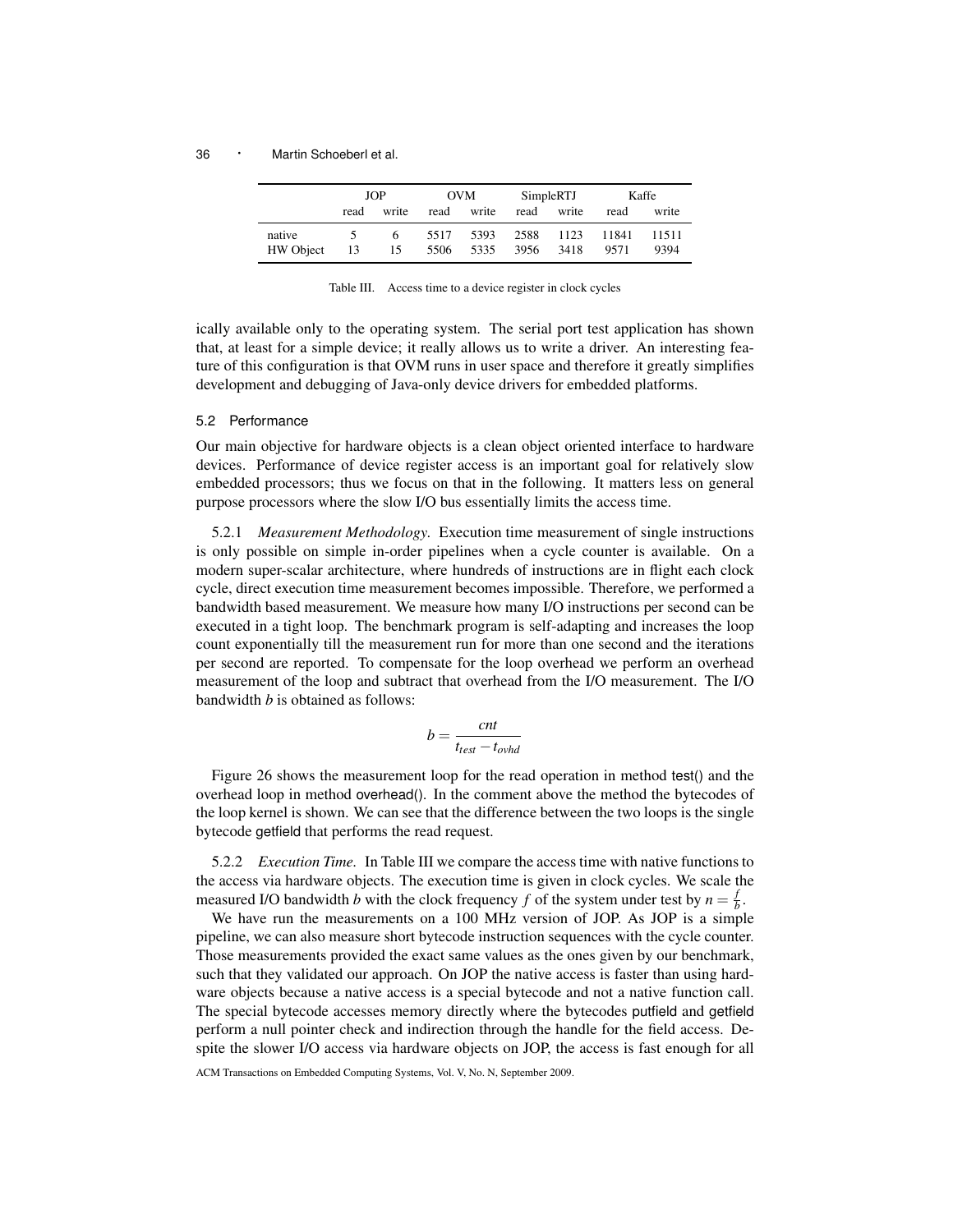```
public class HwoRead extends BenchMark {
    SysDevice sys = IOFactory.getFactory().getSysDevice();
/* Bytecodes in the loop kernel
   ILOAD 3
   ILOAD 4
   IADD
   ALOAD 2
   GETFIELD com/jopdesign/io/SysDevice.uscntTimer : I
   IADD
   ISTORE 3
*/
   public int test(int cnt) {
       SysDevice s = sys;
       int a = 0;int b = 123;
       int i;
       for (i=0; i<cnt; +i) {
           a = a+b+s.uscntTimer;
       }
       return a;
    }
/* Bytecodes in the loop kernel
    ILOAD 3
    ILOAD 4
   IADD
   ILOAD 2
   IADD
   ISTORE 3
*/
    public int overhead(int cnt) {
       int xxx = 456;
       int a = 0;int b = 123;
       int i;
       for (i=0; i<cnt; +i) {
           a = a+b+xxxx;}
       return a;
   }
}
```
Fig. 26. Benchmark for the read operation measurement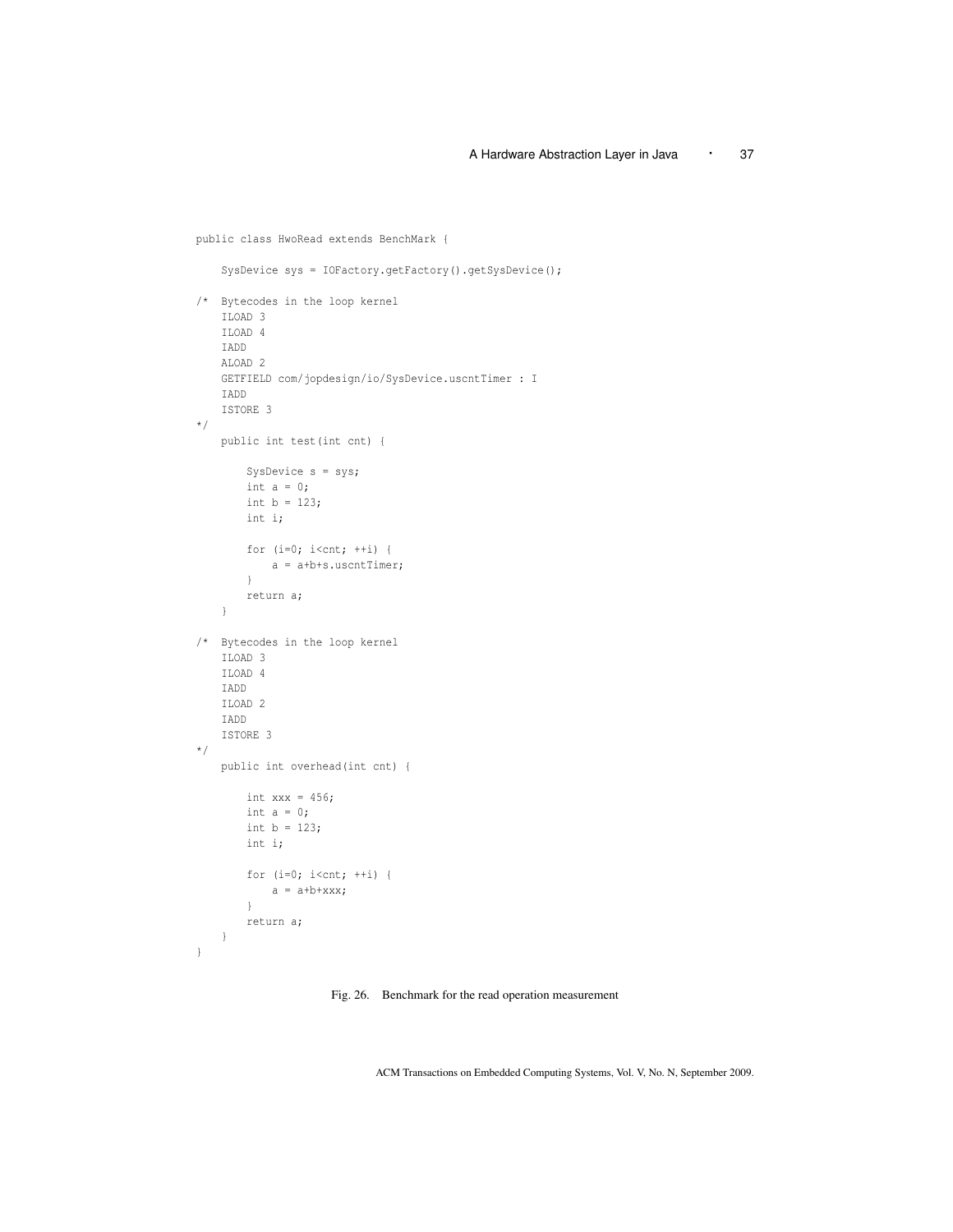currently available devices. Therefore, we will change all device drivers to use hardware objects.

The measurement for OVM was run on a Dell Precision 380 (Intel Pentium 4, 3.8 GHz, 3G RAM, 2M 8-way set associative L2 cache) with Linux (Ubuntu 7.10, Linux 2.6.24.3 with Xenomai-RT patch). OVM was compiled without Xenomai support and the generated virtual machine was compiled with all optimizations enabled. As I/O port we used the printer port. Access to the I/O port via a hardware object is just slightly faster than access via native methods. This was expected as the slow I/O bus dominates the access time.

On the SimpleRTJ JVM the native access is faster than access to hardware objects. The reason is that the JVM does not implement JNI, but has its own proprietary, more efficient, way to invoke native methods. It is done in a pre-linking phase where the invokestatic bytecode is instrumented with information to allow an immediate invocation of the target native function. On the other hand, using hardware objects needs a field lookup that is more time consuming than invoking a static method. With bytecode-level optimization at class load time it would be possible to avoid the expensive field lookup.

We measured the I/O performance with Kaffe on an Intel Core 2 Duo T7300, 2.00 GHz with Linux 2.6.24 (Fedora Core 8). We used access to the serial port for the measurement. On the interpreting Kaffe JVM we notice a difference between the native access and hardware object access. Hardware objects are around 20% faster.

5.2.3 *Summary.* For practical purposes the overhead on using hardware objects is insignificant. In some cases there may even be an improvement in performance. The benefits in terms of safe and structured code should make this a very attractive option for Java developers.

# 5.3 Interrupt Handler Latency

5.3.1 *Latency on JOP.* To measure interrupt latency on JOP we use a periodic thread and an interrupt handler. The periodic thread records the value of the cycle counter and triggers the interrupt. In the handler the counter is read again and the difference between the two is the measured interrupt latency. A plain interrupt handler as Runnable takes a constant 234 clock cycles (or 2.3 µs for a 100 MHz JOP system) between the interrupt occurrence and the execution of the first bytecode in the handler. This quite large time is the result of two method invocations for the interrupt handling: (1) invocation of the system method interrupt() and (2) invocation of the actual handler. For more time critical interrupts the handler code can be integrated in the system method. In that case the latency drops down to 0.78 µs. For very low latency interrupts the interrupt controller can be changed to emit different bytecodes depending on the interrupt number, then we avoid the dispatch in software and can implement the interrupt handler in microcode.

We have integrated the two-level interrupt handling at the application level. We set up two threads: one periodic thread, that triggers the interrupt, and a higher priority event thread that acts as second level interrupt handler and performs the handler work. The first level handler just invokes fire() for this second level handler and returns. The second level handler gets scheduled according to the priority. With this setup the interrupt handling latency is 33 µs. We verified this time by measuring the time between fire of the software event and the execution of the first instruction in the handler directly from the periodic thread. This took 29 µs and is the overhead due to the scheduler. The value is consistent with the measurements in [Schoeberl and Vitek 2007]. There we measured a minimum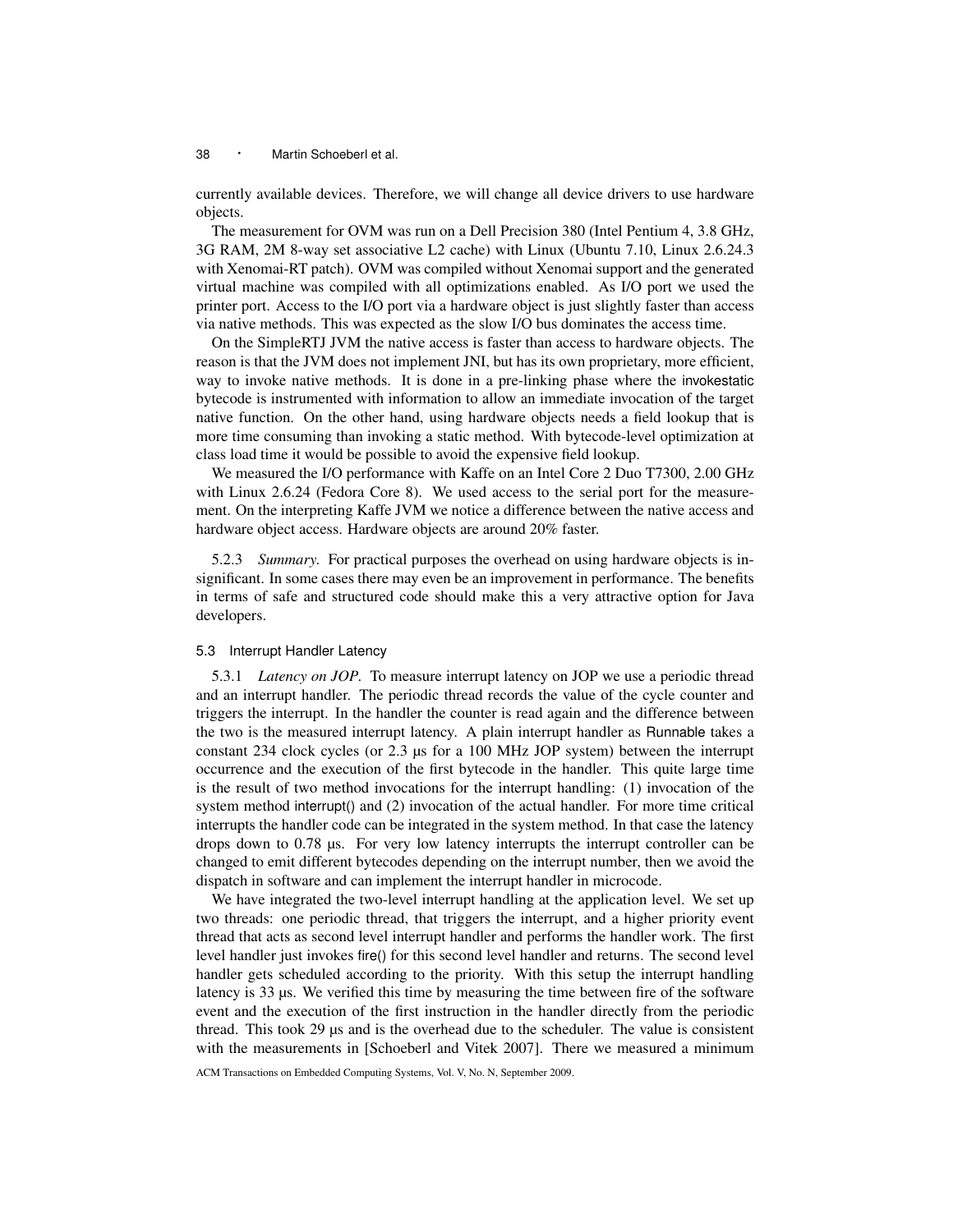|         | Median $(\mu s)$ | $3rd$ Quartile $(\mu s)$ | 95\% Quantile $(\mu s)$ | Maximum $(\mu s)$ |
|---------|------------------|--------------------------|-------------------------|-------------------|
| Polling |                  |                          |                         | 8                 |
| Kernel  | 14               | 16                       | 16                      | 21                |
| Hard    | 14               | 16                       | 16                      | 21                |
| User    | 17               | 19                       | 19                      | 24                |
| Ovm     | 59               | 59                       | 61                      | 203               |

Table IV. Interrupt (and polling) latencies in microseconds.

useful period of 50 µs for a high priority periodic task.

The runtime environment of JOP contains a concurrent real-time GC [Schoeberl and Vitek 2007]. The GC can be interrupted at a very fine granularity. During sections that are not preemptive (data structure manipulation for a new and write-barriers on a reference field write) interrupts are simply turned off. The copy of objects and arrays during the compaction phase can be interrupted by a thread or interrupt handler [Schoeberl and Puffitsch 2008]. Therefore, the maximum blocking time is in the atomic section of the thread scheduler and not in the GC.

5.3.2 *Latency on OVM/Xenomai.* For measuring OVM/Xenomai interrupt latencies, we have extended an existing interrupt latency benchmark, written by Jan Kiszka from the Xenomai team [Xenomai developers 2008]. The benchmark uses two machines connected over a serial line. The *log* machine, running a regular Linux kernel, toggles the RTS state of the serial line and measures the time it takes for the *target* machine to toggle it back.

To minimize measuring overhead the *log* machine uses only polling and disables local CPU interrupts while measuring. Individual measurements are stored in memory and dumped at shutdown so that they can be analyzed offline. We have made 400,000 measurements in each experiment, reporting only the last 100,000 (this was to warm-up the benchmark, including memory storage for the results). The *log* machine toggles the RTS state regularly with a given period.

We have tested 5 versions of the benchmark on the *target* machine: a polling version written in C (*polling*), a kernel-space interrupt handler in C/Xenomai running out of control of the Linux scheduler (*kernel*), a hard-realtime kernel-space interrupt handler running out of control of both the Xenomai scheduler and the Linux scheduler (*hard*), a user-space interrupt handler written in C/Xenomai (*user*), and finally an interrupt handler written in Java/OVM/Xenomai (*ovm*).

The results are shown in Table IV. The median latency is 3  $\mu$ s for polling, 14  $\mu$ s for both kernel-space handlers (hard and kernel), 17 µs for user-space C handler (user), and 59 µs for Java handler in OVM (ovm). Note that the table shows that the overhead of using interrupts over polling is larger than the overhead of handling interrupts in user-space over kernel-space. The maximum latency of OVM was 203 µs, due to infrequent pauses. Their frequency is so low that the measured 95% quantile is only 61 µs.

The experiment was run on Dell Precision 380 (Intel Pentium 4 3.8 GHz, 3G RAM, 2M 8-way set associative L2 cache) with Linux (Ubuntu 7.10, Linux 2.6.24.3 with Xenomai-RT patch). As Xenomai is still under active development we had to use Xenomai workarounds and bugfixes, mostly provided by Xenomai developers, to make OVM on Xenomai work.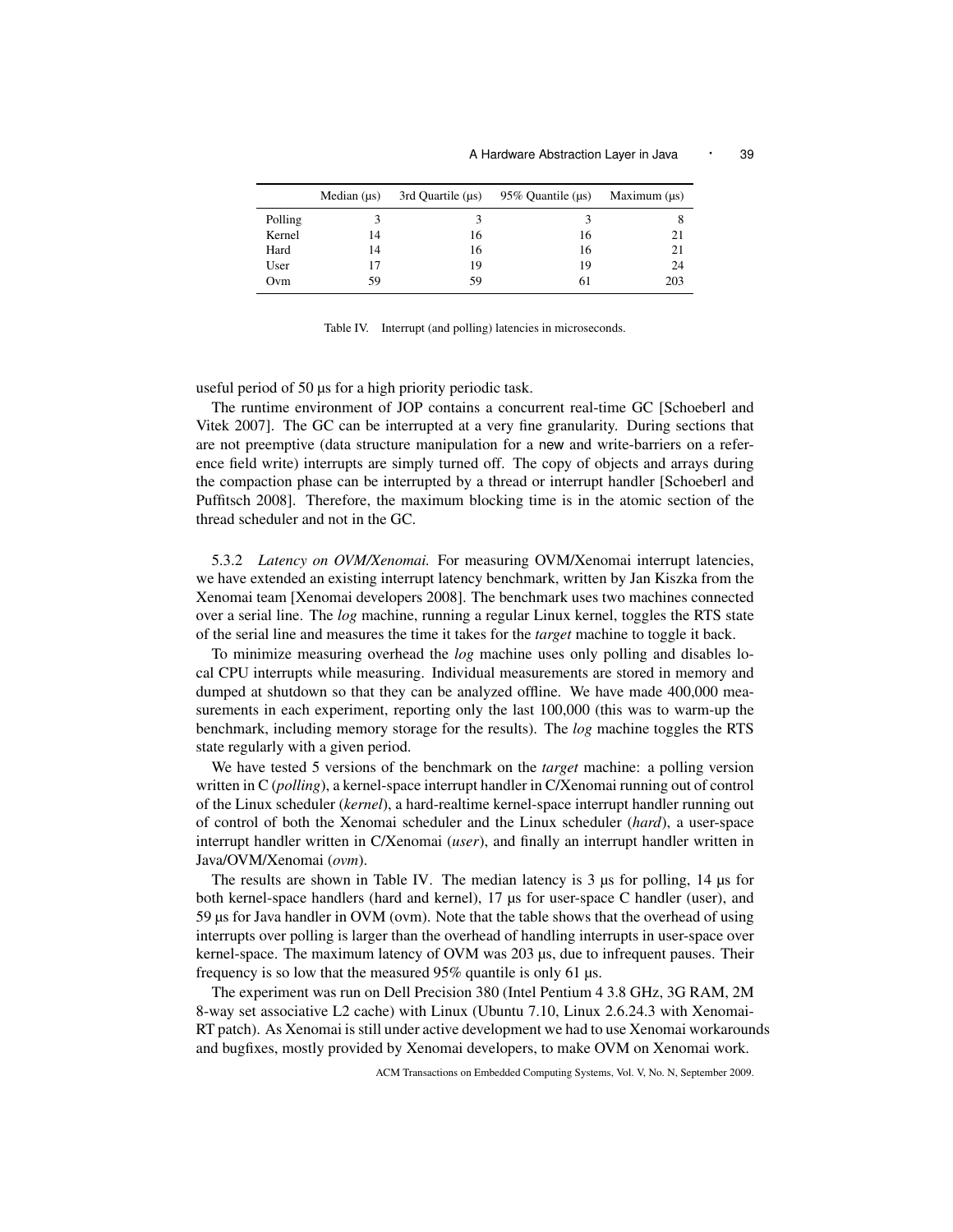5.3.3 *Summary.* The overhead for implementing interrupt handlers is very acceptable since interrupts are used to signal relatively infrequently occurring events like end of transmission, loss of carrier etc. With a reasonable work division between first level and second level handlers, the proposal does not introduce dramatic blocking terms in a real-time schedulability analysis, and thus it is suitable for embedded systems.

# 5.4 Discussion

5.4.1 *Safety Aspects.* Hardware objects map object fields to the device registers. When the class that represents a device is correct, access to it is safe  $-$  it is not possible to read from or write to an arbitrary memory address. A memory area represented by an array is protected by Java's array bounds check.

5.4.2 *Portability.* It is obvious that hardware objects are platform dependent; after all the idea is to have an interface to the bare metal. Nevertheless, hardware objects give device manufacturers an opportunity to supply supporting factory implementations that fit into Java's object-oriented framework and thus cater for developers of embedded software. If the same device is used on different platforms, the hardware object is portable. Therefore, standard hardware objects can evolve.

5.4.3 *Compatibility with the RTSJ Standard.* As shown for the OVM implementation, the proposed HAL is compatible with the RTSJ standard. We consider it to be a very important point since many existing systems have been developed using such platforms or subsets thereof. In further development of such applications existing and future interfacing to devices may be refactored using the proposed HAL. It will make the code safer and more structured and may assist in possible ports to new platforms.

# 5.5 Perspective

The many examples in the text show that we achieved a representation of the hardware close to being platform independent. Also, they show that it is possible to implement system level functionality in Java. As future work we consider to add devices drivers for common devices such as network interfaces $11$  and hard disc controllers. On top of these drivers we will implement a file system and other typical OS related services towards our final goal of a Java only system.

An interesting question is whether a common set of *standard* hardware objects is definable. The SerialPort was a lucky example. Although the internals of the JVMs and the hardware were different one compatible hardware object worked on all platforms. It should be feasible that a chip manufacturer provides, beside the data sheet that describes the registers, a Java class for the register definitions of that chip. This definition can be reused in all systems that use that chip, independent of the JVM or OS.

Another interesting idea is to define the interaction between the GC and hardware objects. We stated that the GC should not collect hardware objects. If we relax this restriction we can redefine the semantics of collecting an object: on running the finalizer for a hardware object the device can be put into sleep mode.

<sup>&</sup>lt;sup>11</sup>A device driver for a CS8900 based network chip is already part of the Java TCP/IP stack.

ACM Transactions on Embedded Computing Systems, Vol. V, No. N, September 2009.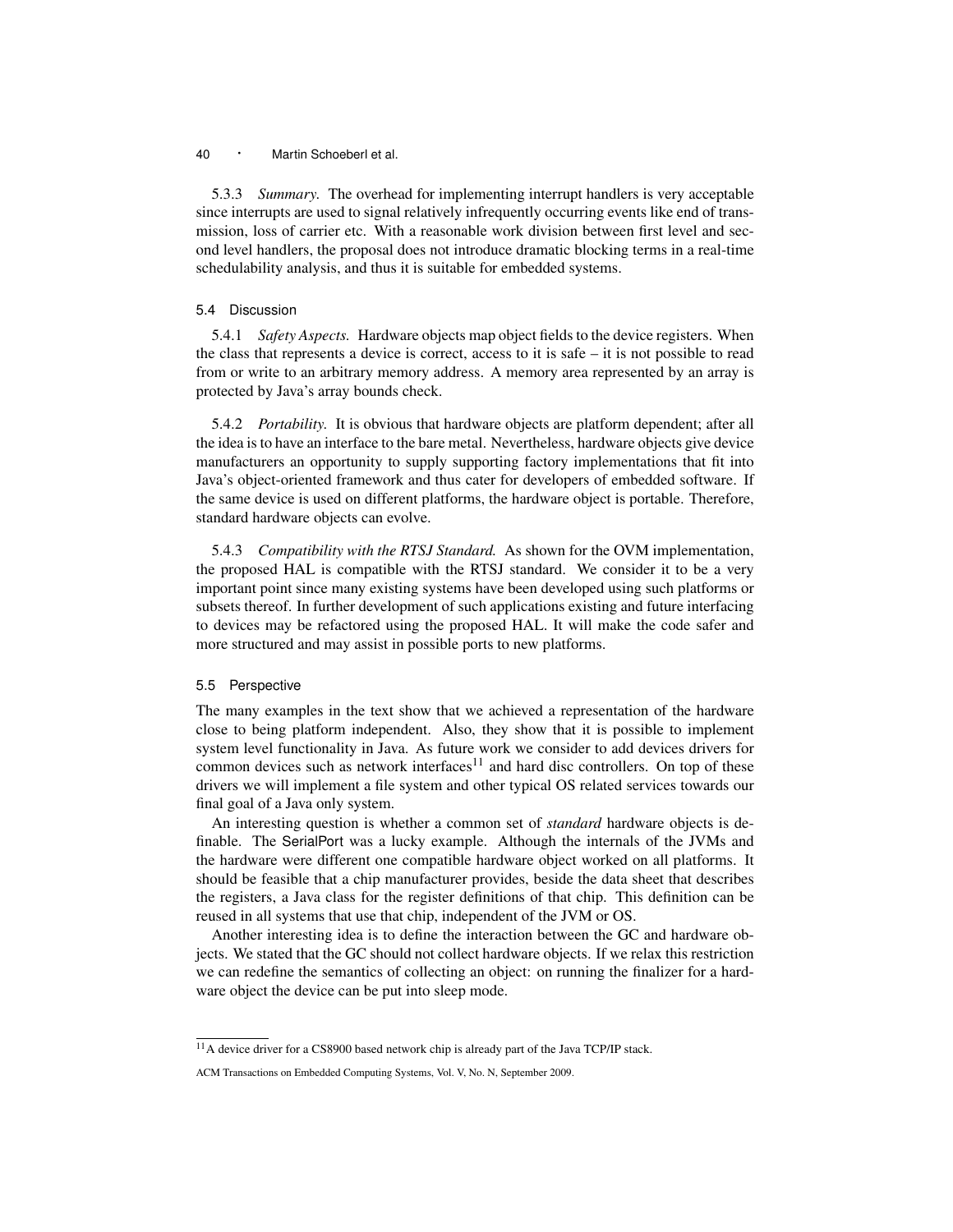## ACKNOWLEDGMENTS

We wish to thank Andy Wellings for his insightful comments on an earlier version of the paper. We also thank the reviewers for their detailed comments that helped to enhance the original submission. The research leading to these results has received funding from the European Community's Seventh Framework Programme [FP7/2007-2013] under grant agreement number 216682 (JEOPARD).

#### **REFERENCES**

AJILE. 2000. aj-100 real-time low power Java processor. preliminary data sheet.

- ARMBRUSTER, A., BAKER, J., CUNEI, A., FLACK, C., HOLMES, D., PIZLO, F., PLA, E., PROCHAZKA, M., AND VITEK, J. 2007. A real-time Java virtual machine with applications in avionics. *Trans. on Embedded Computing Sys. 7,* 1, 1–49.
- BACON, D. F., CHENG, P., AND RAJAN, V. T. 2003. A real-time garbage collector with low overhead and consistent utilization. In *POPL '03: Proceedings of the 30th ACM SIGPLAN-SIGACT symposium on Principles of programming languages*. ACM Press, New York, NY, USA, 285–298.
- BOLLELLA, G., GOSLING, J., BROSGOL, B., DIBBLE, P., FURR, S., AND TURNBULL, M. 2000. *The Real-Time Specification for Java*. Java Series. Addison-Wesley.
- BURNS, A. AND WELLINGS, A. J. 2001. *Real-Time Systems and Programming Languages: ADA 95, Real-Time Java, and Real-Time POSIX*, 3rd ed. Addison-Wesley Longman Publishing Co., Inc.
- CASKA, J. accessed 2009. micro [*µ*] virtual-machine. Available at http://muvium.com/.
- CHOU, A., YANG, J., CHELF, B., HALLEM, S., AND ENGLER, D. 2001. An empirical study of operating systems errors. *SIGOPS Oper. Syst. Rev. 35,* 5, 73–88.
- FELSER, M., GOLM, M., WAWERSICH, C., AND KLEINÖDER, J. 2002. The JX operating system. In *Proceedings of the USENIX Annual Technical Conference*. 45–58.
- GAMMA, E., HELM, R., JOHNSON, R., AND VLISSIDES, J. M. 1994. *Design Patterns: Elements of Reusable Object-Oriented Software*. Addison Wesley Professional.
- GAY, D., LEVIS, P., VON BEHREN, R., WELSH, M., BREWER, E., AND CULLER, D. 2003. The nesC language: A holistic approach to networked embedded systems. In *PLDI '03: Proceedings of the ACM SIGPLAN 2003 conference on Programming language design and implementation*. ACM Press, New York, NY, USA, 1–11.
- GERUM, P. 2004. Xenomai implementing a RTOS emulation framework on GNU/Linux. http://www. xenomai.org/documentation/branches/v2.4.x/pdf/xenomai.pdf.
- GROUP, T. C. 2008. Trusted computing. Available at https://www.trustedcomputinggroup.org/.
- HANSEN, P. B. 1977. *The Architecture of Concurrent Programs*. Prentice-Hall Series in Automatic Computing. Prentice-Hall.
- HENNESSY, J. AND PATTERSON, D. 2002. *Computer Architecture: A Quantitative Approach, 3rd ed.* Morgan Kaufmann Publishers Inc., Palo Alto, CA 94303.
- HENTIES, T., HUNT, J. J., LOCKE, D., NILSEN, K., SCHOEBERL, M., AND VITEK, J. 2009. Java for safetycritical applications. In *2nd International Workshop on the Certification of Safety-Critical Software Controlled Systems (SafeCert 2009)*.
- HILL, J., SZEWCZYK, R., WOO, A., HOLLAR, S., CULLER, D. E., AND PISTER, K. S. J. 2000. System architecture directions for networked sensors. In *Proceedings of the 9th International Conference on Architectural Support for Programming Languages and Operating Systems (ASPLOS IX), ACM SIGPLAN*. ACM, Cambridge, MA, 93–104. Published as Proceedings of the 9th International Conference on Architectural Support for Programming Languages and Operating Systems (ASPLOS IX), ACM SIGPLAN, volume 35, number 11.
- HUNT, G., LARUS, J. R., ABADI, M., AIKEN, M., BARHAM, P., FAHNDRICH, M., HAWBLITZEL, C., HOD-SON, O., LEVI, S., MURPHY, N., STEENSGAARD, B., TARDITI, D., WOBBER, T., AND ZILL, B. D. 2005. An overview of the singularity project. Tech. Rep. MSR-TR-2005-135, Microsoft Research (MSR). Oct.
- KORSHOLM, S., SCHOEBERL, M., AND RAVN, A. P. 2008. Interrupt handlers in Java. In *Proceedings of the 11th IEEE International Symposium on Object/component/service-oriented Real-time distributed Computing (ISORC 2008)*. IEEE Computer Society, Orlando, Florida, USA.
- KRALL, A. AND GRAFL, R. 1997. CACAO A 64 bit JavaVM just-in-time compiler. In *PPoPP'97 Workshop on Java for Science and Engineering Computation*, G. C. Fox and W. Li, Eds. ACM, Las Vegas.